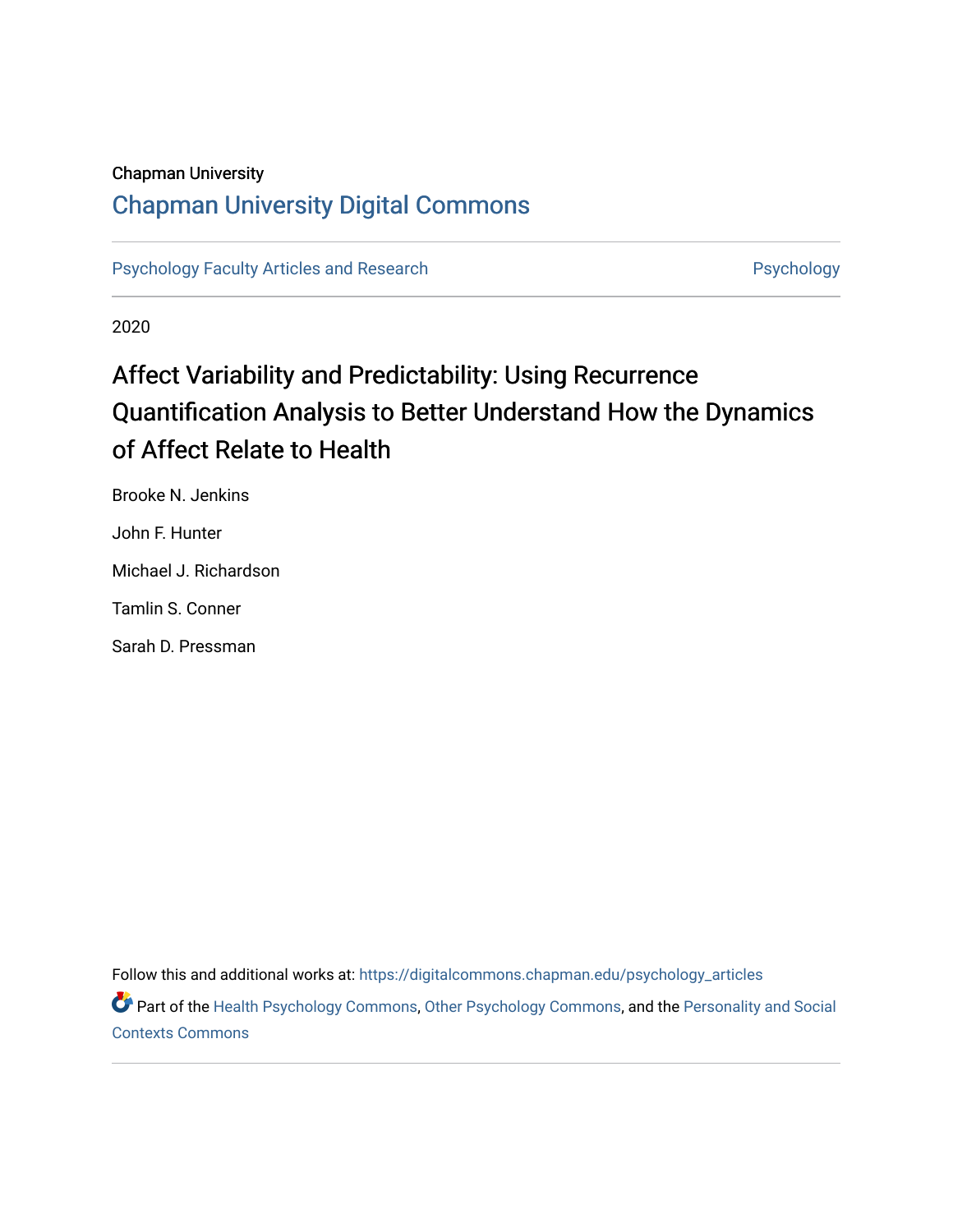# Affect Variability and Predictability: Using Recurrence Quantification Analysis to Better Understand How the Dynamics of Affect Relate to Health

## **Comments**

This is a pre-copy-editing, author-produced PDF of an article accepted for publication in Emotion, volume 20, issue 3, in 2020 following peer review. The definitive publisher-authenticated version is available online at [https://doi.org/10.1037/emo0000556.](https://doi.org/10.1037/emo0000556)

# Copyright

American Psychological Association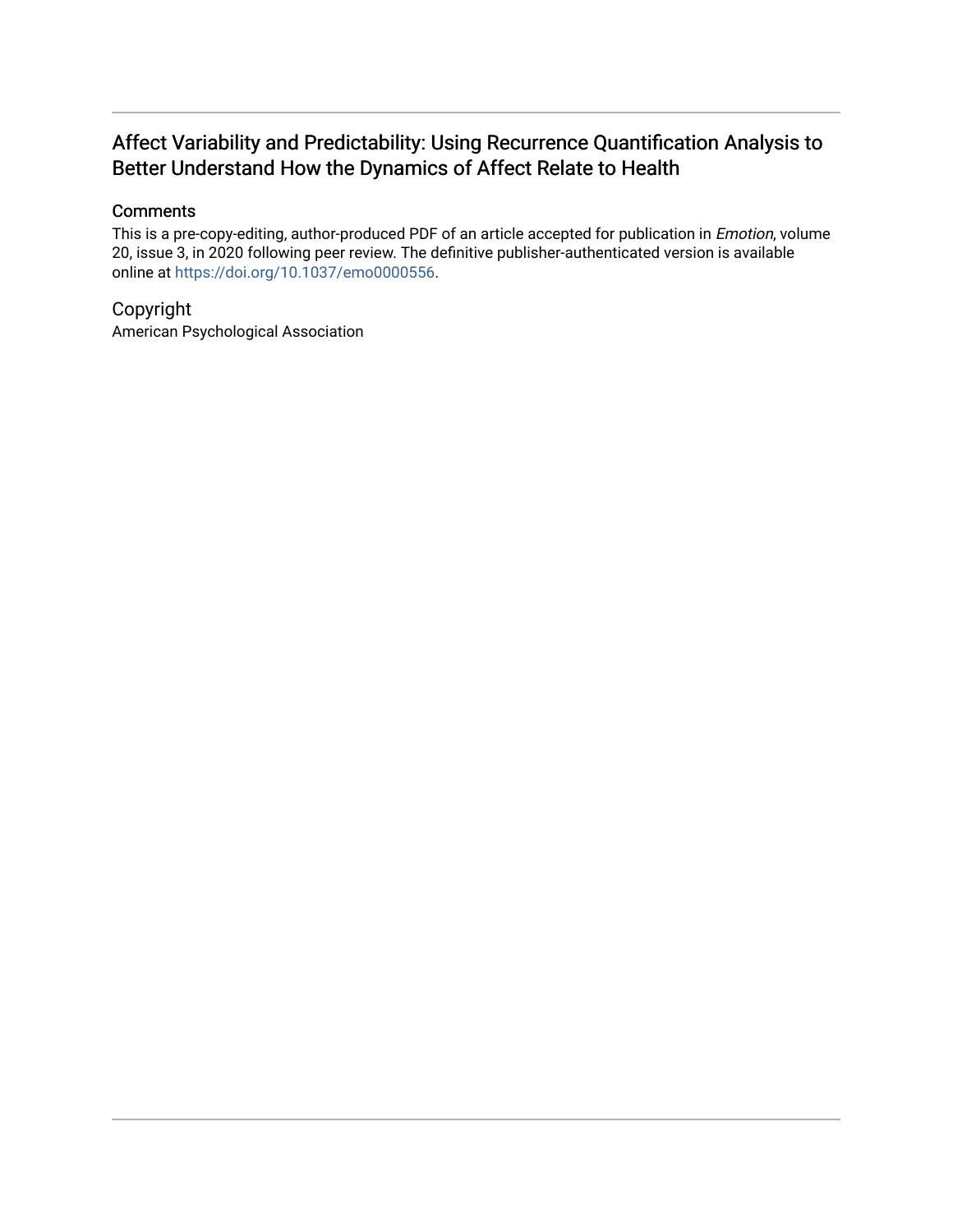Affect Variability and Predictability: Using Recurrence Quantification Analysis to Better Understand How the Dynamics of Affect Relate to Health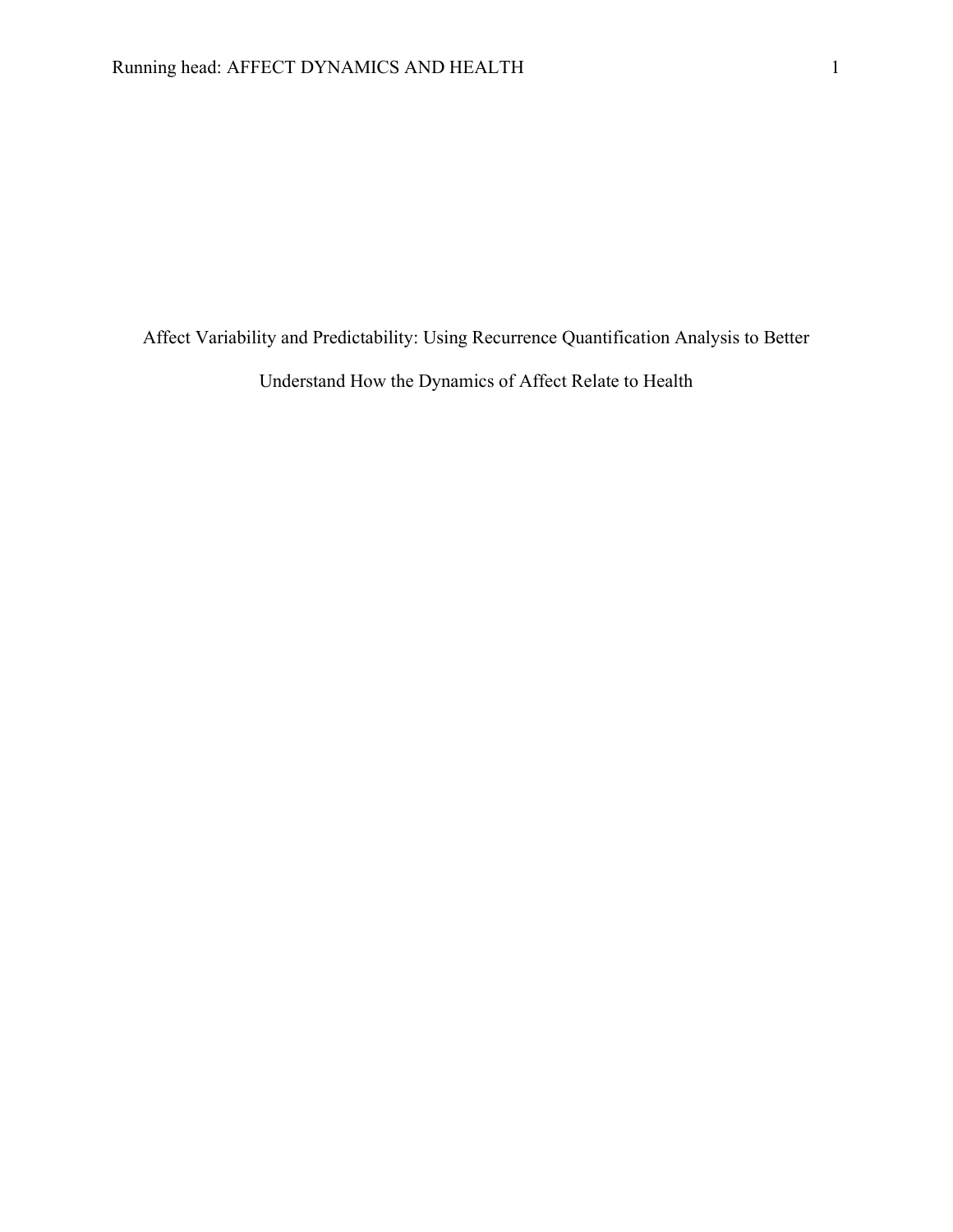#### Abstract

Changes in affect over time have been associated with health outcomes. However, previously utilized measurement methods focus on *variability* of affect (e.g., standard deviation, root mean squared successive difference) and ignore the more complex temporal patterns of affect over time. These patterns may be an important feature in understanding how the dynamics of affect relate to health*.* Recurrence quantification analysis (RQA) may help alleviate this problem by assessing temporal characteristics unassessed by past methods. RQA metrics, such as determinism and recurrence, can provide a measure of the *predictability* of affect over time, indexing how often patterns within affective experiences repeat. In Study 1, we first contrasted RQA metrics with commonly used measures of variability to demonstrate that RQA can further differentiate among patterns of affect. In Study 2, we analyzed the associations between these new metrics and health, namely, depressive and somatic symptoms. We found that RQA metrics predicted health above and beyond mean levels and variability of affect over time. The most desirable health outcomes were observed in people who had high mean positive affect, low mean negative affect, low affect variability, and high affect predictability. These studies are the first to demonstrate the utility of RQA for determining how temporal patterns in affective experiences are important for health outcomes.

Key words: recurrence quantification analysis, affect variability, affect predictability, depressive symptoms, somatic symptoms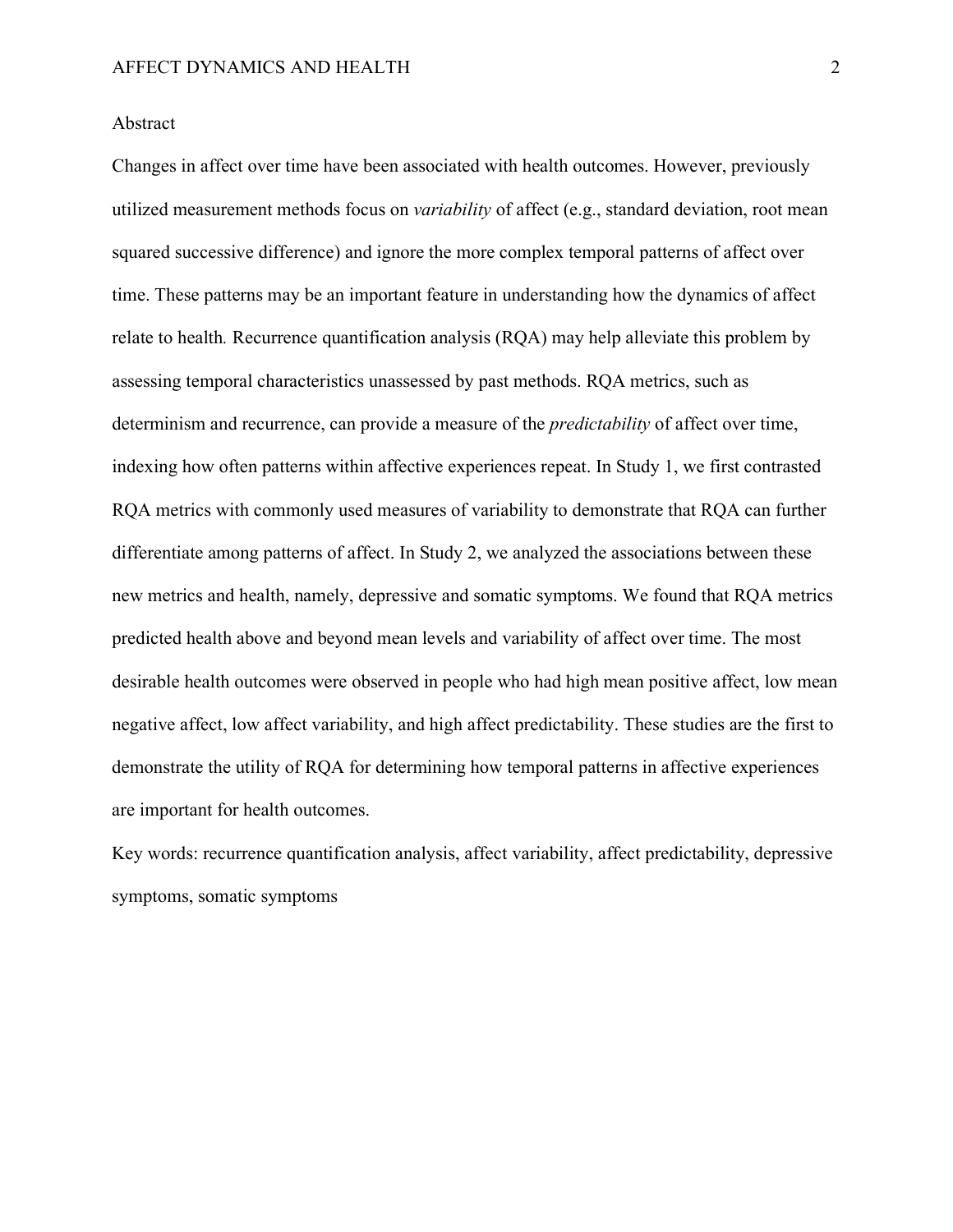Affect Variability and Predictability: Using Recurrence Quantification Analysis to Better

Understand How the Dynamics of Affect Relate to Health

Affective experiences are dynamic in nature. Feelings fluctuate from moment to moment and are intricately interconnected in a complex temporal system (Ebner-Priemer, Eid, Kleindienst, Stabenow, & Trull, 2009; Pressman, Jenkins, Kraft-Feil, Rasmussen, & Scheier, 2017). Many studies have demonstrated that average affect is linked to a variety of psychological and physical health and health-relevant outcomes (e.g., Chida & Steptoe, 2008; Jenkins, Granger, et al., 2018; Pressman & Cohen, 2005; Pressman, Jenkins, & Moskowitz, 2019), but, increasingly, studies have revealed that the variation in affect over time may further predict health and health-relevant factors. For example, greater levels of affect variability, assessed with the standard deviation, have been associated with less favorable daily cortisol trajectories (Human et al., 2015) and worse immunocompetence (Jenkins, Hunter, Cross, Acevedo, & Pressman, 2018). These findings mirror patterns in mental health outcomes, which typically find greater affect variability in people with higher levels of depressive symptoms, greater anxiety, and/or poorer psychological well-being (Gruber, Kogan, Quoidbach, & Mauss, 2013; Peeters, Berkhof, Delespaul, Rottenberg, & Nicolson, 2006). Therefore, it is critical that researchers be equipped with the proper tools to accurately assess the dynamics of affect. However, current measurements of affect dynamics fail to capture important information about changes over time because of their limited ability to assess the temporal structure within complex patterns of affective change.

The most common metric used to assess affect variability is the standard deviation (Röcke, Li, & Smith, 2009). This approach captures affect variability as a single value by calculating the standard deviation of an individual's scores on an affect measure over multiple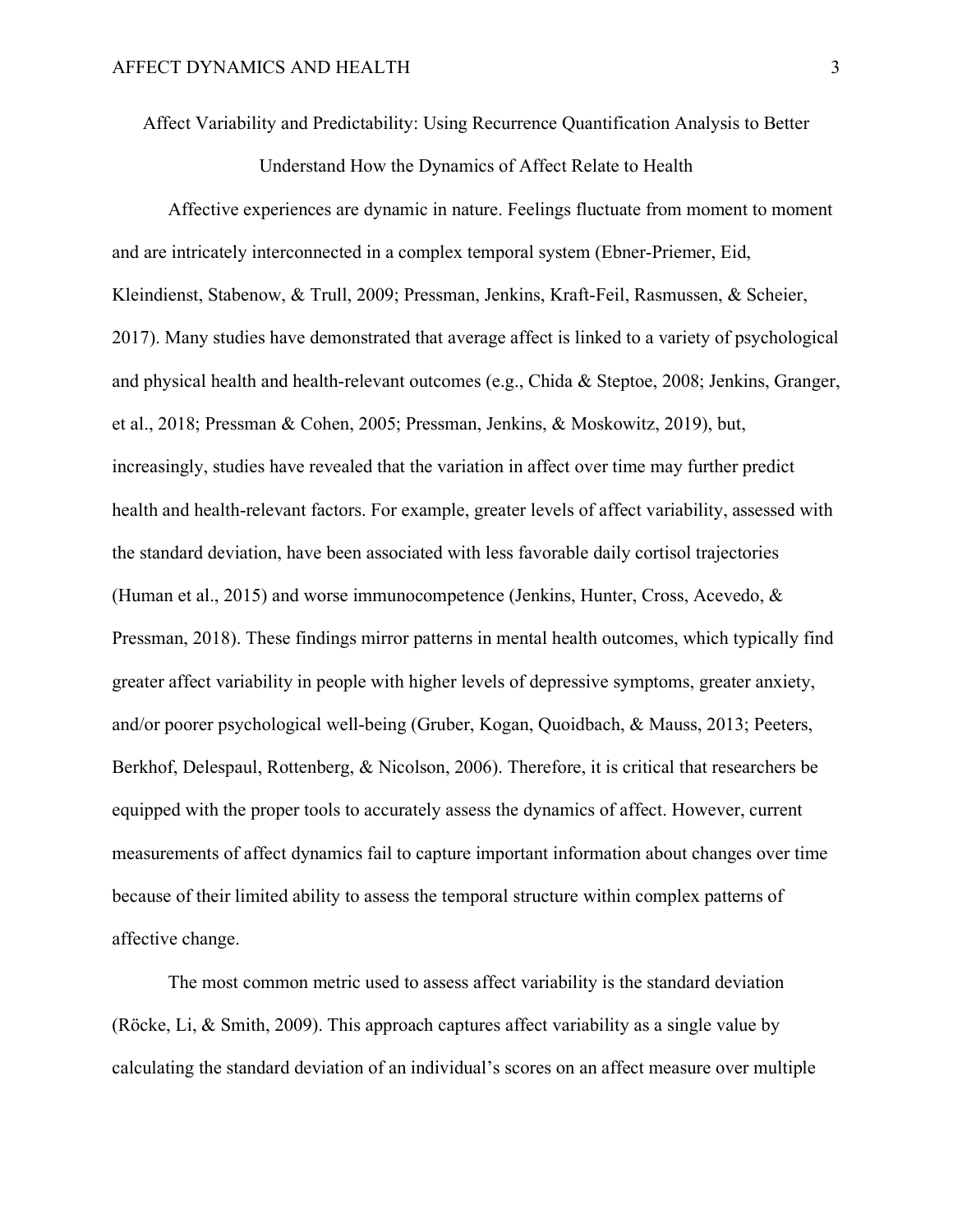time points (Eid & Diener, 1999; Gruber, Kogan, Quoidbach, & Mauss, 2013; Hardy & Segerstrom, 2016; Ram & Gerstorf, 2009; Röcke & Brose, 2013). An advantage of this approach is that standard deviation is easily understood and the value can be used as a predictor or outcome variable in subsequent models (Röcke et al., 2009). Nevertheless, this single value assumes an independence of assessment such that an assessment at time, *t*, is not necessarily related to time,  $t + 1$  (Ram & Gerstorf, 2009). Assessing only the standard deviation offers information about the magnitude of the change in affect but provides no information about the sequential dependence or deterministic *predictability* of affective experiences.

More recently, researchers have begun using the root mean squared successive difference (RMSSD; Ebner-Priemer et al., 2009). This metric captures the degree of change in affect from one time point to the next by squaring all successive differences, averaging these squared differences, and then taking the square root of that average. RMSSD takes into account temporal ordering by reflecting the relative instability of affective change from one time point to the next. Nevertheless, RMSSD does not capture patterning of change over time beyond average change among two time points. A similar limitation occurs when measuring emotional inertia, which is often operationalized as the degree of autocorrelation between consecutive time points (Kuppens, Allen, & Sheeber, 2010).

Information about the dynamics of affect over large time spans can provide more detailed insights over and above current affect variability measures. For example, an individual who has more structured or "predictable" negative affect (NA) values that denote a more recurrent pattern of affective experiences over time (i.e., exhibits a less stochastic and more stationary or periodic structure of affective change over time) may have much different outcomes compared to an individual who has "less predictable" values of NA that create a more inconsistent (i.e.,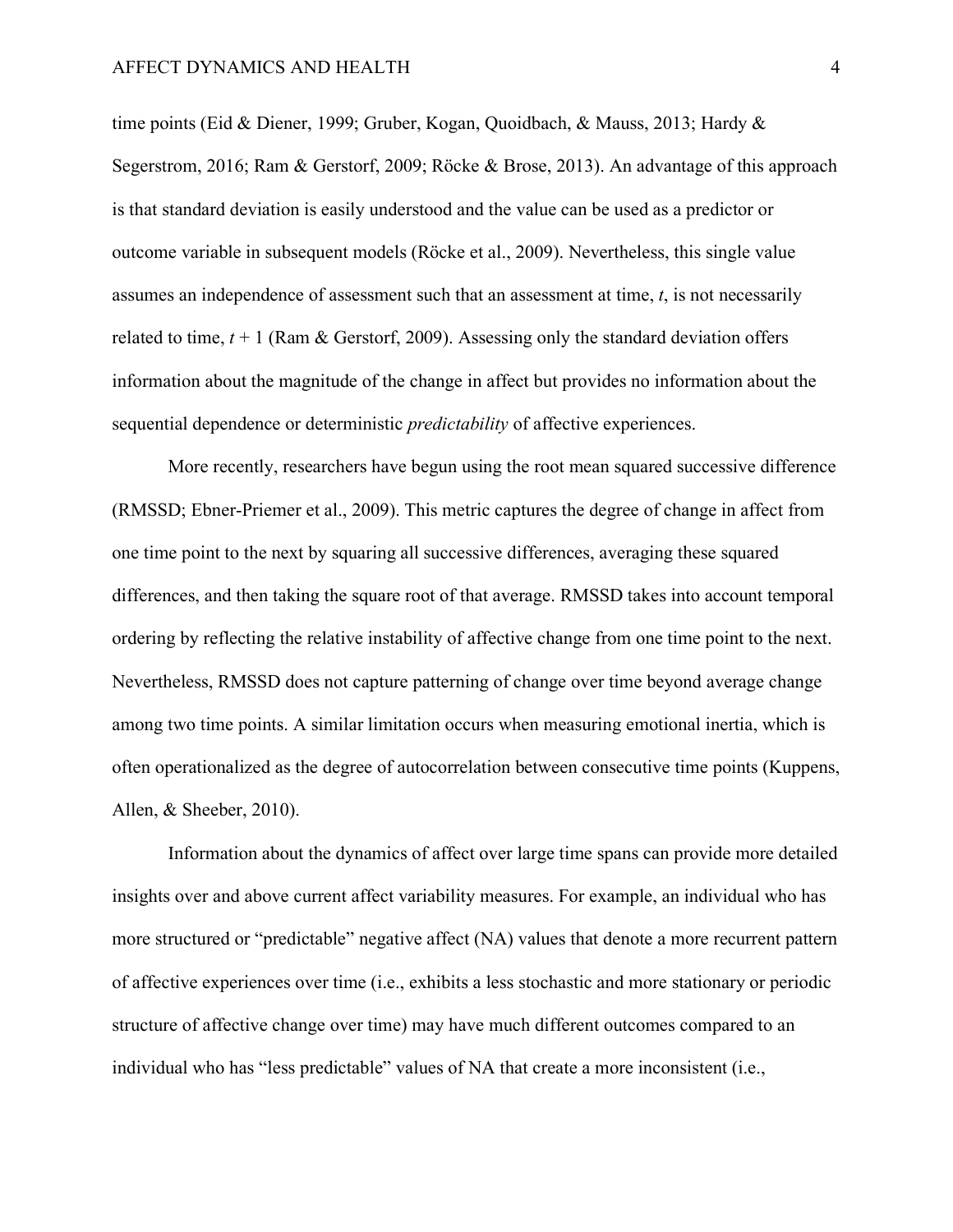stochastic) or less recurrent pattern of affect (see Figure 1). The predictability of fluctuations in affective experiences over time (i.e., regularity and consistency) may matter more than (or in addition to) simply assessing the magnitude of those fluctuations. Broadening the quantification of change to include metrics of predictability in addition to variability may allow researchers to better understand the full dynamics of affective experience over time.



Figure 1. Two individuals with different predictability of affect but with identical means and variability.  $SD =$  standard deviation.  $RMSSD =$  root mean squared successive difference.

Recurrence quantification analysis (RQA) may be one such method for assessing patterns of affect predictability. RQA is a non-linear event- or time-series analysis method that assesses the dynamics of temporal sequences of change over time without researchers having to make any *a priori* assumptions about the nature of the dynamics that define a given behavioral event- or time-series recording. Although RQA has not been previously used to examine intraindividual changes in affect over time, it has been successfully employed to investigate a wide range of other dynamic human behaviors (e.g., eye gaze [Anderson et al., 2013], posture changes [Riley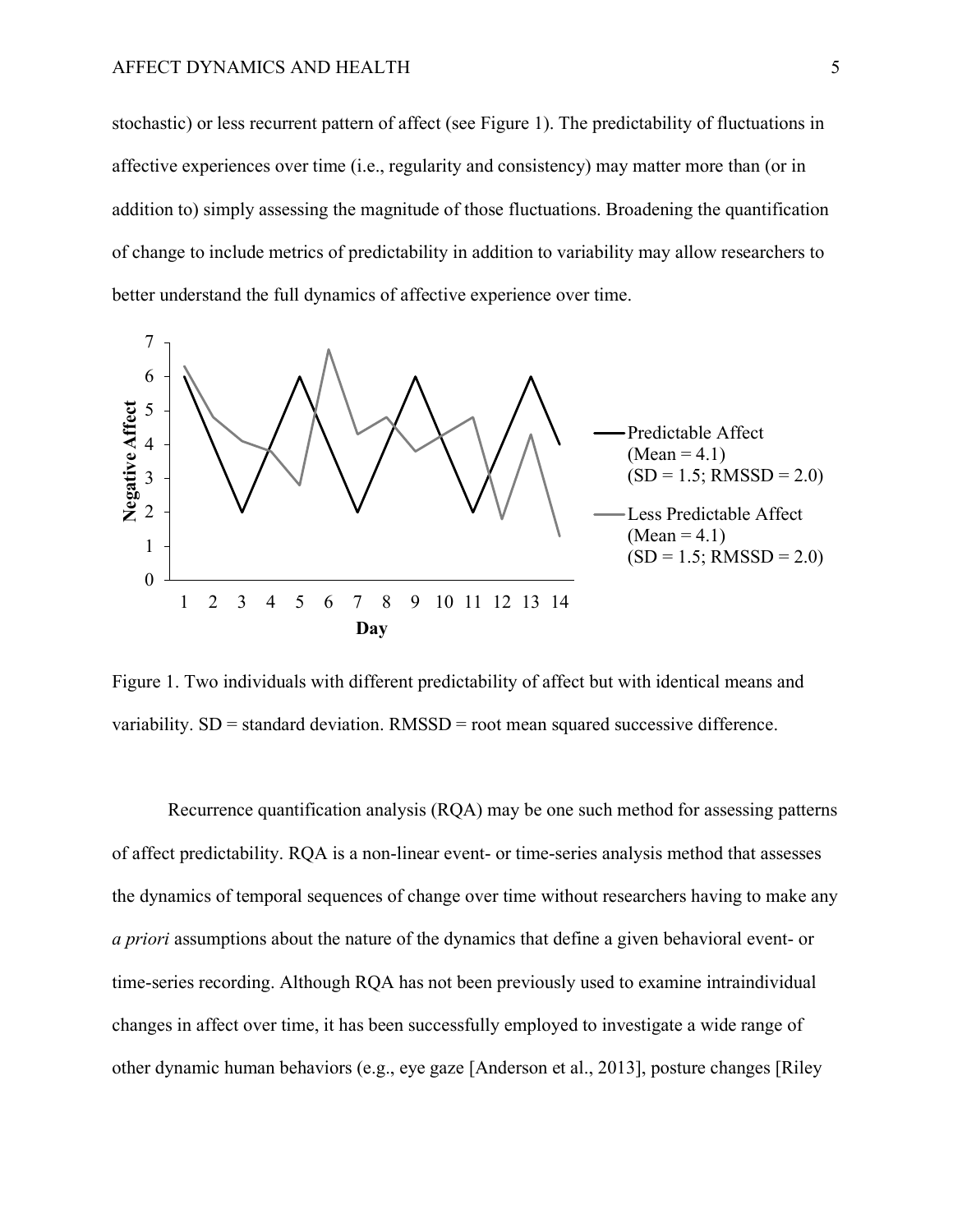& Clark, 2003], and affect synchrony between mother-child dyads [Main, Paxton, & Dale, 2016]). Because of the temporal nature of affect, RQA lends itself nicely to studying dynamics of affect and, in particular, the degree of affect predictability (Richardson, Dale, & Marsh, 2014). RQA provides multiple metrics of predictability, two of the most common being the percentage of deterministic structure (%DET) within a measured series and recurrence rate (i.e., percent recurrence, %REC). %DET measures the degree to which recurrent states exhibit regular or structured patterns of change over time (i.e., repeated sequences of recurrent states). With regard to how affect changes over time, %DET captures the degree to which the same (or similar) sequences of affective change occur over time, such that more structured or "predictable" patterns of affective change over time should result in high levels of %DET. %REC is a measure of state regularity which, in terms of affect, reflects how *often* a person experiences the same (or similar) level of affect over time (i.e., the degree to which the same state of affect reoccurs over time). Although %DET and %REC may provide different information for longer time-series data (e.g., over 50 time points), they are often correlated for shorter time-series (e.g., 15 time points).

Of particular relevance to the current study is the fact that the RQA metrics of %DET and %REC should provide more information about the structural dynamics of affective change than standard (linear) variability statistics. In other words, the benefit of these RQA metrics with regard to understanding the complex dynamics of affect is that they can quantify the *predictability* of affect over time. Although previous research has demonstrated that greater affect variability (e.g., higher standard deviation) has negative implications for health (e.g., Gruber et al., 2013), no previous research has examined whether higher affect predictability may be beneficial for health. Specifically, the regularity or predictability of how affect changes over time may allow individuals to better prepare and then cope with affective experiences. For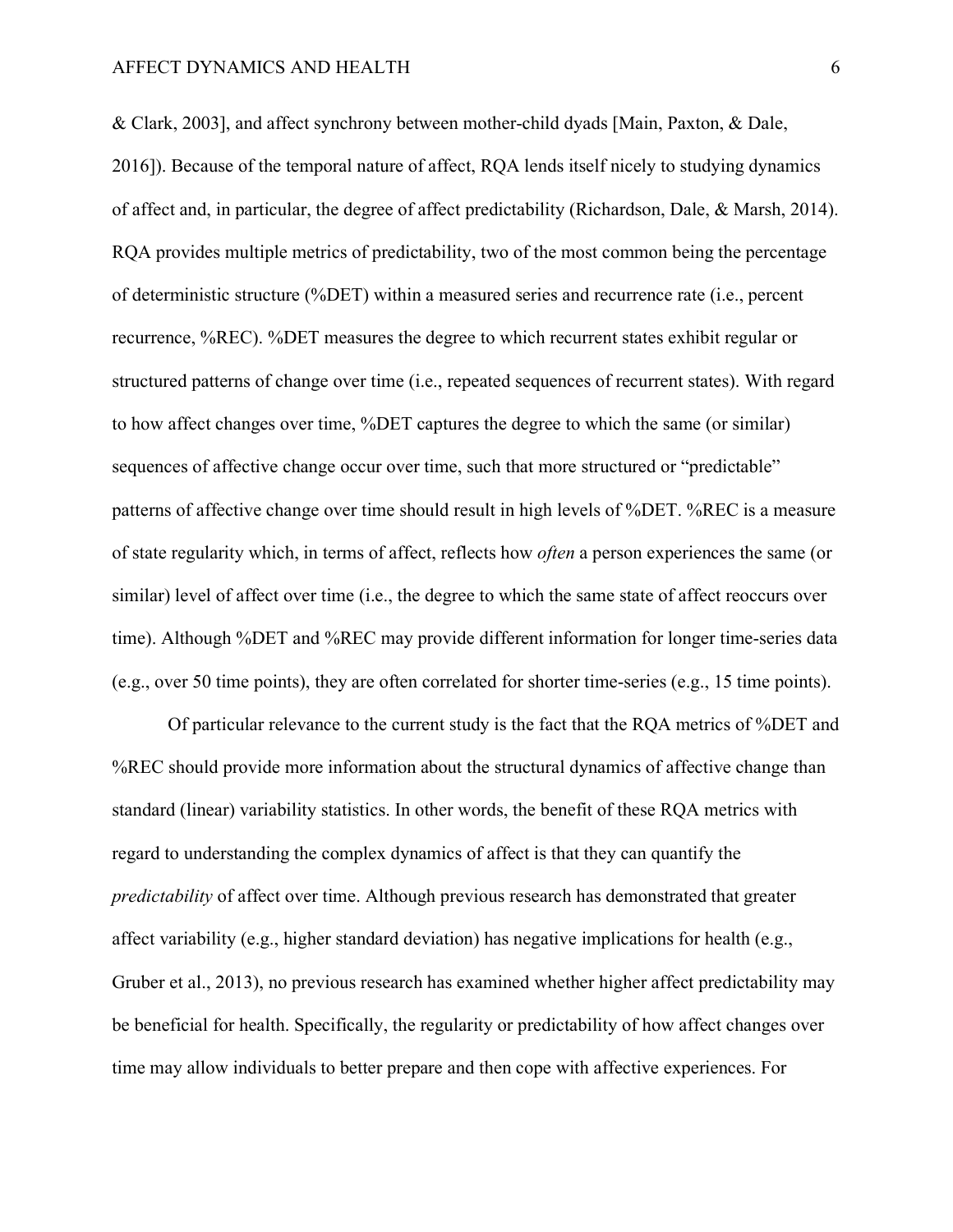example, an individual who knows that NA is always high Monday mornings may be better prepared to cope with such NA. Thus, it is important to test how mean levels of affect, affect variability, and affect predictability interact, as these factors may operate together with health implications.

The purpose of the current research was to demonstrate the validity of the RQA method for quantifying the structure or predictability of affective time-series using simulated data (Study 1) and then apply RQA to a large, real data set (Study 2). In Study 1, the RQA metrics of %DET and %REC were compared to common variability metrics (standard deviation, RMSSD) using simulated data. This simulation compared predictability and variability metrics and determined whether each could add independent information about the patterns of affect across time (i.e., days). Specifically, we hypothesized that the same values of standard deviation or RMSSD would be associated with, but not differentiate between, patterns that are more or less predictable (i.e., stochastic and/or periodic), but that patterns could be quantifiably differentiated using the RQA metrics of %DET and %REC. In Study 2, the RQA metrics of %DET and %REC were then used, along with mean levels and variability, to predict health outcomes. We hypothesized that, as in previous literature, more variability would be associated with worse psychological and physical health outcomes (i.e., more depressive and somatic symptoms). In contrast, we also hypothesized that predictability would be associated with better psychological and physical health outcomes (i.e., fewer depressive and somatic symptoms).

#### **Study 1**

#### **Method**

**Data simulation.** Affect data were simulated by creating 14 instances for 900 cases, thus emulating typical daily dairy data collected once a day for two weeks with 900 participants.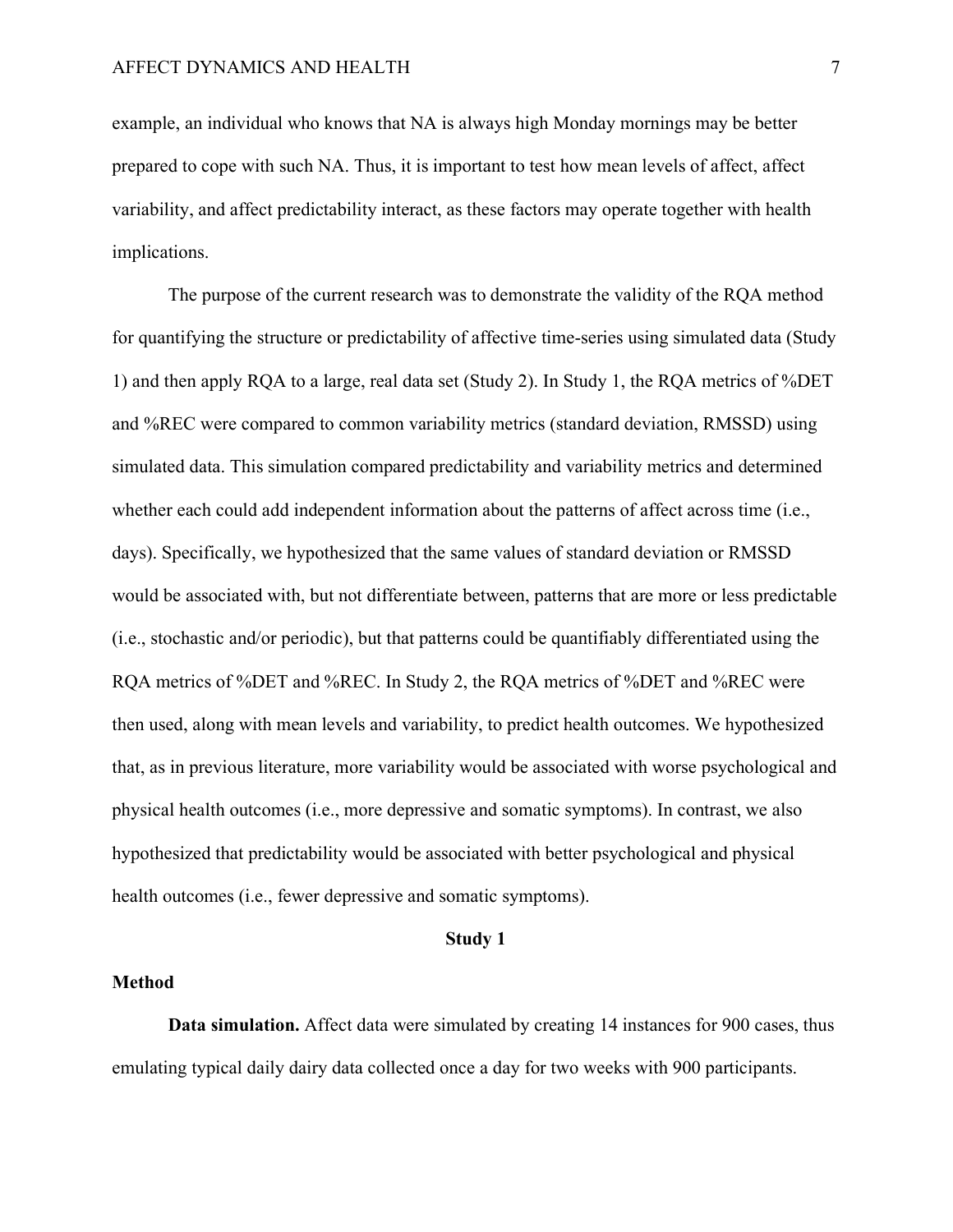Within these 900 cases, nine distinct groups of 100 cases each were created to alter variability and predictability (see Table 1). Data were first simulated using the Stata 15 (StataCorp, 2017) generate function to randomly draw values from normal distributions. This altered the variability. Groups 1 through 3 had integer values generated from a normal distribution with a mean of 3.00 and a standard deviation of 0.25 (see Table 1 column 3). Groups 4 through 6 had integer values generated from a normal distribution with a mean of 3.00 and a standard deviation of 0.50. Groups 7 through 9 had integer values generated from a normal distribution with a mean of 3.00 and a standard deviation of 1.00. Generating the integer valued time-series in this way ensured that Groups 1 through 3 would have small standard deviations (i.e., low variability), Groups 4 through 6 would have medium standard deviations (i.e., medium variability), and Groups 7 through 9 would have large standard deviations (i.e., high variability).

In addition to altering the variability of integer values, some cases had value sequences repeated (see Table 1 column 4) to alter predictability of the data, such that the data series contained levels of periodic structure. Repeating the values ensured that there would be greater predictability within these groups of data series, with greater levels of repeated (periodic) structure corresponding to higher predictability. One third of the groups had no values repeated (i.e., low predictability). One third of the groups had instances 1 through 7 repeated once (i.e., medium predictability). One third of the groups had instances 1 and 2 repeated 7 times (i.e., high predictability). It is important to note that this method of generating the data was not specific to a particular affect measure per se, but was employed to simply represent different amounts of variability and predictability that might be associated with changes in affect over time when rated on continuous scales (e.g., changes in positive affect (PA) or NA across a 14 day daily diary period).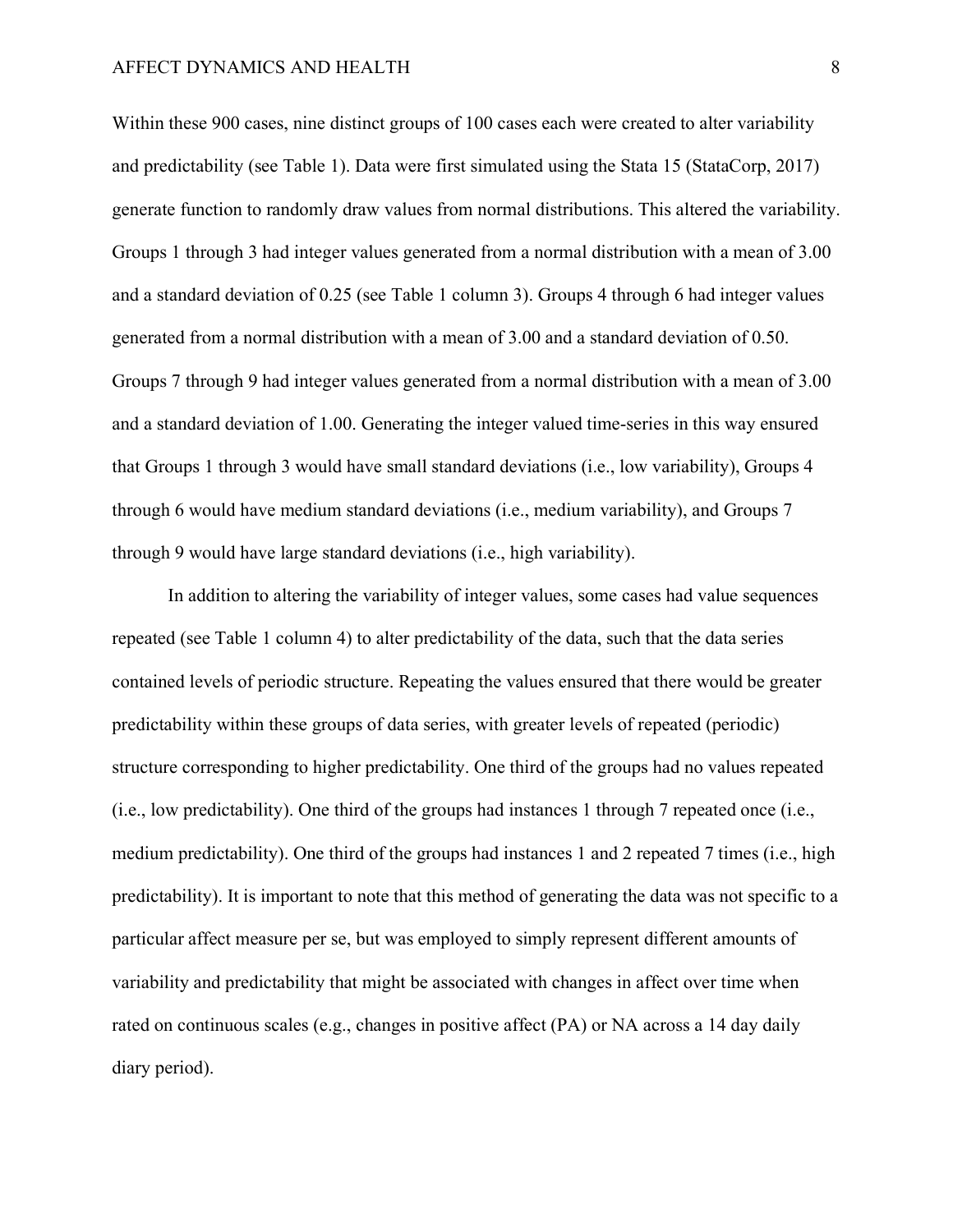# Table 1

| Group          | Group Name                   | Normal       | # of Days Repeated       |        | Predictions                |  |  |
|----------------|------------------------------|--------------|--------------------------|--------|----------------------------|--|--|
|                |                              | Distribution |                          |        | Variability Predictability |  |  |
|                |                              | (mean, SD)   |                          |        |                            |  |  |
| $\mathbf{1}$   | Low Variability -            | (3, 0.25)    | none                     | Low    | Low                        |  |  |
|                | Low Predictability           |              |                          |        |                            |  |  |
| $\overline{2}$ | Low Variability -            | (3, 0.25)    | 7 (first 7 are repeated  | Low    | Medium                     |  |  |
|                | <b>Medium Predictability</b> |              | a second time)           |        |                            |  |  |
| 3              | Low Variability -            | (3, 0.25)    | 12 (first 2 are repeated | Low    | High                       |  |  |
|                | <b>High Predictability</b>   |              | 7 more times)            |        |                            |  |  |
| $\overline{4}$ | Medium Variability -         | (3, 0.5)     | none                     | Medium | Low                        |  |  |
|                | Low Predictability           |              |                          |        |                            |  |  |
| 5              | Medium Variability -         | (3, 0.5)     | 7 (first 7 are repeated  | Medium | Medium                     |  |  |
|                | Medium Predictability        |              | a second time)           |        |                            |  |  |
| 6              | Medium Variability -         | (3, 0.5)     | 12 (first 2 are repeated | Medium | High                       |  |  |
|                | <b>High Predictability</b>   |              | 7 more times)            |        |                            |  |  |
| 7              | High Variability -           | (3, 1)       | none                     | High   | Low                        |  |  |
|                | Low Predictability           |              |                          |        |                            |  |  |
| 8              | High Variability -           | (3, 1)       | 7 (first 7 are repeated  | High   | Medium                     |  |  |
|                | Medium Predictability        |              | a second time)           |        |                            |  |  |
| 9              | High Variability -           | (3, 1)       | 12 (first 2 are repeated | High   | High                       |  |  |
|                | <b>High Predictability</b>   |              | 7 more times)            |        |                            |  |  |

*Data Simulation Parameters and Predicted Results.*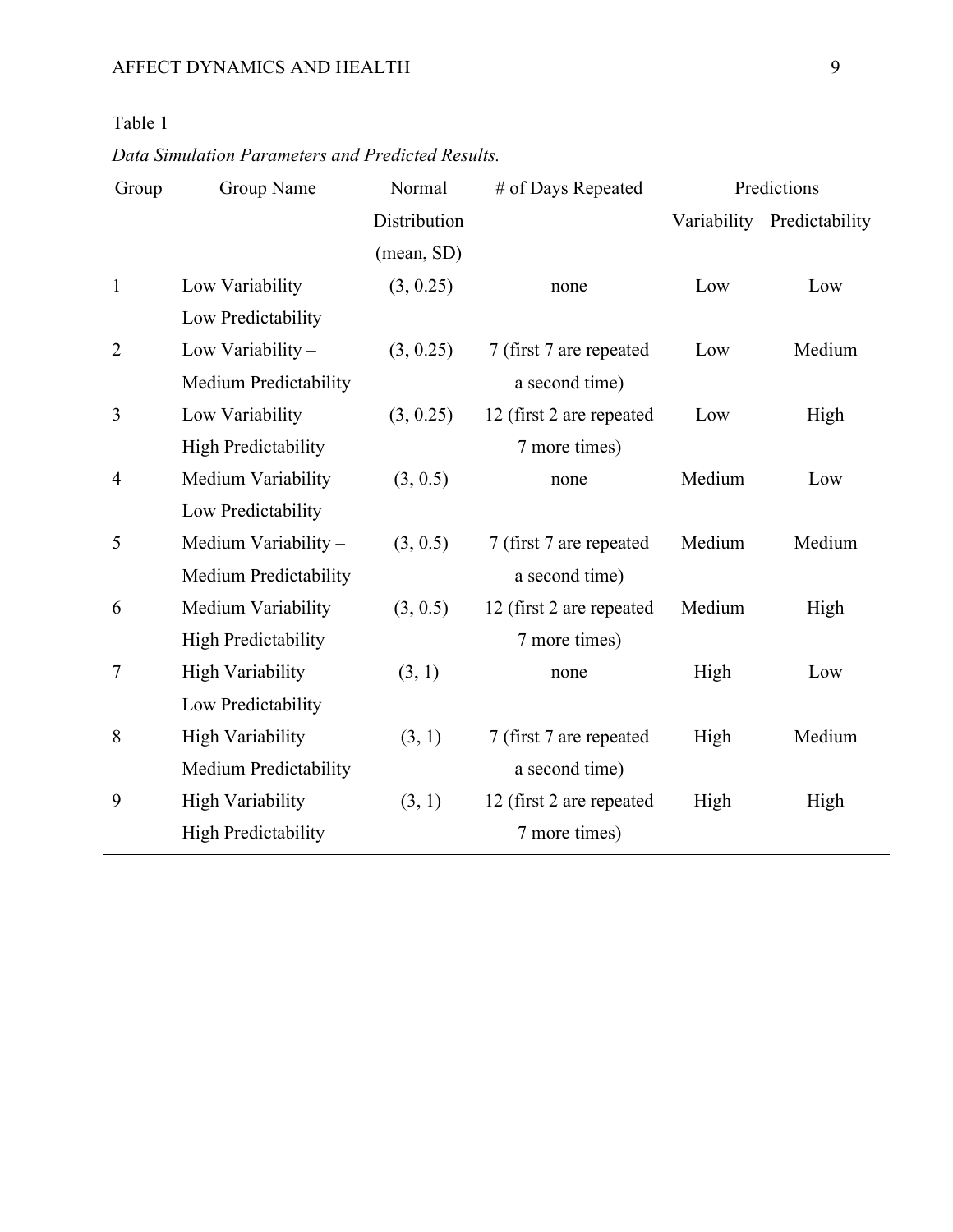#### **Measures.**

*Mean***.** Means were calculated within individuals by summing the values for each of the 14 days and then dividing by 14. Each participant's mean therefore represents their average score over the entire daily diary period.

*Variability***.** Variability was assessed by standard deviation and RMSSD. Standard deviations were calculated within individuals by summing the squared distances for each day from the overall mean and then averaging those squared distances. RMSSD was calculated by squaring all successive differences, averaging them together, and then taking the square root of that average. The following formulas were used:

$$
SD = \sqrt{\frac{\sum_{i=1}^{n} (x_i - \bar{x})^2}{n}}
$$
  
RMSSD = 
$$
\sqrt{\frac{\sum_{i=2}^{n} (x_i - x_{i-1})^2}{n-1}}
$$

*Predictability.* Predictability was measured using recurrence quantification analysis (RQA). The RQA measures of percent determinism (%DET) and percent recurrence (%REC) were calculated using the RQA software developed by Richardson, Riley, Shockley, and Dale (APA ATI, 2015; see Supplemental Material A for a detailed description of how to compute %DET and %REC). Given that integer value time-series data were investigated here and in Study 2, a form of RQA known as Categorical-RQA was employed. As illustrated in Figure 2, this method of RQA first involves identifying reoccurring (recurrent) values within a discrete time-series by plotting them on a 2-dimensional recurrence plot (Figure 2). Essentially, a data time-series is represented on both the *x* and *y* axis of a 2-dimensional grid, with recurrent points indicating when the same value within the data series reoccurs. For example, a row of simulated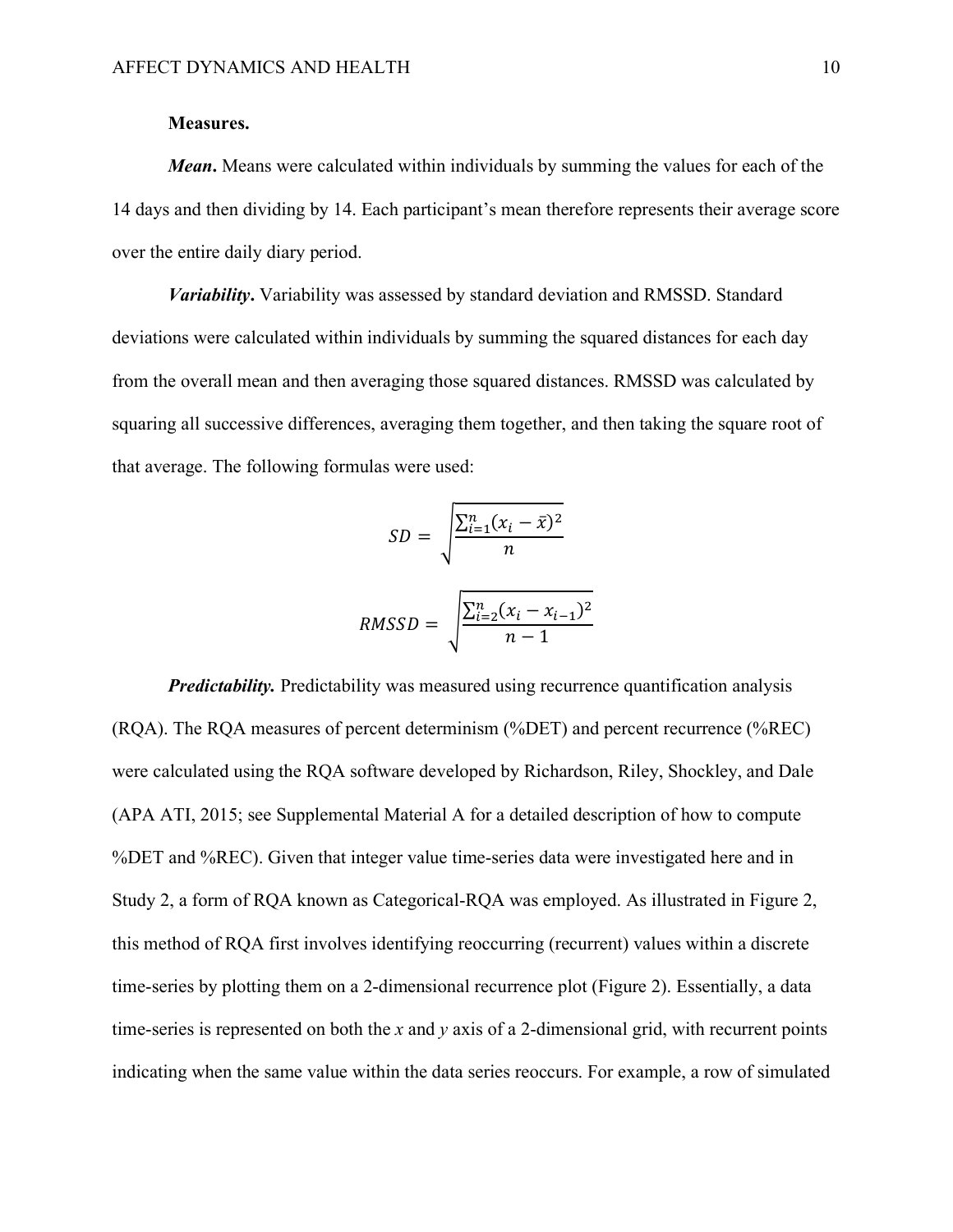data is presented in Figure 2. Recurrent states (i.e., "points") within the recurrence plot correspond to when the same value reoccurs indicating that the same level of affect that was previously experienced has reoccurred. Note that given that each value within the data series is recurrent with itself, the main diagonal of an (auto-) recurrence plot (i.e., single time-series recurrence plot), also known as the line of identity, is ignored. That is, %DET and %REC quantifications exclude recurrent states along the main diagonal.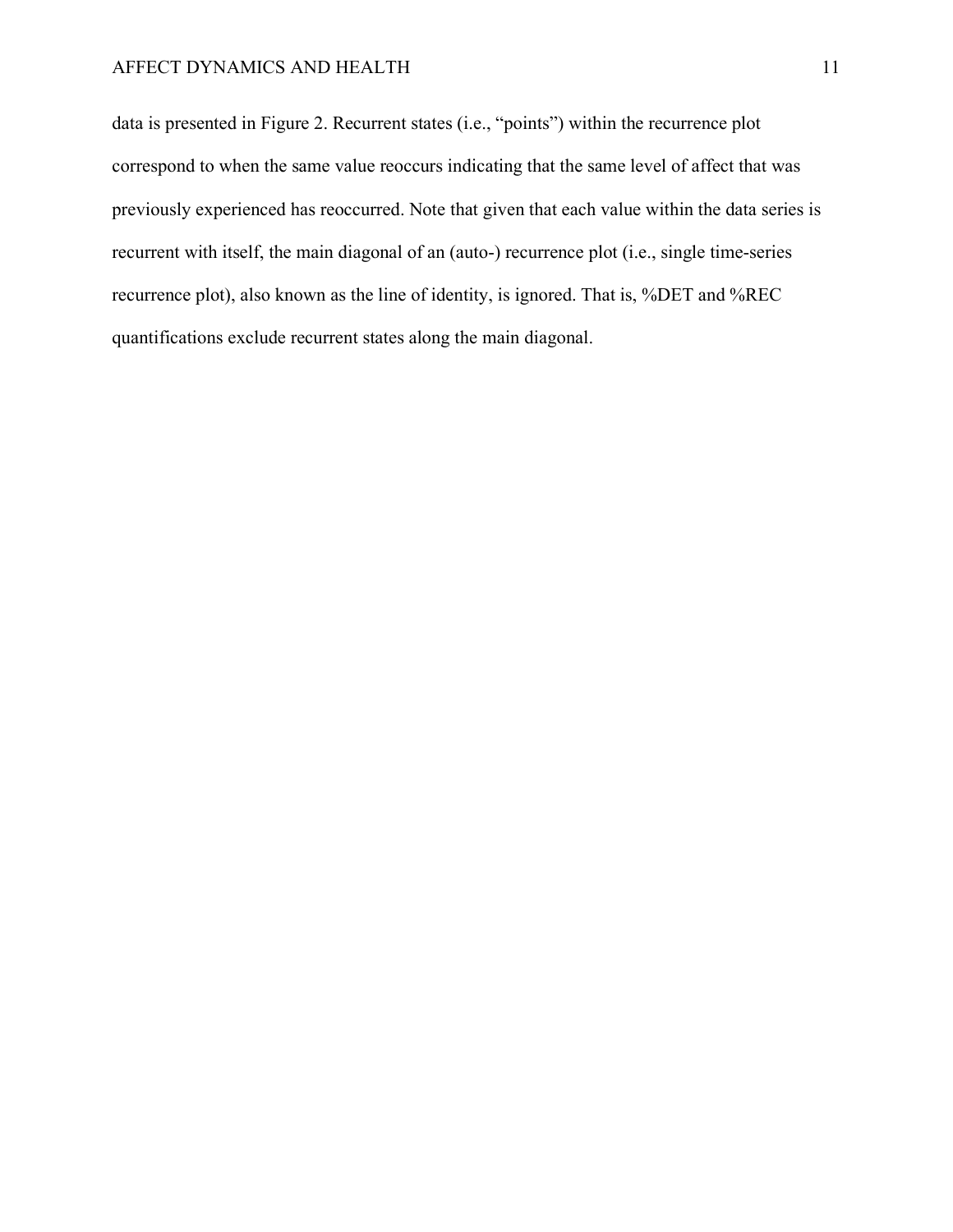

Figure 2. Data analysis for RQA. The same data time-series is placed on the x- and y-axis. Recurrent states or "points" are placed where same values intersect. For example, in the lower left corner a "point" is placed because there is a 2 on the x-axis and a 2 on the y-axis. Points that are circled are those that lie on a diagonal line. Only points that form diagonal lines (excluding the line of identity; the white points) that contain two or more recurrent points are used in the determinism calculation.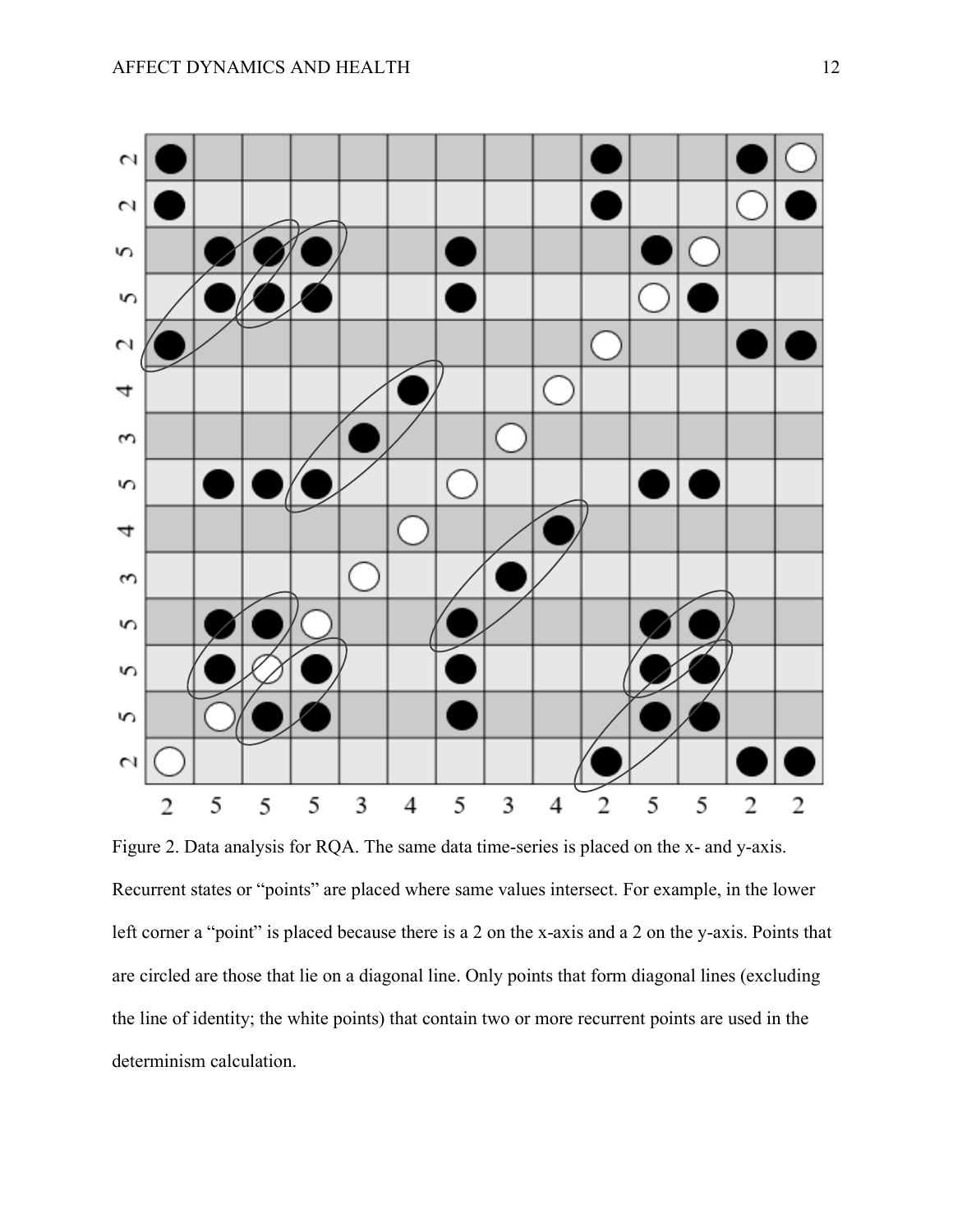In short, %DET equals the percentage of recurrent points that form diagonal lines (in this case 20; excluding the line of identity) of the total number of points (in this case 46) within a recurrence plot, where a diagonal line corresponds to two or more consecutive recurrent points. For instance, in Figure 2, %DET =  $20/46 = .43 \rightarrow 43\%$ . With regard to an affect data series, %DET represented the percentage of time an individual experiences the same pattern of change in affect over time and, therefore, the degree of predictability or deterministic structure within an affect data series. %REC is calculated by dividing the number recurrent points that do not fall along the main diagonal (in this case 46) by the number of spaces (in this case 182). In Figure 2, %REC =  $46/182 = .25 \rightarrow 25$ %. %REC indexes the proportional degree to which an individual experiences the same measured states of affect over time. Note that although %REC and %DET often co-vary, %REC does not provide a measure of predictability on its own, but only in relation to %DET. For instance, randomly shuffling the example time-series in Figure 2 would not alter %REC, but would significantly affect %DET. That is, %DET has the potential to provide the best picture of the degree to which the states of a system or data series repeated the same sequential dependent sequences over time (i.e., are governed by a deterministic or predictable dynamic process).

**Statistical approach.** Analysis of variance (ANOVA) and post hoc pairwise comparisons with a Bonferroni correction for familywise error were used to assess differences in the metrics (i.e., mean, standard deviation, RMSSD, %DET, and %REC) among the 9 groups. 95% confidence intervals are presented for mean values. Effect sizes of  $\eta^2$  and their corresponding 90% confidence intervals<sup>[1](#page-14-0)</sup> are presented (Steiger, 2004). A power analysis conducted using G\*Power (Faul, Erdfelder, Buchner, & Lang, 2009) revealed that a sample size

<span id="page-14-0"></span><sup>1</sup> Due to the one-tailed probability test of ANOVA, 90% confidence intervals should be used to ensure that confidence intervals do not include 0 when p-values are less than .05 (Steiger, 2004).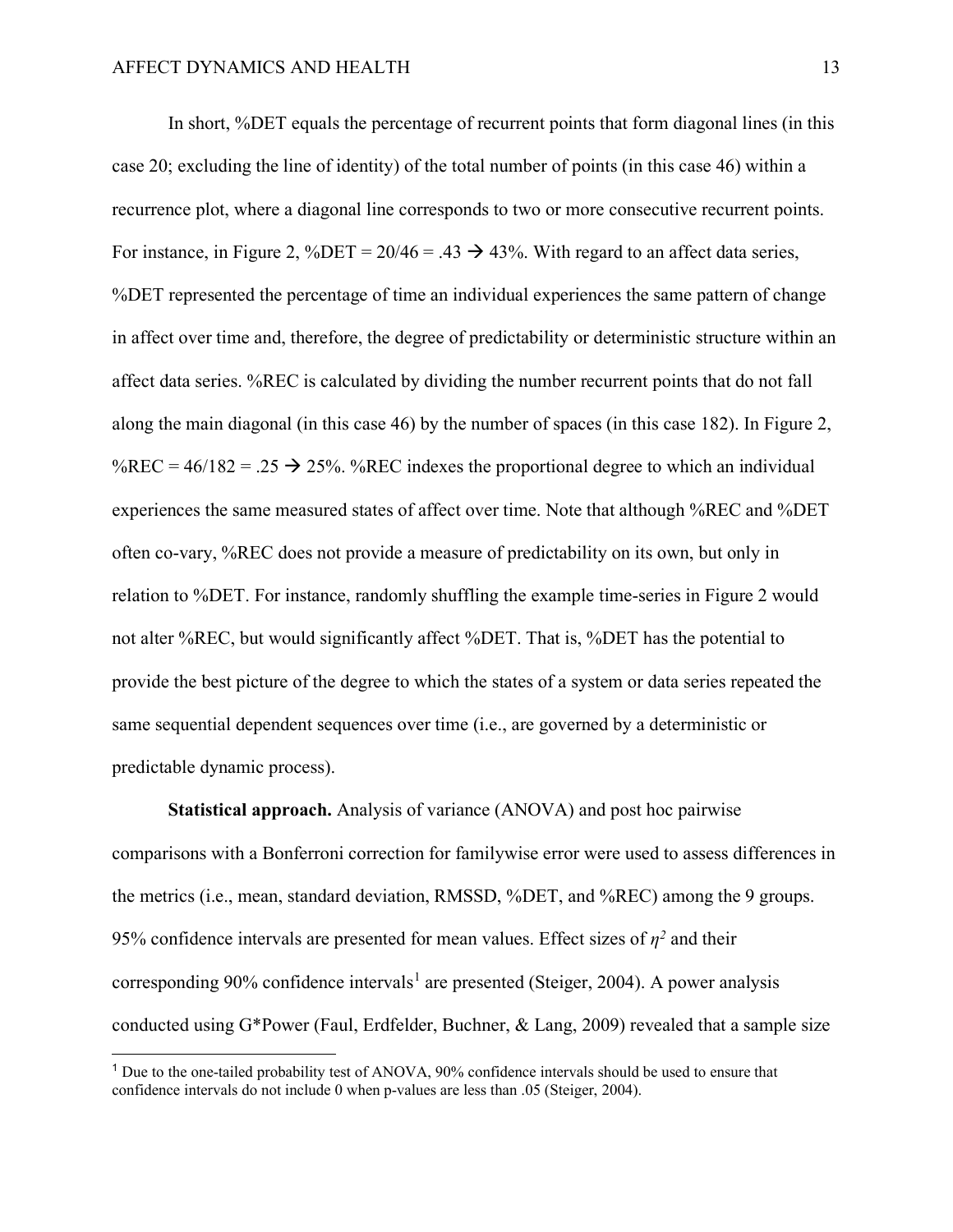of 100 per group would be sufficient to detect a medium effect size with statistical power to evaluate this hypothesis at the 0.95 level.

### **Results**

Figure 3 presents a visual depiction of the mean, variability, and predictability measures for each of the 9 groups. Analysis of variance results indicated that there were no overall mean differences among the 9 groups  $F(8, 891) = 0.45$ ,  $p = .891$ ,  $p^2 < 0.01$ , 90% CI [0.00, 0.00] (see Table 2). As can be seen in Figure 3a, the mean was relatively stable over the 9 groups.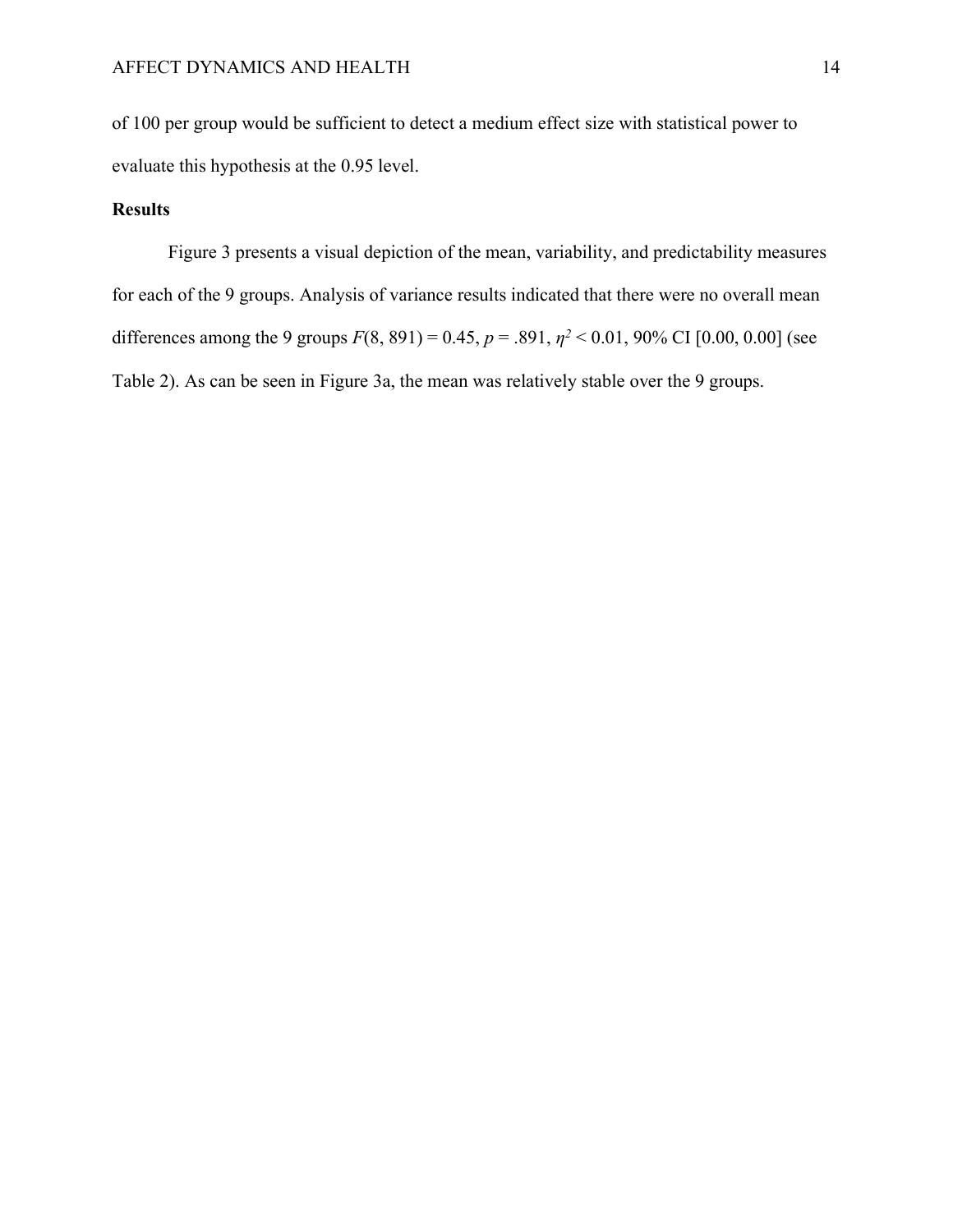

Figure 3. Mean, standard deviation, root mean squared successive difference (RMSSD), percent determinism (%DET), and percent recurrence (%REC) values by group. Note that the mean is about the same across all groups while the standard deviation and RMSSD is similar for groups 1 through 3, then 4 through 6, and then 7 through 9. %DET and %REC help distinguish within these sets of groups.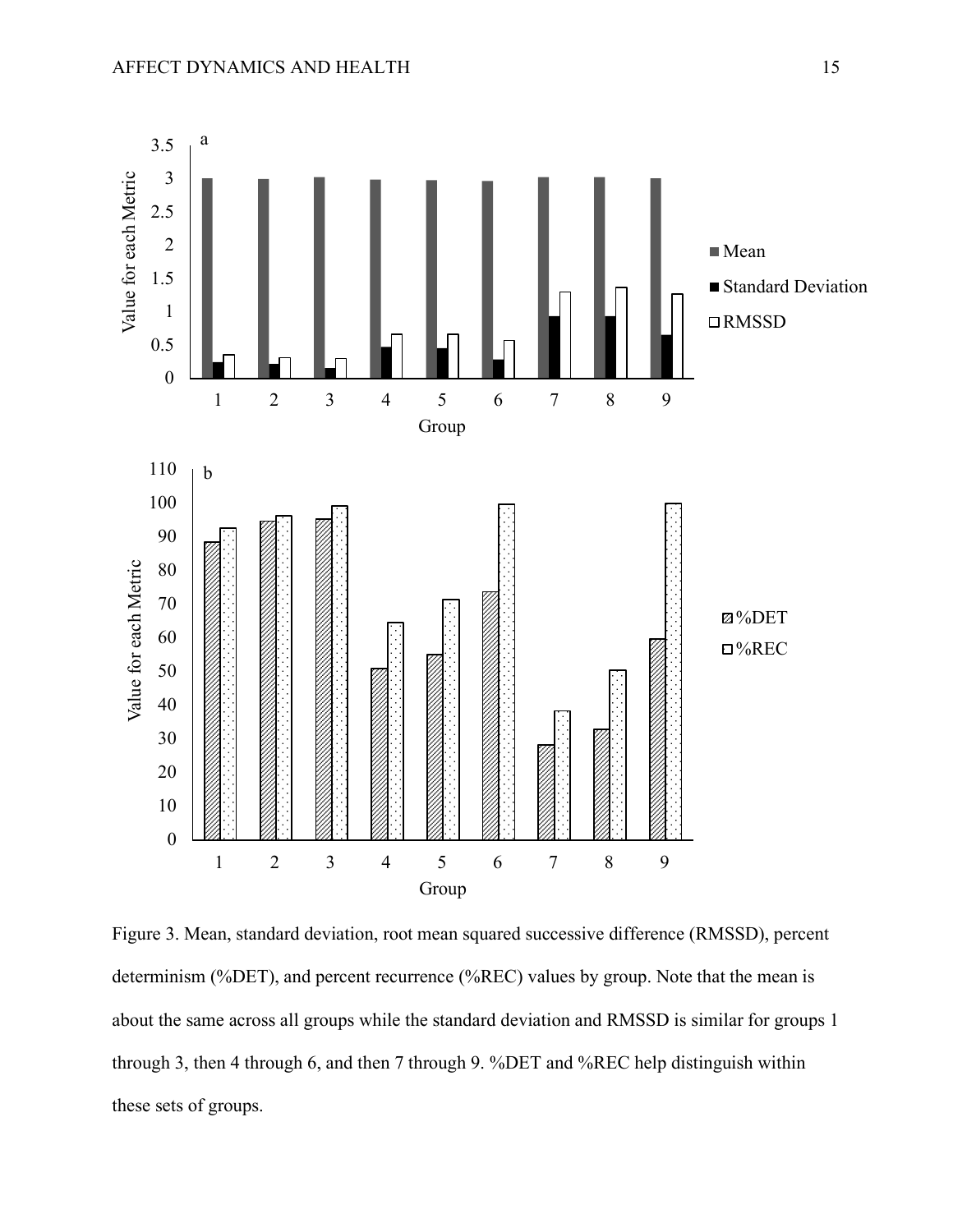# Table 2

*Mean, Standard Deviation, RMSSD, and Recurrence Quantification Measures by Group.*

|                |                            | Mean              |                   | Variability       | Predictability       |                    |  |
|----------------|----------------------------|-------------------|-------------------|-------------------|----------------------|--------------------|--|
| Group          | Group Name                 |                   | Standard          | <b>RMSSD</b>      | %DET                 | $%$ REC            |  |
|                |                            |                   | Deviation         |                   |                      |                    |  |
| $\mathbf{1}$   | Low Variability -          | 3.01 <sup>a</sup> | $0.25^{ab}$       | $0.36^{\rm a}$    | $92.60^{\rm a}$      | 88.41 <sup>a</sup> |  |
|                | Low Predictability         | (3.00, 3.02)      | (0.24, 0.26)      | (0.34, 0.38)      | (90.95, 94.26)       | (86.14, 90.67)     |  |
| $\overline{2}$ | Low Variability -          | 3.00 <sup>a</sup> | $0.22^{ab}$       | $0.32^{a}$        | $96.13^{ab}$         | $94.55^{\circ}$    |  |
|                | Medium Predictability      | (2.98, 3.02)      | (0.21, 0.23)      | (0.30, 0.34)      | (94.75, 97.52)       | (92.23, 96.87)     |  |
| 3              | Low Variability -          | $3.03^{a}$        | $0.16^{b}$        | 0.30 <sup>a</sup> | 99.00 <sup>b</sup>   | $95.15^a$          |  |
|                | <b>High Predictability</b> | (2.99, 3.06)      | (0.13, 0.18)      | (0.26, 0.35)      | (98.94, 99.06)       | (92.08, 98.23)     |  |
| $\overline{4}$ | Medium Variability -       | $2.99^{a}$        | 0.48 <sup>c</sup> | $0.67^{\rm b}$    | 64.57 <sup>c</sup>   | $50.99^{bc}$       |  |
|                | Low Predictability         | (2.96, 3.01)      | (0.46, 0.50)      | (0.65, 0.70)      | (61.25, 67.90)       | (48.30, 53.68)     |  |
| 5              | Medium Variability -       | 2.98 <sup>a</sup> | 0.46 <sup>c</sup> | $0.67^{\rm b}$    | 71.30 <sup>d</sup>   | 55.08 <sup>b</sup> |  |
|                | Medium Predictability      | (2.95, 3.02)      | (0.43, 0.49)      | (0.62, 0.72)      | (67.51, 75.08)       | (51.26, 58.89)     |  |
| 6              | Medium Variability -       | 2.97 <sup>a</sup> | $0.29^{a}$        | $0.57^{\rm b}$    | $99.44^{b}$          | 73.62 <sup>d</sup> |  |
|                | <b>High Predictability</b> | (2.90, 3.04)      | (0.25, 0.34)      | (0.48, 0.65)      | (99.33, 99.55)       | (68.25, 78.98)     |  |
| $\overline{7}$ | High Variability -         | $3.03^{a}$        | $0.94^d$          | 1.30 <sup>c</sup> | $38.30^e$            | $28.13^e$          |  |
|                | Low Predictability         | (2.98, 3.08)      | (0.90, 0.98)      | (1.23, 1.37)      | (35.30, 41.31)       | (26.66, 20.60)     |  |
| 8              | High Variability -         | $3.03^{a}$        | 0.94 <sup>d</sup> | 1.37 <sup>c</sup> | $50.41$ <sup>f</sup> | $32.75^{\circ}$    |  |
|                | Medium Predictability      | (2.95, 3.10)      | (0.88, 0.99)      | (1.29, 1.46)      | (47.05, 53.77)       | (30.74, 34.75)     |  |
| 9              | High Variability -         | 3.01 <sup>a</sup> | 0.66 <sup>e</sup> | 1.27 <sup>c</sup> | 99.73 <sup>b</sup>   | 59.62 <sup>c</sup> |  |
|                | <b>High Predictability</b> | (2.87, 3.15)      | (0.56, 0.76)      | (1.08, 1.47)      | (99.63, 99.82)       | (54.97, 64.27)     |  |

*Note*. Column values with similar letters indicate no significant difference  $(p > .05)$ . 95% confidence intervals are presented in parentheses. RMSSD = root mean squared successive difference. %DET = percent determinism. %REC = percent recurrence.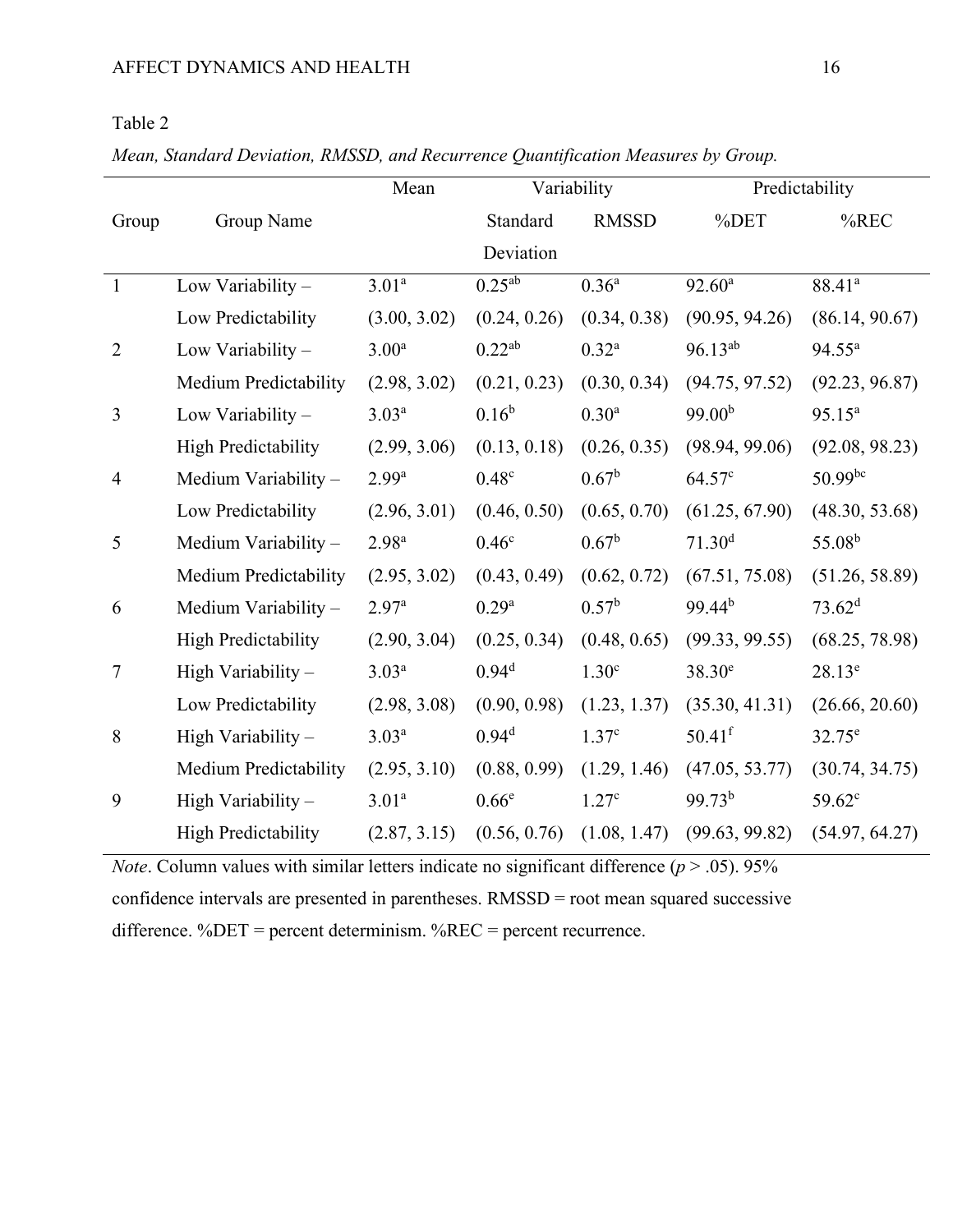Analysis of variance results indicated that there were overall differences among the 9 groups for the variability measures (standard deviation:  $F(8, 891) = 163.77$ ,  $p < .001$ ,  $p^2 = 0.60$ , 90% CI [0.56, 0.62]; RMSSD: *F*(8, 891) = 106.21, *p* < .001, *η<sup>2</sup>* = 0.49, 90% CI [0.45, 0.52]). Variability metrics tended to be in line with predictions such that groups 1 through 3 had the lowest values while groups 7 through 9 had the highest values (see Figure 3a and Table 2).

Analysis of variance results also indicated that there were overall differences among the 9 groups for the predictability measures (%DET:  $F(8, 891) = 392.96$ ,  $p < .001$ ,  $p^2 = 0.78$ , 90% CI [0.76, 0.79]; %REC:  $F(8, 891) = 230.63$ ,  $p < .001$ ,  $p^2 = 0.67$ , 90% CI [0.65, 0.69]). The %DET and %REC measures followed similar patterns as the hypothesized results (see Figure 3b). Looking within low (groups 1 through 3), medium (groups 4 through 6), and high (groups 7 through 9) variability groups, %DET and %REC tended to become larger as the data were repeated more often (i.e., more predictable). For example, %DET grew from 64.57 to 71.30 to 99.44 across groups 4 through 6 respectively (see Figure 3b and Table 2). Although the standard deviation was held constant for these groups, more instances of repeated data (i.e., predictability) occurred for group 6 compared to group 5 and more repeated data occurred for group 5 compared to group 4. However, when the standard deviation was smaller (i.e., groups 1 through 3), there was less discrepancy between %REC and %DET values among the groups. For example, the pairwise comparisons between groups 1 and 2 and groups 2 and 3 were no longer significantly different,  $p_s > .05$  (see Table 2). Nevertheless, the same pattern of results occurred throughout the data whereby as predictability increased, so did %DET and %REC values.

#### **Discussion**

The results demonstrate that the RQA metrics of %DET and %REC can be employed to index the dynamics of variables like affect and provide different and new pieces of information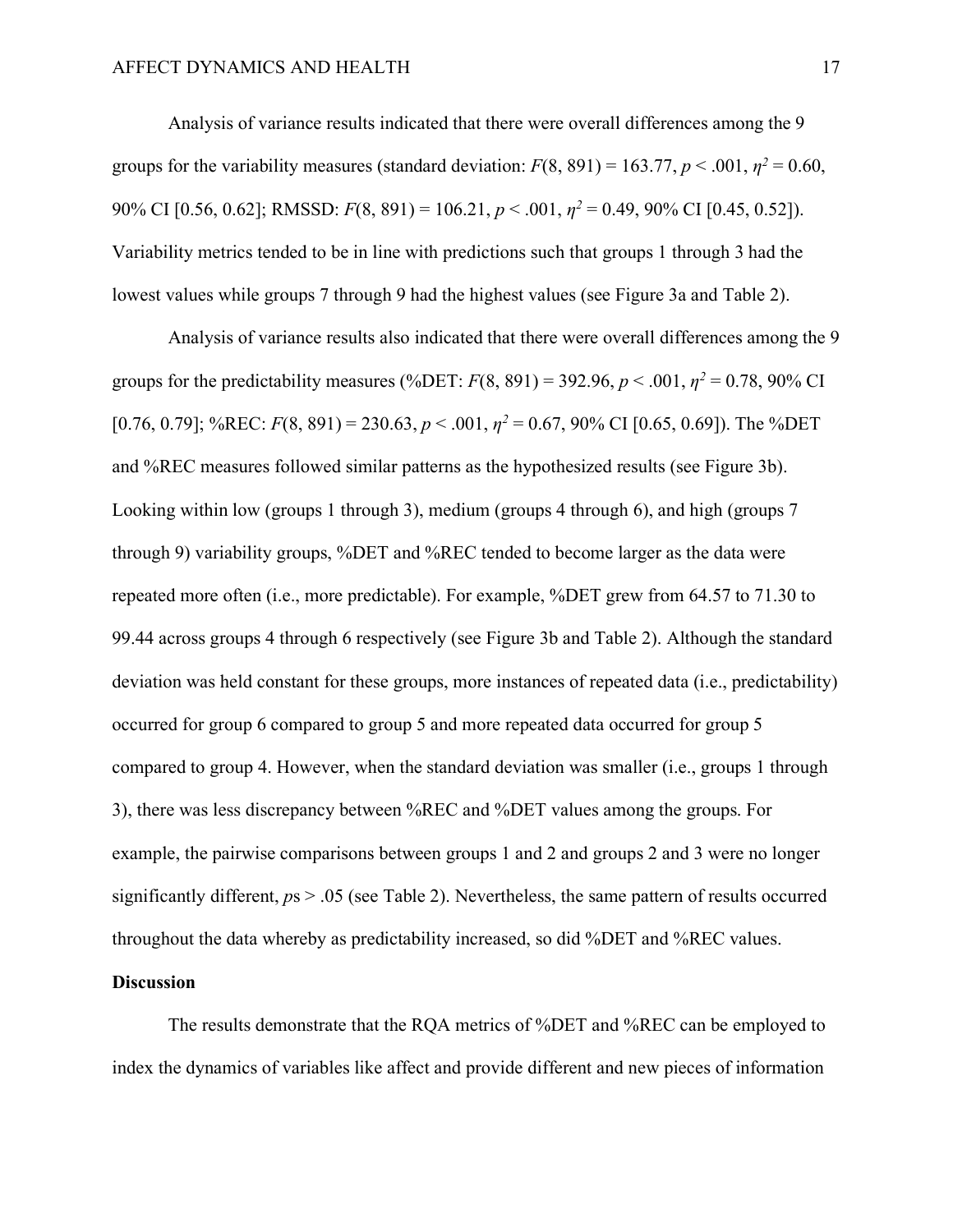about how affect changes over time compared to traditional measures of variability. RQA further differentiates simulated cases based on metrics of predictability that consider the role of time in assessing patterns of affective experiences. Over the 9 groups, mean levels were stable and did not distinguish between the groups. And, as noted by the other measures (standard deviation, RMSSD, %DET, %REC), the same mean level of affect can be associated with different levels of variability and predictability. This demonstrates that studies relying only on mean level of affect across time may be overlooking important information.

In addition, these results demonstrate that relying solely on the standard deviation or RMSSD approach for assessing affective change is insufficient for capturing the finer details about the patterns of variation across time. For groups 4 through 6 (see Figure 3a), RMSSD (along with the means) was kept constant. Based on these values, previous researchers may have assumed that each of these groups were equal. However, once the RQA measures are taken into consideration, a substantial difference in affective patterning emerges and it becomes apparent that these groups are in fact not equal. When the same patterns of affect are repeated more often, there is an increase in %DET and %REC (see Figure 3b). For example, group 4 and group 6 have nearly identical means and RMSSD as one another. However, group 4 is different from group 6 because the same pattern of affect was repeated 7 times (i.e., more predictability), as noted by %DET and %REC. Repeated patterns, and the predictability that follows, vary from person to person and are indicative of individual differences in affective experiences. This is critical because those differences in patterns of variation may have distinct implications for various outcomes. The addition of RQA metrics adds more information about the dynamic nature of affect and demonstrates how the relation between affective experiences over time may influence how affective profiles are categorized and understood.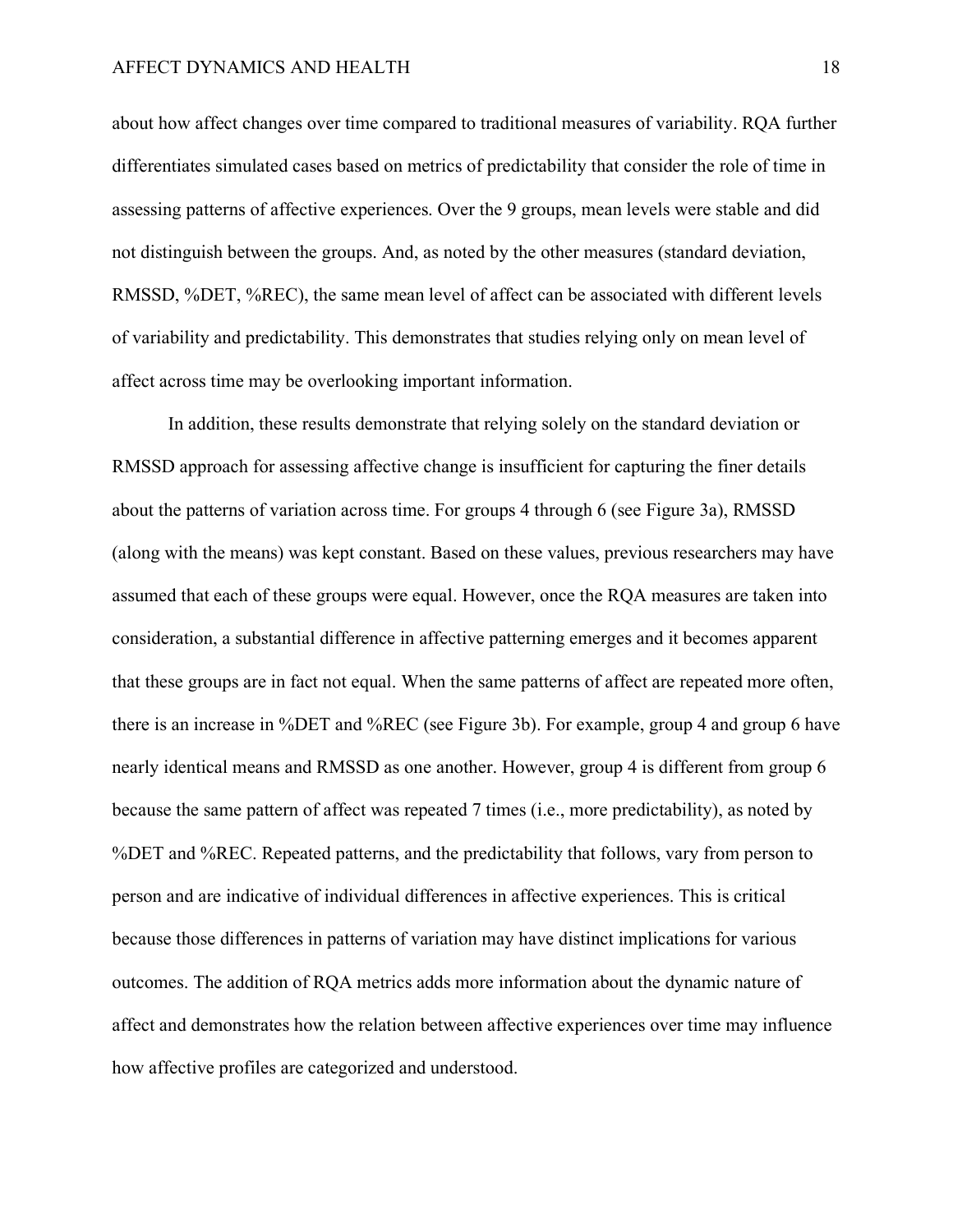There are several limitations to Study 1. First, although the normal distributions were intended to mirror similar means and standard deviations appearing in the affect literature (e.g., Jenkins et al., 2018), the smaller and larger standard deviations may be less likely. Similarly, the repeated nature of the data may or may not be ecologically valid. It is likely that repeated affect could occur from week to week with, for example, affect on Mondays looking similar to affect on other Mondays and affect on Fridays looking similar to affect on other Fridays. Therefore, the medium repeated data (in which data from 7 days are repeated across the next 7 days) may closely reflect this week by week repeated structure. Additionally, a no repeated condition (low repeat) was included which would mirror the natural environment if affect did not follow a specific repeated structure. It is important to note that even when data were not purposefully repeated, random repeated days could have occurred.

Regardless of these limitations, this study demonstrates that RQA measures may add more detailed information above and beyond measures of variability. Thus, the next step is to explore if this new methodology offers additional explanatory power in terms of its association with real world outcomes. If RQA helps determine the nonlinear dynamics that underlie affective change, researchers can potentially (a) build dynamical models of affective change and make corresponding predictions from that mode and (b) develop a machine-learning model or nonlinear function approximator (i.e., neural network) model to predict affective change. However, the key for either modelling approach is to first identify the degree to which there is a deterministic process underlying affective change (even if this process is chaotic or aperiodic). This latter goal is the aim of Study 2.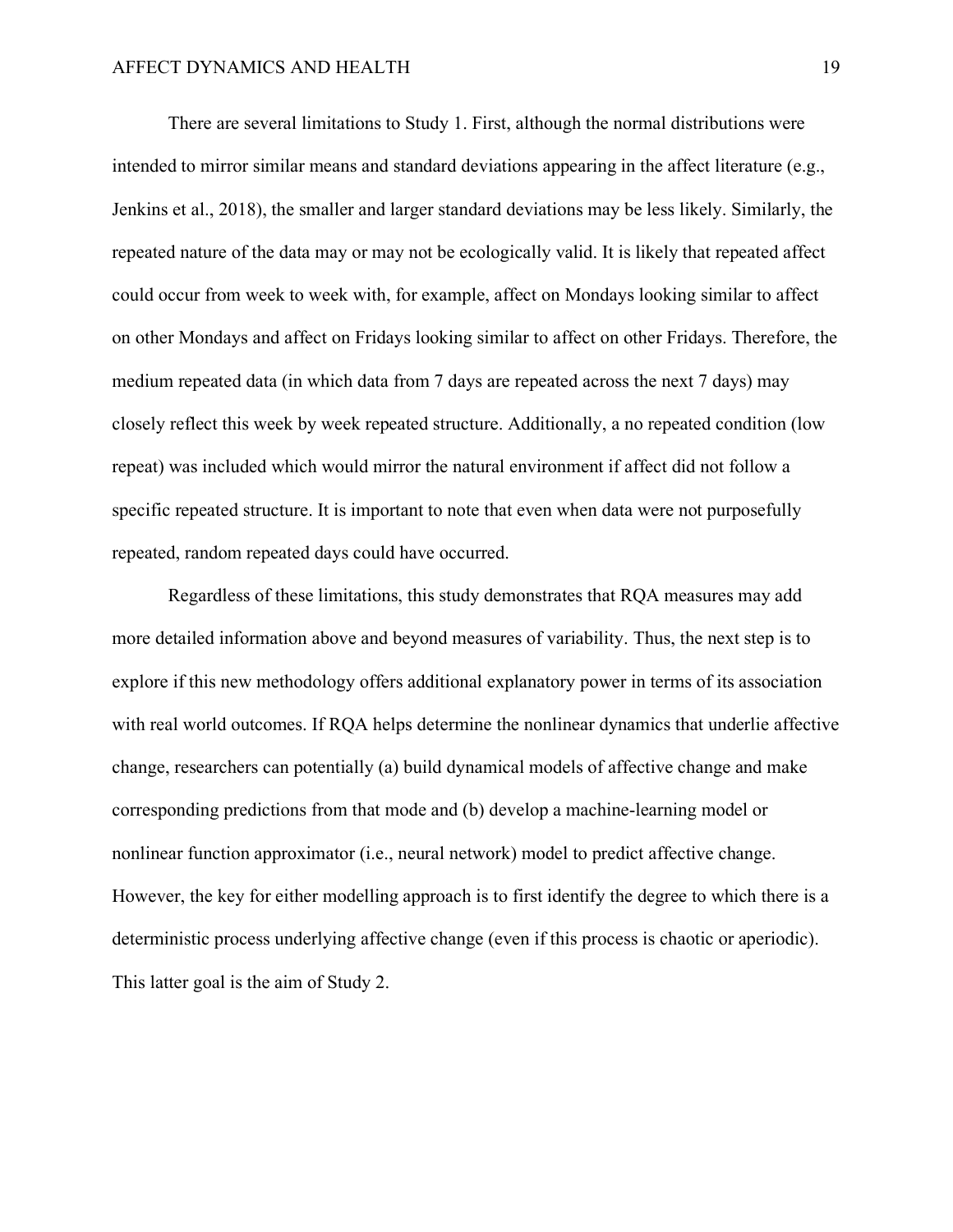#### **Study 2**

Building on the findings of Study 1, in Study 2 we link affect mean, variability, and predictability to depressive and somatic symptom reports as most previous studies assessing affect variability have concentrated on similar outcomes (Gruber et al., 2013; Houben, Van Den Noortgate, & Kuppens, 2015; Human et al., 2015; Peeters et al., 2006). Capturing averages, variability, *and* predictability of affective experiences may provide researchers with a better understanding of how the intricacies of the affective experience influence mental and physical health. Furthermore, since these factors are not perfectly correlated, it may be advantageous to understand how they interact to predict certain health outcomes. The initial simulation study (Study 1) provided a foundational rationale for why these factors are important, and the following study (Study 2) applied the RQA methodology to real health outcomes.

#### **Method**

**Participants.** Study 2 used data from the "Daily Life Study" conducted from 2011 to 2014 at the University of Otago, New Zealand. Participants included 1,482 college students (*Mage* = 19.76, *SDage* = 2.43). Sixty-seven percent of the participants were female. Participants were 78% Caucasian, 10% Asian, 5% Māori/Pacific Islander, 3% Indian, and 4% were another ethnicity or mixed ethnicity.

**Procedure.** Participants completed an initial survey asking about demographics and depressive symptoms. Participants then completed daily diaries for 13 consecutive days. The diaries consisted of several questionnaires including affect and stress measures. After the 13 consecutive days, participants then completed a follow up survey asking about physical health symptoms. All study procedures were approved by the University of Otago, New Zealand Ethics Committee.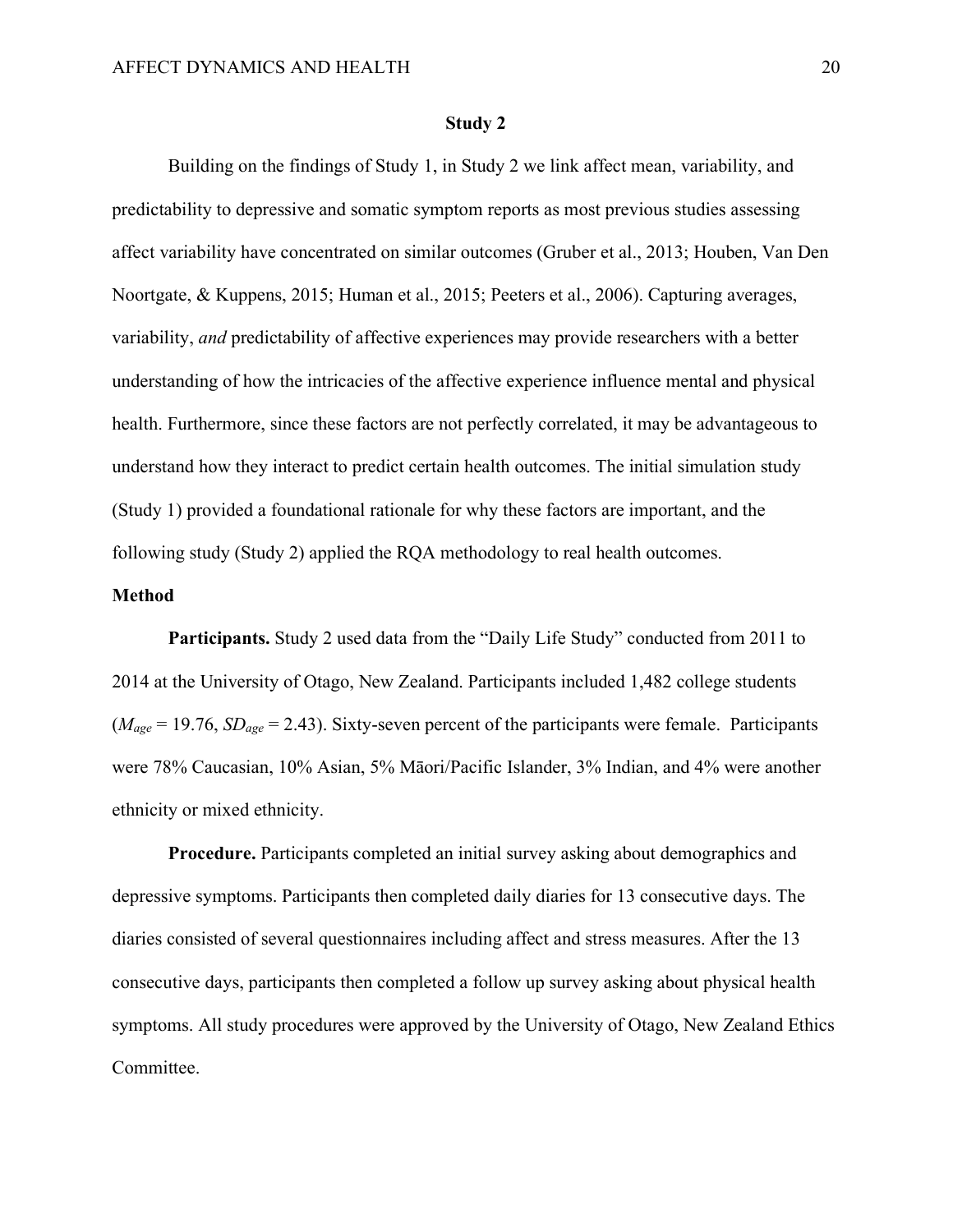**Affect mean, variability, and predictability.** State emotion adjectives were assessed each day for 13 days on a scale from 1 (Not at all) to 5 (Extremely) describing how much each of the words reflected how the participant felt that day. Nine NA words (nervous, dejected, irritable, hostile, sad, angry, unhappy, anxious, and tense) were averaged to create a daily NA value (Cronbach's alpha range for each of the 13 days = .87 to .91) and nine PA words (happy, excited, cheerful, pleasant, calm, energetic, enthusiastic, content, and relaxed) were averaged to create a daily PA value (Cronbach's alpha range for each of the 13 days = .88 to .92). Affect words were selected to capture a range of high to low intensities on the affective circumplex (Barrett & Russell, 1999). Day averages were then averaged over the 13 days to create an overall PA and NA mean value. Then, standard deviations and RMSSD values over the 13 time points were calculated for PA and NA with the formulas used in Study 1 to create measures of variability<sup>[2](#page-22-0)</sup>. Finally, the RQA metrics, %DET and %REC, were calculated using the methods and software described in Study 1 to create measures of predictability. All PA and NA daily mean values were rounded to the nearest integer value to allow for Categorical-RQA. These calculations resulted in mean, variability, and predictability values: NA mean (NA<sub>MEAN</sub>), PA mean (PA<sub>MEAN</sub>), NA standard deviation (NASD), PA standard deviation (PASD), NA RMSSD (NARMSSD), PA RMSSD (PARMSSD), NA %DET (NA%DET), PA %DET (PA%DET), NA %REC (NA%REC), and PA %REC (PA%REC). %REC and %DET were divided by 100 to be similar in range to the NA and PA means, standard deviations, and RMSSD values.

**Distress.** Distress was assessed each day with the question "Overall, how much stress (e.g., because of hassles, demands, or other stressors) have you been under today?" rated on a

<span id="page-22-0"></span><sup>&</sup>lt;sup>2</sup> We reanalyzed the data using autocorrelation as a measure of emotional inertia (see Supplemental Material B). The pattern of results remained similar with the exception of a few deviations. We describe these in Supplemental Material B.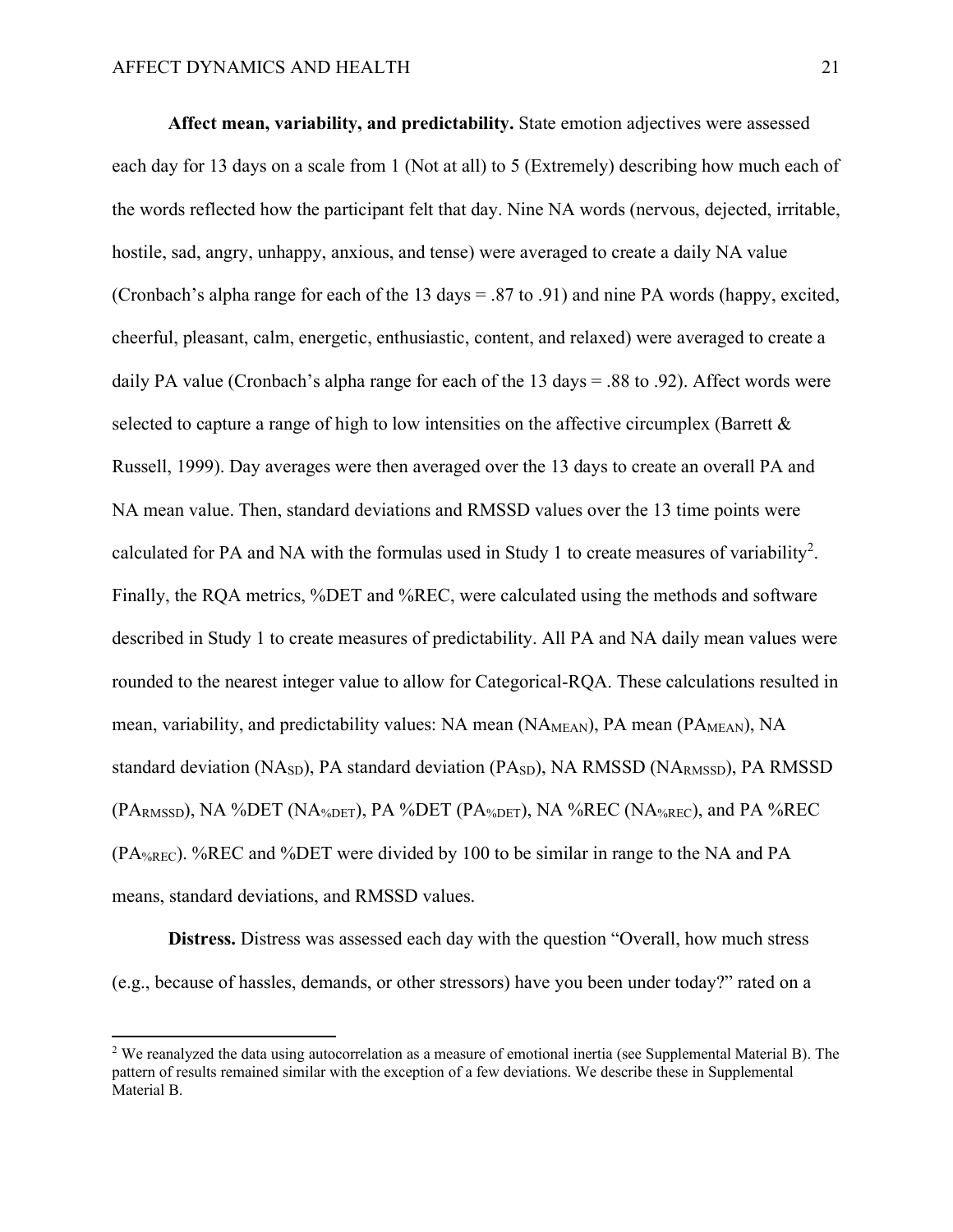scale of 0 (no stress) to 4 (a great deal of stress). The response for each day was averaged over the 13 days and used as a control variable in all analyses as has been done in previous research on affect variability (e.g., Gruber et al, 2013).

**Depressive symptoms.** The Center for Epidemiologic Studies Depression Scale (CES-D; Radloff, 1977), a 20 item measure, was used to assess depressive symptoms in the initial survey. Items included statements such as "I did not feel like eating; my appetite was poor," "I thought my life had been a failure," and "My sleep was restless." Items were scored using the following scale to assess how often the items reflected how they felt during the past week: rarely or none of the time (0), some or a little of the time (1), occasionally or a moderate amount of the time (2), or most or all of the time (3) (positive items reverse scored). Scores were summed with higher values indicating higher levels of depressive symptoms (Cronbach's alpha = .89).

**Self-reported somatic symptoms.** During the follow up survey, participants were asked whether they felt like they had a cold or flu in the past two weeks (rated on a scale from  $0 = not$ at all to  $4 = \text{very}$ ). Additionally, they were asked whether they "felt physically 'run down'," "felt tired," and "felt refreshed when [they] woke up in the mornings" (each rated on a scale from  $0 =$ not at all to  $4 = \text{very}$ ; the refreshed item was reverse coded). These four items were summed, with higher values reflecting a greater number of self-reported somatic symptoms.

**Statistical approach.** Depressive and somatic symptoms were used as the dependent variables in all analyses. Due to the dependent variables being count variables and skewed, poisson regression in Stata 15 (StataCorp, 2017) was used. Mean, variability, and predictability and the interactions among them were used as independent variables in a series of 10 models. Models 1 through 5 reflect the NA results while models 6 through 10 reflect the PA results. Model 1 used mean and variability as the independent variables of interest. Model 2 added the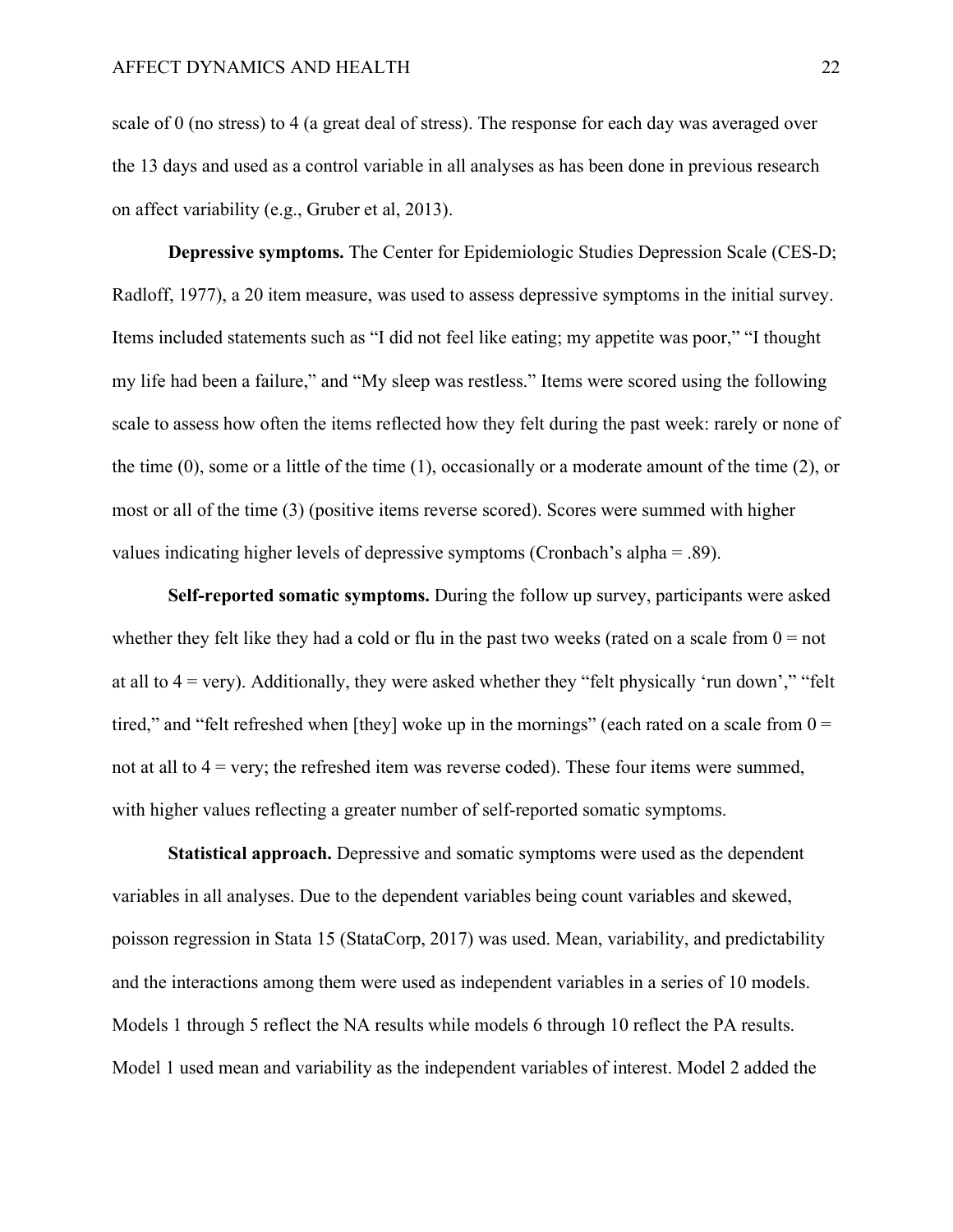mean\*variability interaction term to Model 1. Model 3 added the predictability metric to Model 2. Model 4 added the mean\*predictability interaction term to Model 4. Model 5 added the variability\*predictability and the mean\*variability\*predictability interaction terms to Model 4. Models 6 through 10 mirrored Models 1 through 5 but used the PA variables. All predictor variables were mean centered to allow for ease of interpretation in interaction terms. Distress was adjusted for in all models. Effect sizes as well as 95% confidence intervals are presented throughout.

#### **Results**

**Descriptive statistics.** Table 3 presents the means and standard deviations of the affect metrics as well as their associations. PA mean was higher than NA mean  $(t(1,298) = 59.90, p <$ .001, 95% CI of the difference [1.29, 1.37], Cohen's *d* = 2.74, 95% CI of Cohen's *d* [2.63, 2.85]). PA was more variable compared to NA as evidenced by the variability measures ( $P A_{SD}$ ) vs. NA<sub>SD</sub>,  $t(1,298) = 15.44$ ,  $p < .001$ , 95% CI of the difference [0.08, 0.10], Cohen's  $d = 0.45$ , 95% CI of Cohen's *d* [0.38, 0.53]; PARMSSD vs. NARMSSD, *t*(1,298) = 13.87, *p* < .001, 95% CI of the difference [0.09, 0.12], Cohen's *d* = 0.41, 95% CI of Cohen's *d* [0.33, 0.49]). NA was more predictable compared to PA as evidenced by the RQA measures (NA<sub>%DET</sub> vs. PA<sub>%DET</sub>,  $t(1,298)$ ) = 11.52, *p* < .001, 95% CI of the difference [6.18, 8.72], Cohen's *d* = 0.40, 95% CI of Cohen's *d* [0.32, 0.48]; NA<sub>%REC</sub> vs. PA<sub>%REC</sub>,  $t(1,298) = 12.41, p < .001, 95\%$  CI of the difference [6.73, 9.25], Cohen's *d* = 0.42, 95% CI of Cohen's *d* [0.34, 0.49]). Interestingly, NA mean and affect variability measures were all positively associated while NA mean was negatively associated with affect predictability measures. In other words, individuals higher in NA were more likely to have variable affect but less likely to have predictable affect. On the other hand, PA mean was positively associated with affect predictability measures and negatively associated with affect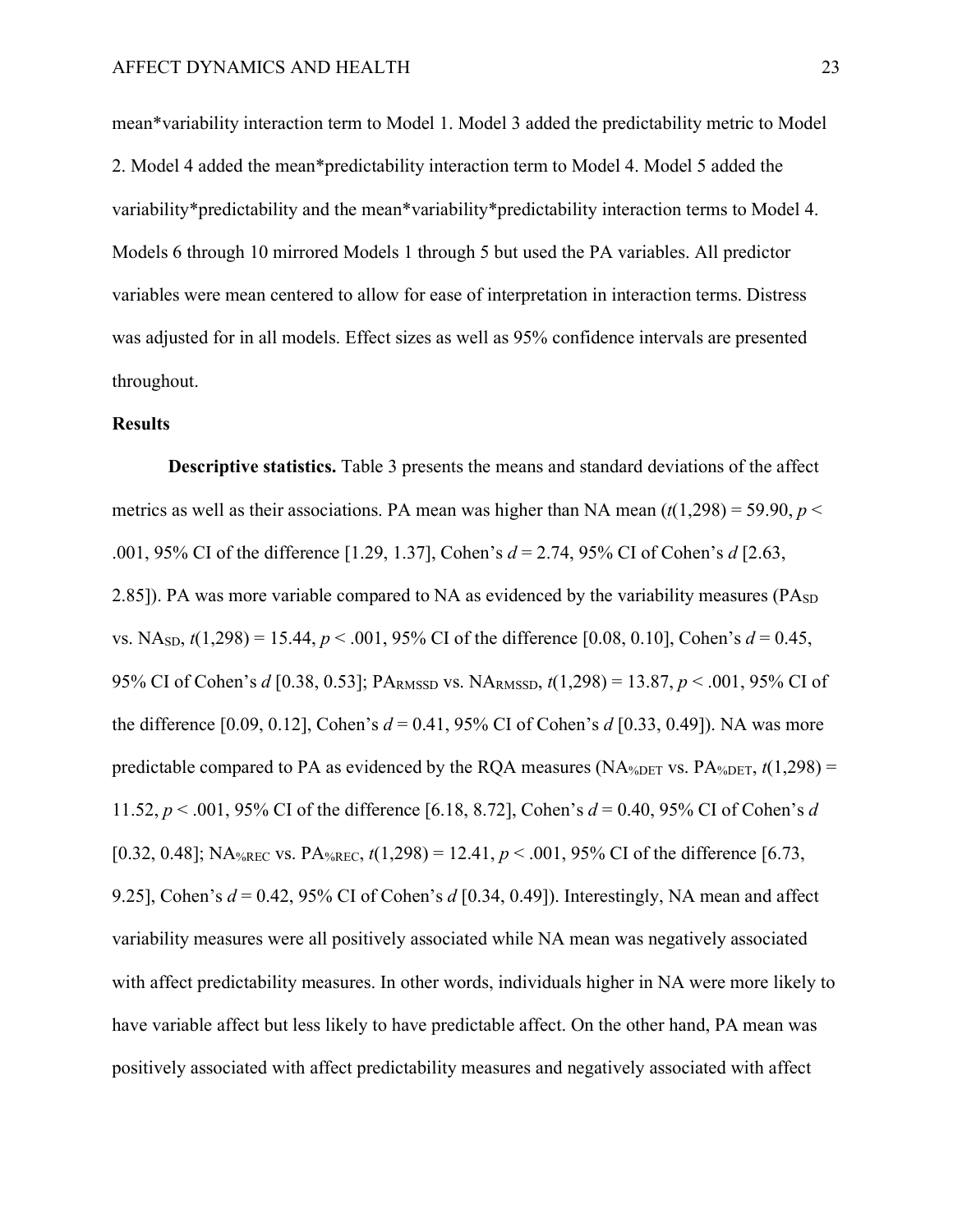variability measures. These PA findings indicate that individuals higher in PA have more predictable, but less variable affect.

The variability metrics of standard deviation and RMSSD were very highly correlated with each other (NA: *r* = 0.90, *p* < .001, 95% CI [0.89, 0.91]; PA: *r* = 0.82, *p* < .001, 95% CI [0.80, 0.84]; see Table 3). This was also true for the predictability metrics (NA:  $r = 0.84$ ,  $p <$ .001, 95% CI [0.82, 0.86]; PA: *r* = 0.80, *p* < .001, 95% CI [0.78, 0.82]; see Table 3). No other correlations between any of the variables were higher than these associations. Therefore, for ease of presenting the results, the following analyses use standard deviation as the metric for variability and %DET as the metric for predictability. Standard deviation and %DET were selected over RMSSD because they resulted in greater differentiation among the 9 groups in Study 1 (see Table 2).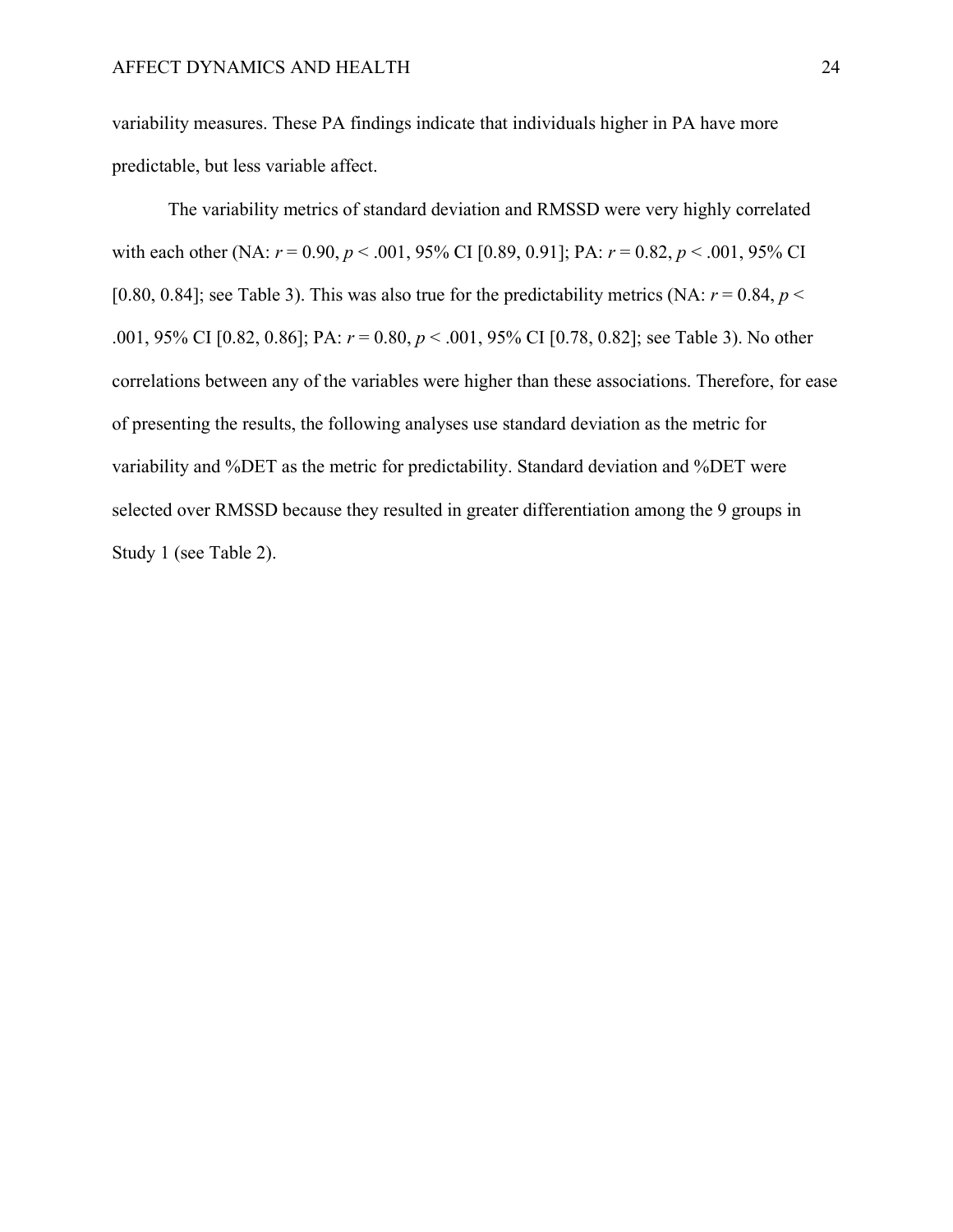# Table 3

|                    | Mean  | SD    | NA <sub>SD</sub> | NARMSSD   | $NA^$ det  | $NA$ %REC  | PAMEAN     | PA <sub>SD</sub> | PARMSSD    | PA%DET     | PA%REC     |
|--------------------|-------|-------|------------------|-----------|------------|------------|------------|------------------|------------|------------|------------|
| NAMEAN             | 1.67  | 0.47  | $0.64***$        | $0.57***$ | $-0.52***$ | $-0.59***$ | $-0.36***$ | $0.17***$        | $0.16***$  | $-0.12***$ | $-0.12***$ |
| NA <sub>SD</sub>   | 0.41  | 0.22  |                  | $0.90***$ | $-0.66***$ | $-0.76***$ | $-0.24***$ | $0.44***$        | $0.39***$  | $-0.30***$ | $-0.32***$ |
| NARMSSD            | 0.52  | 0.28  |                  |           | $-0.65***$ | $-0.69***$ | $-0.21***$ | $0.40***$        | $0.44***$  | $-0.27***$ | $-0.29***$ |
| $NA^$ DET          | 71.67 | 19.03 |                  |           |            | $0.84***$  | $0.26***$  | $-0.29***$       | $-0.29***$ | $-0.22***$ | $-0.23***$ |
| NA%REC             | 58.36 | 21.11 |                  |           |            |            | $0.29***$  | $-0.34***$       | $-0.31***$ | $0.25***$  | $0.28***$  |
| PAMEAN             | 3.00  | 0.50  |                  |           |            |            |            | $-0.12***$       | $-0.10***$ | $0.06***$  | $0.09***$  |
| PA <sub>SD</sub>   | 0.50  | 0.18  |                  |           |            |            |            |                  | $0.82***$  | $-0.63***$ | $-0.75***$ |
| PARMSSD            | 0.63  | 0.25  |                  |           |            |            |            |                  |            | $-0.59***$ | $-0.61***$ |
| PA <sub>%DET</sub> | 64.22 | 18.32 |                  |           |            |            |            |                  |            |            | $0.80***$  |
| PA <sub>%REC</sub> | 50.38 | 17.25 |                  |           |            |            |            |                  |            |            |            |

*Note*. SD = Standard Deviation. RMSSD = root mean squared successive difference. %DET = percent determinism. %REC = percent recurrence. \**p* < .05, \*\**p* < .01, \*\*\**p* < .001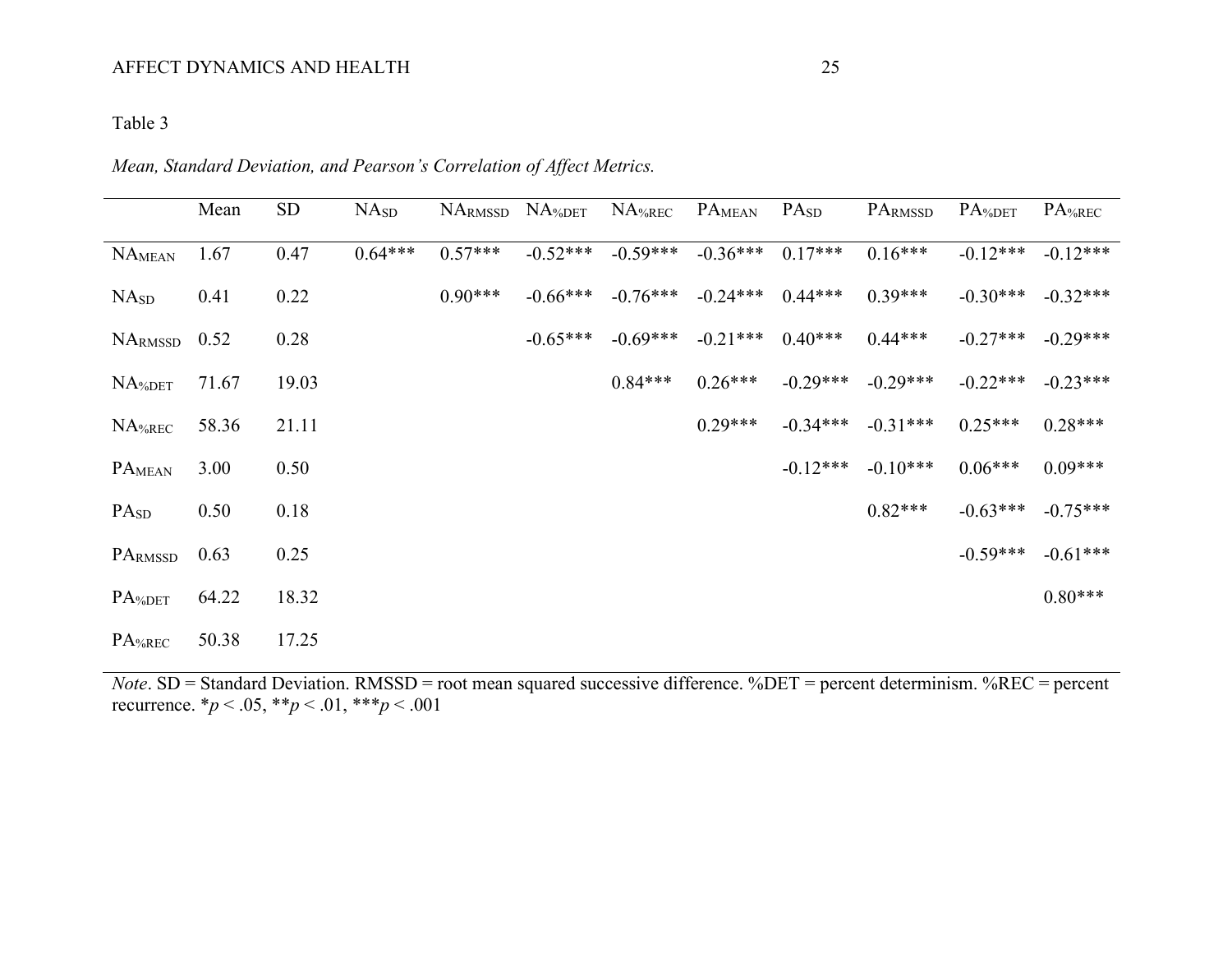**Main effects of mean affect levels.** All associations between mean levels of affect and the outcome variables were consistent with previous literature. Specifically, greater NA mean was associated with more depressive and somatic symptoms (see first rows in Tables 4 and 5). Higher PA mean was associated with fewer depressive symptoms and somatic symptoms (see eighth row in Tables 4 and 5).

**Main effects of affect variability.** Greater amounts of both PA and NA variability were associated with more depressive symptoms (NA<sub>SD</sub>:  $b = 0.19$ ,  $z = 4.59$ ,  $p < .001$ , 95% CI [0.11, 0.27]; PA<sub>SD</sub>:  $b = 0.31$ ,  $z = 7.64$ ,  $p < .001$ , 95% CI [0.23, 0.39]) and more somatic symptoms (NA<sub>SD</sub>:  $b = 0.22$ ,  $z = 3.53$ ,  $p < .001$ , 95% CI [0.10, 0.34]; PA<sub>SD</sub>:  $b = 0.48$ ,  $z = 8.17$ ,  $p < .001$ , 95% CI [0.36, 0.59]; see Tables 4 and 5 models 1 and 6). In other words, individuals who had more affect variability had worse health outcomes.

**Main effects of affect predictability.** Higher NA predictability was associated with fewer depressive symptoms ( $b = -0.16$ ,  $z = -3.25$ ,  $p = .001$ , 95% CI [ $-0.26$ ,  $-0.06$ ]) and fewer somatic symptoms ( $b = -0.25$ ,  $z = -3.31$ ,  $p = .001$ , 95% CI [-0.39, -0.10]; see Tables 4 and 5 model 3). PA predictability, on the other hand, was not associated with either depressive symptoms ( $b = 0.00$ ,  $z = 0.08$ ,  $p = .938$ , 95% CI [-0.10. 0.11]) or somatic symptoms ( $b = 0.10$ ,  $z = 0.00$  $= 1.40, p = .162, 95\% \text{ CI}$  [-0.04, 0.25]; see Tables 4 and 5 model 8). In sum, individuals with more predictable NA, had better health outcomes while their PA predictability did not matter.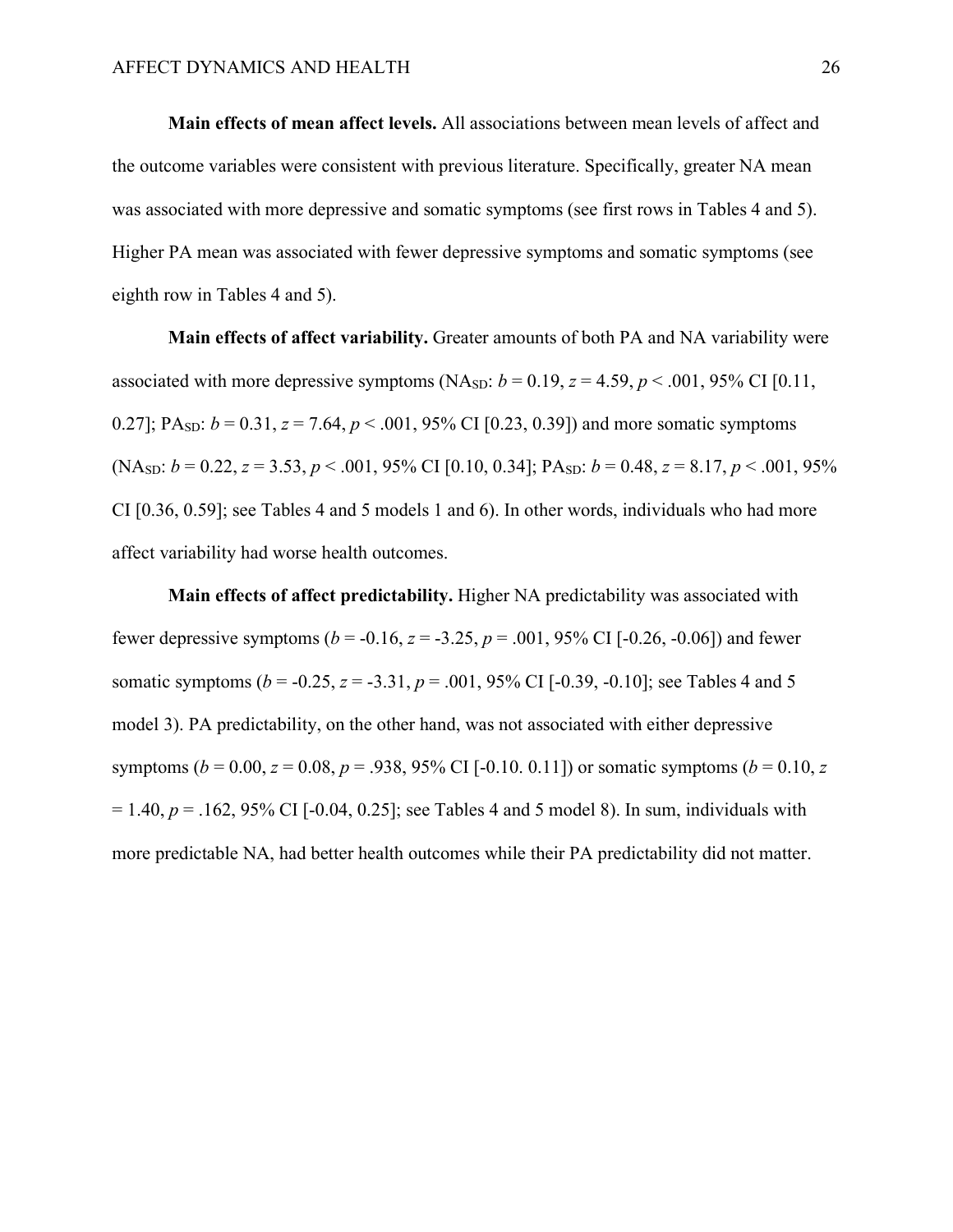# Table 4

# *Mean Level, Variability, and Predictability Metrics of Affect Predicting Depressive Symptoms.*

|                                      |              |                |                |                |            | Models     |            |            |            |            |
|--------------------------------------|--------------|----------------|----------------|----------------|------------|------------|------------|------------|------------|------------|
|                                      | $\mathbf{1}$ | $\overline{2}$ | $\mathfrak{Z}$ | $\overline{4}$ | 5          | 6          | $\tau$     | $8\,$      | 9          | 10         |
| $\rm NA_{MEAN}$                      | $0.56***$    | $0.61***$      | $0.60***$      | $0.60***$      | $0.58***$  |            |            |            |            |            |
| <b>NA<sub>SD</sub></b>               | $0.19***$    | $0.32***$      | $0.24***$      | $0.21***$      | $0.23***$  |            |            |            |            |            |
| NAMEAN*NASD                          |              | $-0.69***$     | $-0.66***$     | $-0.55***$     | $-0.51***$ |            |            |            |            |            |
| NA%DET                               |              |                | $-0.16**$      | $-0.21***$     | $-0.22***$ |            |            |            |            |            |
| NAMEAN*NA%DET                        |              |                |                | 0.20           | 0.08       |            |            |            |            |            |
| NA <sub>SD</sub> *NA <sub>%DET</sub> |              |                |                |                | $0.67**$   |            |            |            |            |            |
| NAMEAN*NASD*NA%DET                   |              |                |                |                | $-0.16$    |            |            |            |            |            |
| PAMEAN                               |              |                |                |                |            | $-0.48***$ | $-0.48***$ | $-0.48***$ | $-0.48***$ | $-0.47***$ |
| PA <sub>SD</sub>                     |              |                |                |                |            | $0.31***$  | $0.35***$  | $0.35***$  | $0.34***$  | $0.37***$  |
| PA <sub>MEAN</sub> *PA <sub>SD</sub> |              |                |                |                |            |            | $0.33***$  | $0.33***$  | $0.29**$   | $0.30**$   |
| PA%DET                               |              |                |                |                |            |            |            | 0.00       | $-0.00$    | $-0.01$    |
| PAMEAN*PA%DET                        |              |                |                |                |            |            |            |            | $-0.07$    | $-0.06$    |
| PASD*PA%DET                          |              |                |                |                |            |            |            |            |            | $0.48*$    |
| PAMEAN*PASD*PA%DET                   |              |                |                |                |            |            |            |            |            | 0.39       |
| Distress                             | 0.00         | $-0.01$        | $-0.01$        | $-0.02$        | $-0.02$    | $0.18***$  | $0.18***$  | $0.18***$  | $0.18***$  | $0.18***$  |
| Constant                             | $2.60***$    | $2.66***$      | $2.66***$      | $2.67***$      | $2.68***$  | $2.37***$  | $2.37***$  | $2.37***$  | $2.37***$  | $2.38***$  |
| Observations                         | 1,301        | 1,301          | 1,301          | 1,301          | 1,301      | 1,300      | 1,300      | 1,300      | 1,300      | 1,300      |

*Note*.  $* p < .05, ** p < .01, ** p < .001$ .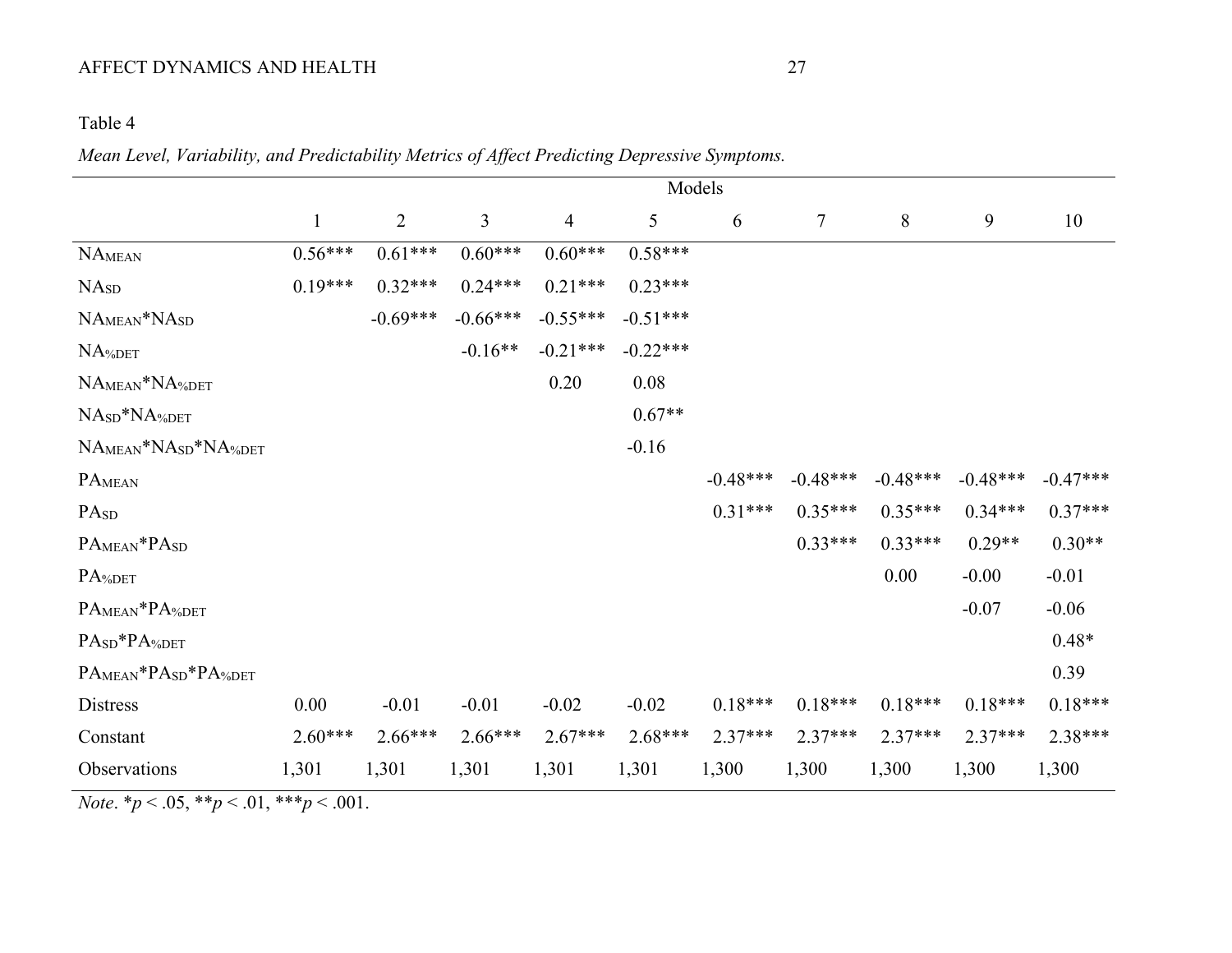# Table 5

*Mean Level, Variability, and Predictability Metrics of Affect Predicting Somatic Symptoms.*

|                                      |              |                |            |                |            | Models     |            |            |            |            |
|--------------------------------------|--------------|----------------|------------|----------------|------------|------------|------------|------------|------------|------------|
|                                      | $\mathbf{1}$ | $\overline{2}$ | 3          | $\overline{4}$ | 5          | 6          | $\tau$     | 8          | 9          | 10         |
| NA <sub>MEAN</sub>                   | $0.13***$    | $0.13***$      | $0.12***$  | $0.11***$      | $0.10**$   |            |            |            |            |            |
| NA <sub>SD</sub>                     | $0.22***$    | $0.24***$      | 0.12       | 0.07           | 0.06       |            |            |            |            |            |
| $NAMEAN*NASD$                        |              | $-0.15$        | $-0.10$    | 0.11           | 0.06       |            |            |            |            |            |
| NA%DET                               |              |                | $-0.25***$ | $-0.31***$     | $-0.27***$ |            |            |            |            |            |
| NAMEAN*NA%DET                        |              |                |            | $0.40*$        | $0.42*$    |            |            |            |            |            |
| NA <sub>SD</sub> *NA <sub>%DET</sub> |              |                |            |                | 0.03       |            |            |            |            |            |
| NAMEAN*NASD*NA%DET                   |              |                |            |                | $-0.68$    |            |            |            |            |            |
| PAMEAN                               |              |                |            |                |            | $-0.19***$ | $-0.19***$ | $-0.19***$ | $-0.19***$ | $-0.17***$ |
| PA <sub>SD</sub>                     |              |                |            |                |            | $0.48***$  | $0.48***$  | $0.55***$  | $0.55***$  | $0.57***$  |
| PAMEAN*PASD                          |              |                |            |                |            |            | 0.16       | 0.15       | 0.13       | 0.14       |
| PA%DET                               |              |                |            |                |            |            |            | 0.10       | 0.10       | 0.10       |
| PAMEAN*PA%DET                        |              |                |            |                |            |            |            |            | $-0.03$    | $-0.02$    |
| PASD*PA%DET                          |              |                |            |                |            |            |            |            |            | $0.65*$    |
| PAMEAN*PASD*PA%DET                   |              |                |            |                |            |            |            |            |            | 0.83       |
| Distress                             | $0.16***$    | $0.16***$      | $0.15***$  | $0.15***$      | $0.15***$  | $0.19***$  | $0.19***$  | $0.19***$  | $0.19***$  | $0.19***$  |
| Constant                             | $1.69***$    | $1.70***$      | $1.70***$  | $1.71***$      | $1.72***$  | $1.64***$  | $1.65***$  | $1.64***$  | $1.64***$  | $1.66***$  |
| Observations                         | 1,290        | 1,290          | 1,290      | 1,290          | 1,290      | 1,289      | 1,289      | 1,289      | 1,289      | 1,289      |

*Note*.  $* p < .05, ** p < .01, ** p < .001$ .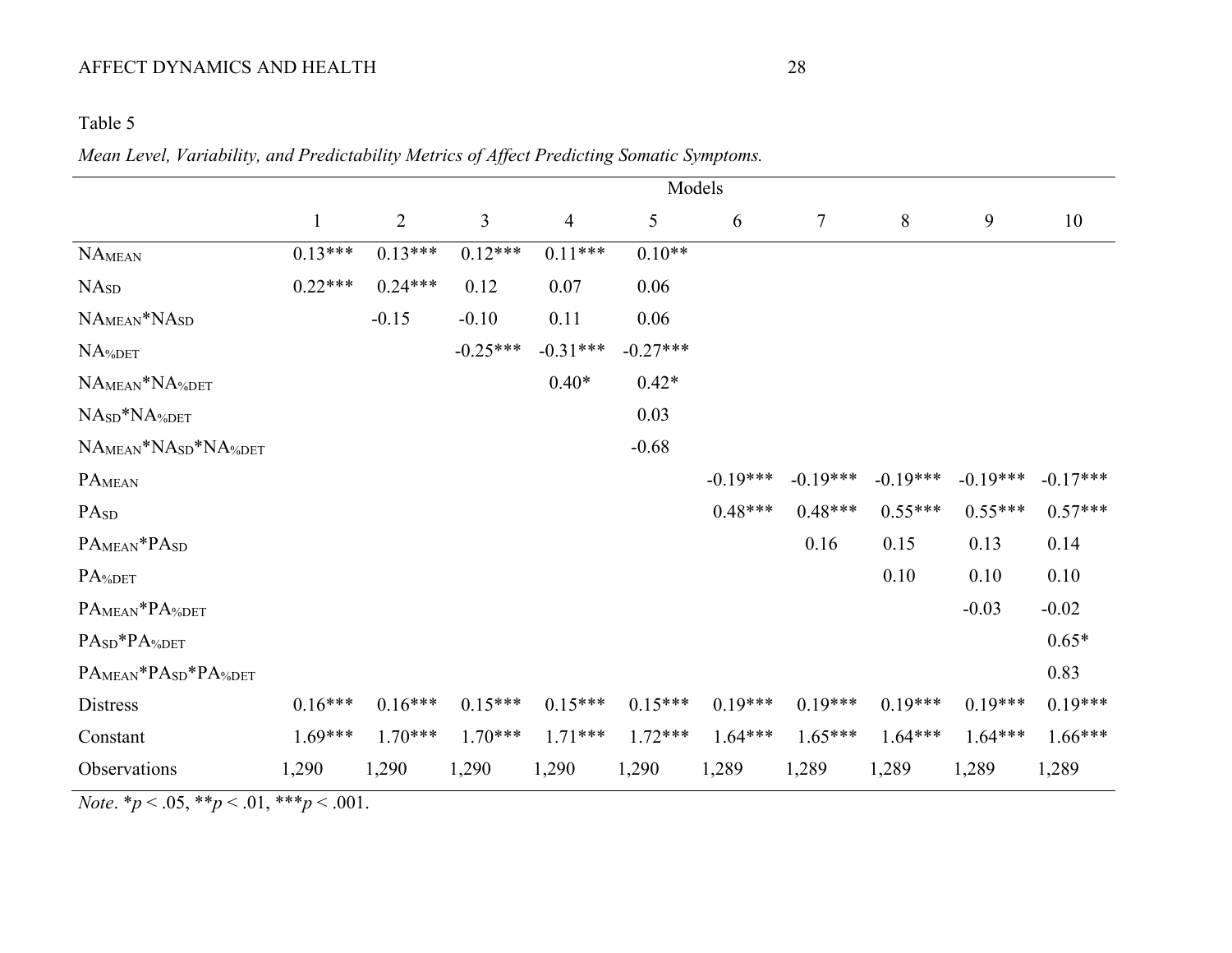**Interactions between variability and mean levels.** NA variability interacted with NA mean to predict depressive symptoms ( $b = -0.69$ ,  $z = -10.63$ ,  $p < .001$ , 95% CI [-0.81, -0.56]) but not somatic symptoms ( $b = -0.15$ ,  $z = -1.58$ ,  $p = .114$ , 95% CI [-0.34, 0.04]; see Tables 4 and 5 model 2). Specifically, at higher levels of NA mean, less NA variability was associated with greater depressive symptoms (see Figure 4). PA variability interacted with PA mean to predict depressive symptoms  $(b = 0.33, z = 4.17, p < .001, 95\% \text{ CI} [0.18, 0.49])$  but not somatic symptoms (*b* = 0.16, *z* = 1.36, *p* = .175, 95% CI [-0.07, 0.38]; see Tables 4 and 5 model 7). At lower levels of PA mean, less PA variability was associated with more depressive symptoms (see Figure 5). This demonstrates that, as expected from previous characterizations of depressive symptoms (Watson, Clark, & Carey, 1988), individuals with worse psychological health outcomes had consistently high NA and/or consistently low PA.



Figure 4. Interaction between NA<sub>MEAN</sub> and NA<sub>SD</sub> predicting depressive symptoms.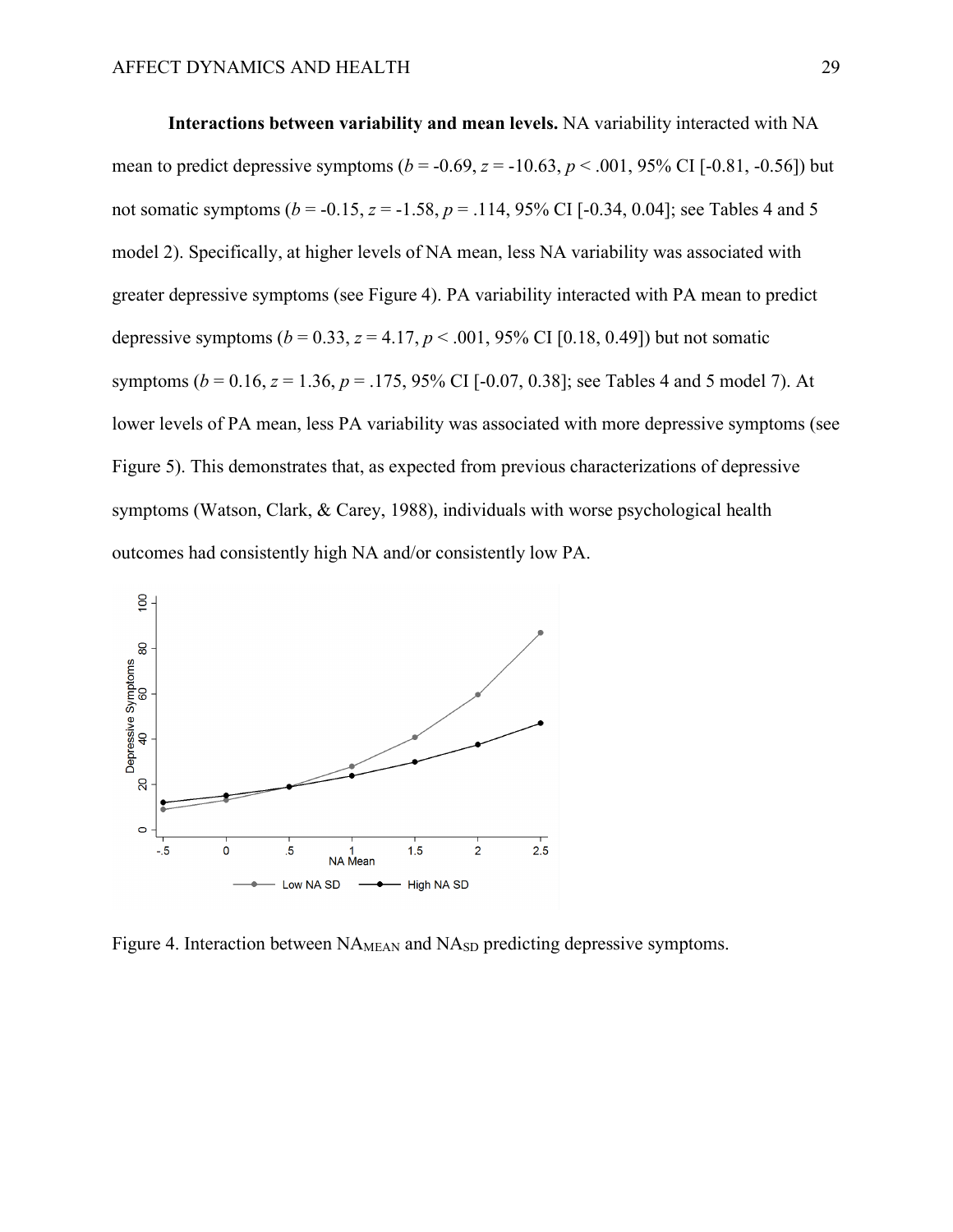

Figure 5. Interaction between PA<sub>MEAN</sub> and PA<sub>SD</sub> predicting depressive symptoms.

**Interactions between predictability and mean levels.** NA predictability interacted with NA mean to predict somatic symptoms  $(b = 0.40, z = 2.55, p = .011, 95\% \text{ CI} [0.09, 0.70])$  and, marginally, depressive symptoms  $(b = 0.20, z = 1.96, p = .051, 95\% \text{ CI}$  [-0.00, 0.39]; see Tables 4 and 5 model 4). Specifically, at higher levels of NA mean, higher NA predictability was associated with marginally more depressive symptoms (see Figure 6a) and more somatic symptoms (see Figure 6b). PA variability did not interact with PA mean to predict depressive symptoms ( $b = -0.07$ ,  $z = -0.70$ ,  $p = .483$ , 95% CI [ $-0.27$ , 0.13]) or somatic symptoms ( $b = -0.03$ , *z* = -0.21, *p* = .835, 95% CI [-0.32, 0.26]; see Tables 4 and 5 model 9). In summary, NA predictability tended to be worse for health outcomes at higher levels of mean NA. This might represent someone who experiences a lot of day to day NA that occurs in regular patterns. In contrast, the effect of PA predictability did not change based on levels of PA mean.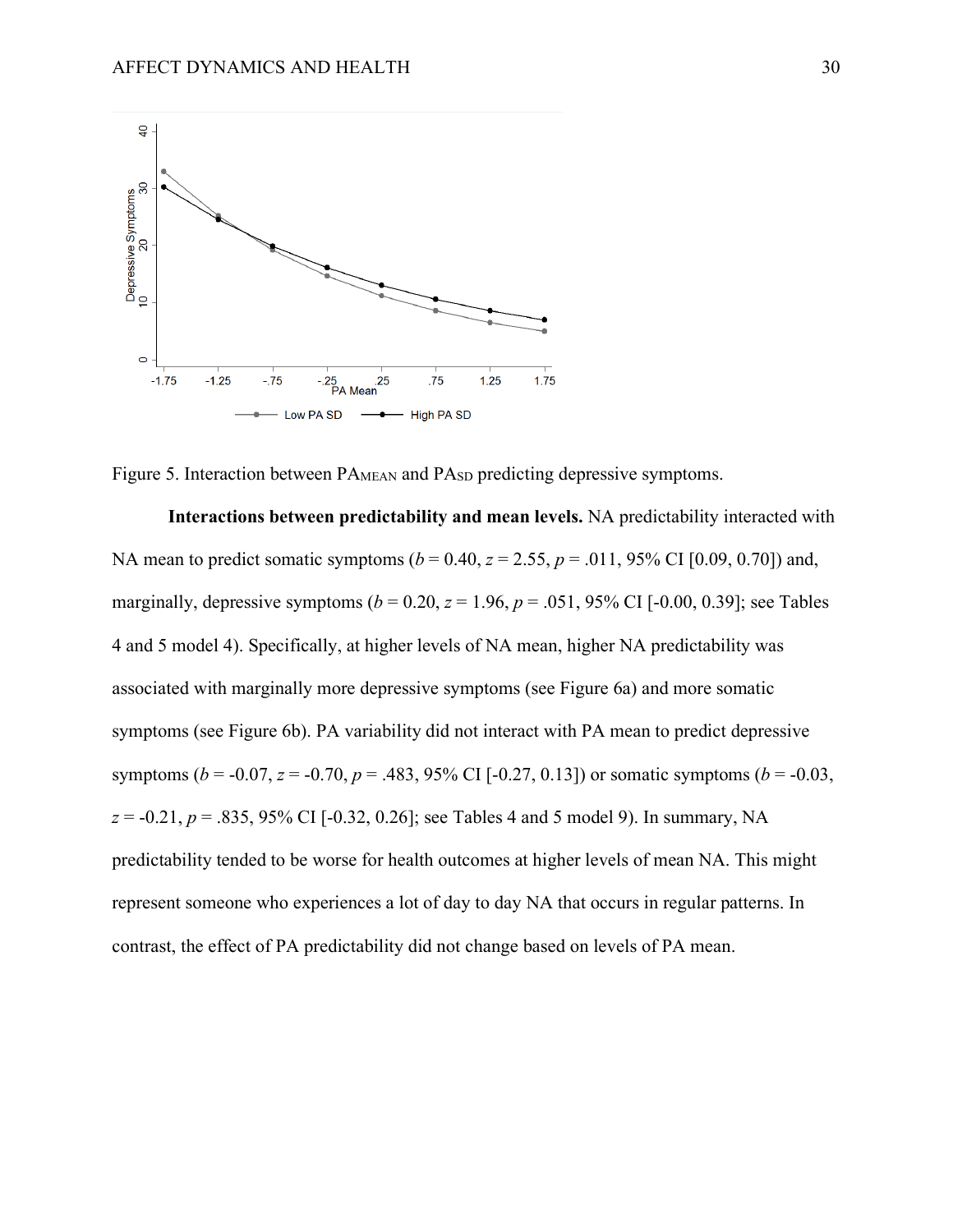

Figure 6. Interaction between NA<sub>MEAN</sub> and NA<sub>%DET</sub> predicting depressive and somatic symptoms.

**Interactions between variability and predictability.** NA predictability interacted with NA variability to predict depressive symptoms  $(b = 0.67, z = 2.96, p = .003, 95\% \text{ CI} [0.23, 1.11])$ but not somatic symptoms ( $b = 0.03$ ,  $z = 0.10$ ,  $p = .918$ , 95% CI [-0.63, 0.70]; see Tables 4 and 5 model 5). At higher levels of NA variability, more NA predictability was associated more depressive symptoms (see Figure 7). PA predictability interacted with PA variability to predict depressive symptoms ( $b = 0.48$ ,  $z = 2.37$ ,  $p = .018$ , 95% CI [0.08, 0.87]) and somatic symptoms  $(b = 0.65, z = 2.24, p = .025, 95\% \text{ CI}$  [0.08, 1.22]; see Tables 4 and 5 model 10). At higher levels of PA variability, more PA predictability was associated with more depressive symptoms (see Figure 8a) and more somatic symptoms (see Figure 8b). As previously shown (see Tables 4 and 5 models 1 and 6), greater affect variability, whether it be NA or PA, was associated with worse outcomes. In these analyses of the interaction between variability and predictability, we see again that high levels of variability are detrimental and this is particularly true when affect is predictable.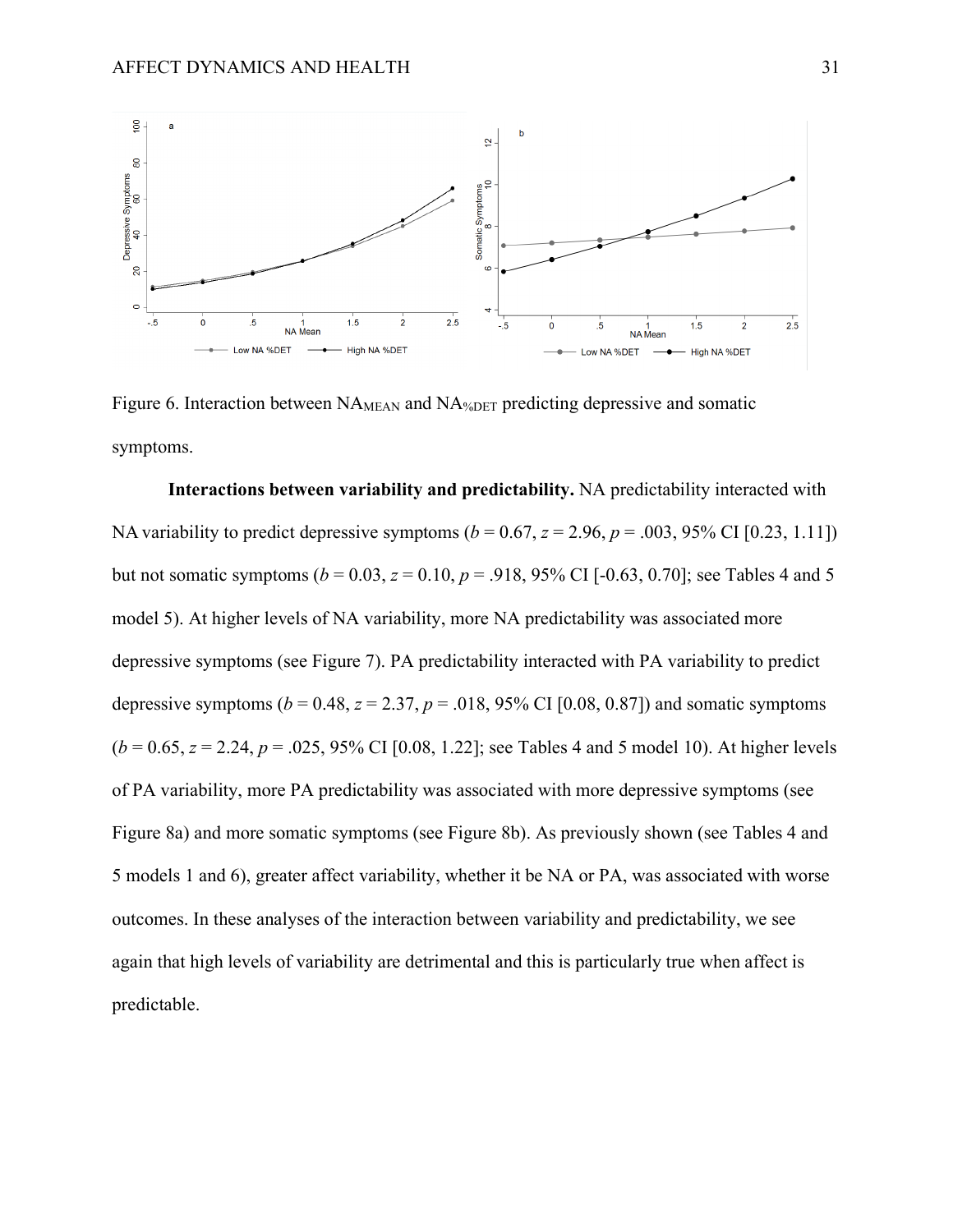

Figure 7. Interaction between NA<sub>%DET</sub> and NA<sub>SD</sub> predicting depressive symptoms.



Figure 8. Interaction between PA<sub>%DET</sub> and PA<sub>SD</sub> predicting depressive symptoms and somatic symptoms.

**Three-way interactions between variability, predictability, and mean.** There were no three-way interactions between variability, predictability, and mean levels (all *p*s > .05; see Tables 4 and 5 models 5 and 10).

#### **Discussion**

This study shows for the first time that measures of affect predictability add important new information in regard to health outcomes. Critically, measures of predictability differed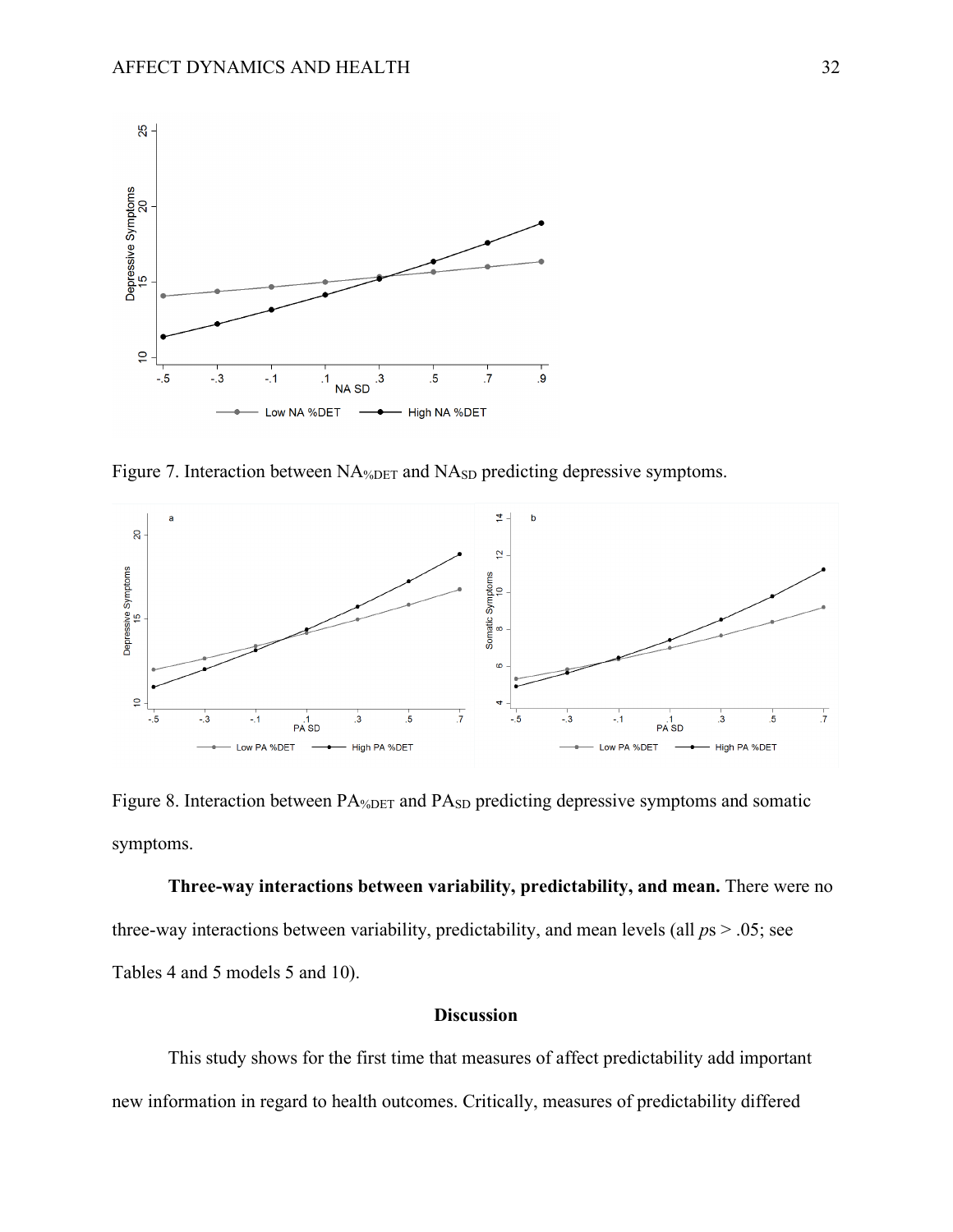from measures of variability in their association with affect valence. For example, this study revealed that individuals with higher average NA had more variable but less predictable affect. Conversely, those with greater mean PA had less variable but more predictable affect. This implies that individuals high in NA generally have greater and more erratic fluctuations in affect compared to those who have low NA. Additionally, individuals high in PA generally have less intense and more stable fluctuations in affect compared to those who have low PA.

These factors of variability and predictability were not only associated with PA and NA differentially, but they also had different associations with health outcomes. In general, more variable NA and PA was associated with worse outcomes (i.e., more depressive and somatic symptoms), consistent with past studies on similar topics (Gruber et al., 2013; Hardy & Segerstrom, 2016). On the other hand, our newly studied predictability metrics revealed that NA patterns that are more consistent were associated with better outcomes (i.e., fewer depressive and somatic symptoms) while PA predictability mattered less.

Drawing on the discrepancies found between predictability and variability, it is also informative to examine how these factors interact with mean levels of affect to predict those same health outcomes. Although variability generally resulted in less favorable outcomes, at higher levels of mean NA, lower NA variability actually became associated with worse outcomes. For example, individuals with higher mean levels of NA had more depressive symptoms when they had less variable NA. It is possible that less variation for those high in mean NA indicates they are constantly in a negative state, which amplifies the detrimental effects that NA has on health. In contrast, someone with high mean NA and with greater NA variability may at least get to have some "breaks" from their typical high levels of negativity, which ultimately leads to more favorable health outcomes. For PA, variability had a similar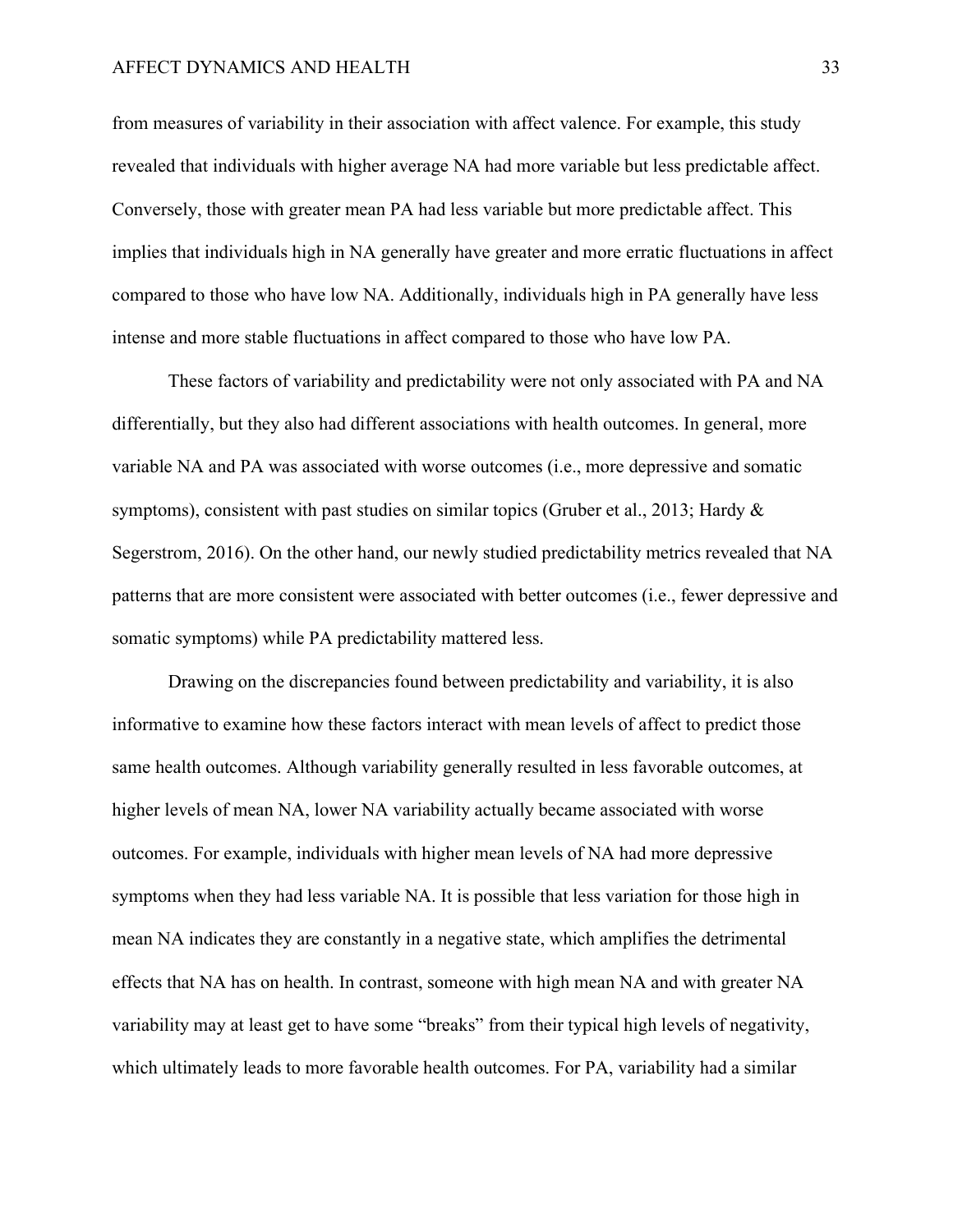effect whereby at lower levels of mean PA, less variability was associated with worse outcomes. For these individuals, less variability means that they are consistently low in positivity. In these ways, less variability has similar effects but depends on the valence and mean level of affect.

More NA predictability was generally associated with better outcomes. However, higher levels of NA predictability were associated with worse outcomes for those with high levels of NA. High predictability of NA for those already high in NA could signify that a person is "stuck" in a negative situation that they are continually experiencing. Someone who feels poorly now and expects to continue feeling poorly in the future will likely exhibit the least desirable outcomes, consistent with dynamic systems approaches to resilience (Pincus & Metten, 2010). PA predictability, on the other hand, did not have a main effect on the health outcomes nor did it interact with mean PA. However, the interaction between variability and predictability for both NA and PA was significant such that at high levels of variability, high predictability was worse for health. In sum, consistent NA predictability was generally better for health, except when NA mean was high. In addition, consistent PA and NA predictability were each worse for health when variability levels were high.

Based on these findings, researchers should consider using predictability metrics in addition to variability metrics, and this is especially true for NA. Furthermore, using interaction terms will provide opportunities to see how variability and predictability play divergent roles for different levels of mean affect. When we consider the nature of repeated patterns of affect (i.e., RQA metrics) in addition to measures of variability, the conclusions drawn about how affect changes wellness outcomes are altered. Assessing variability on its own is important, but additionally assessing predictability provides a clearer and more interesting picture about how fluctuations in affect influence mental and physical health.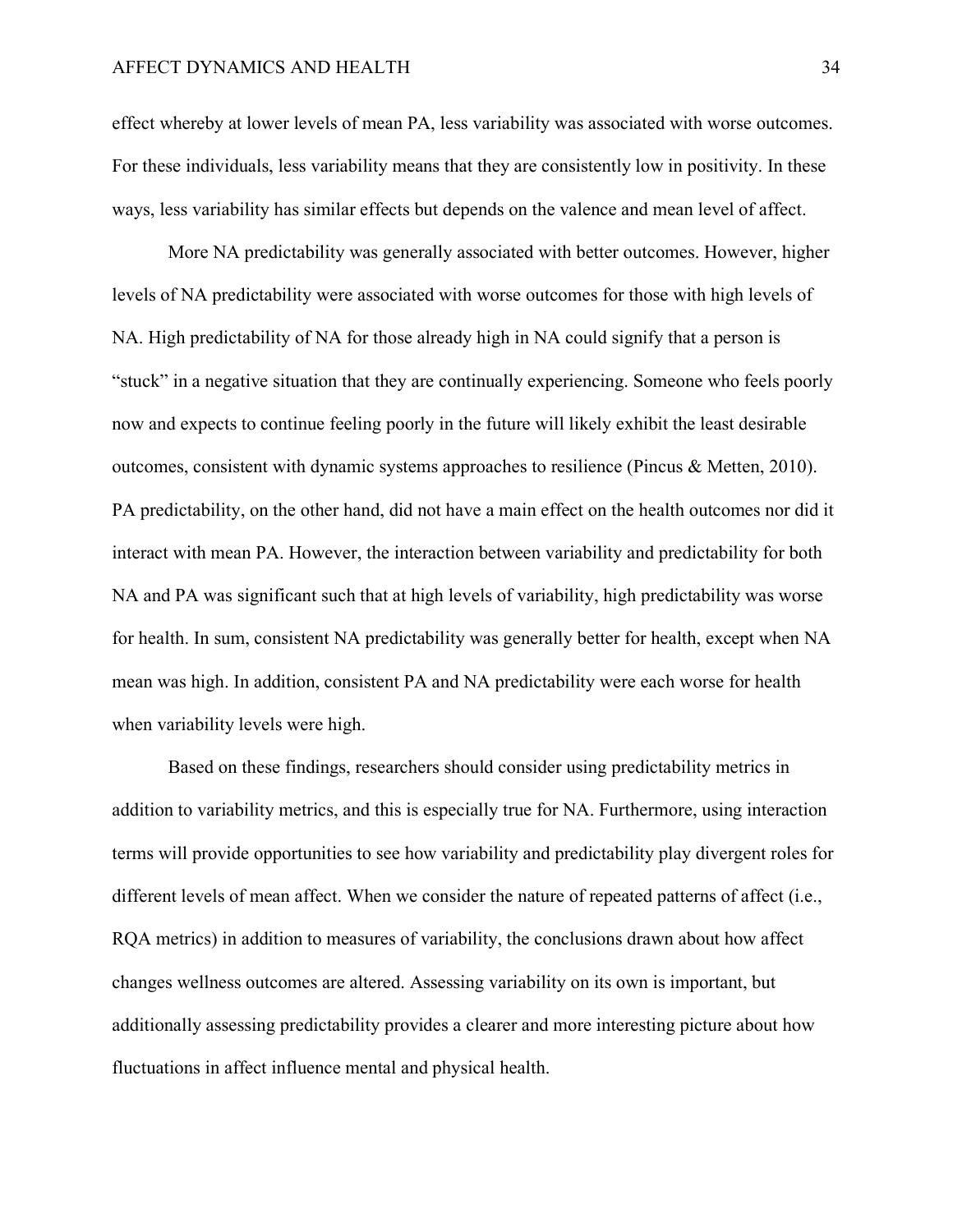Further, these findings demonstrate the importance of using multiple metrics of variability to test the robustness of findings. For example, standard deviation and RMSSD were very highly correlated (*r*s > .80, see Table 3) demonstrating that they are likely tapping the same construct, namely, affect variability. While these metrics are mathematically similar, they each independently reveal a more nuanced understanding of affect variability by providing conceptually different information about how affect changes over time. RMSSD determines changes in affect from one time point to the next, which illuminates how the temporal ordering of affective events influences variability. On the other hand, standard deviation represents the magnitude of change in affect but ignores the sequential order of events. On their own, they each provide only one piece of the interconnected puzzle, but when taken together we can understand how the magnitude and sequential changes of affect influence health.

There are a number of limitations in this work. First, we are unable to make causal conclusions about how affect is related to health, which leaves open the possibility of reverse causation. More variability could conceivably lead to higher levels of depressive symptoms, but it is also possible that having high levels of depressive symptoms could lead to more variable affect. Similarly, high somatic symptoms could have led to changes in affect variability and predictability. As in other observational studies on affect, our study design does not allow us to answer these types of directional questions. Nevertheless, this study adds substantially to the affect literature by demonstrating that predictability plays at least some role in the affect-health association. A second limitation is the relatively short time frame of data collection. It is possible that adding an additional week of data could have helped us more accurately assess predictability. However, data collection during a third week would add additional strain on participant adherence. Future research may consider examining different time spans of data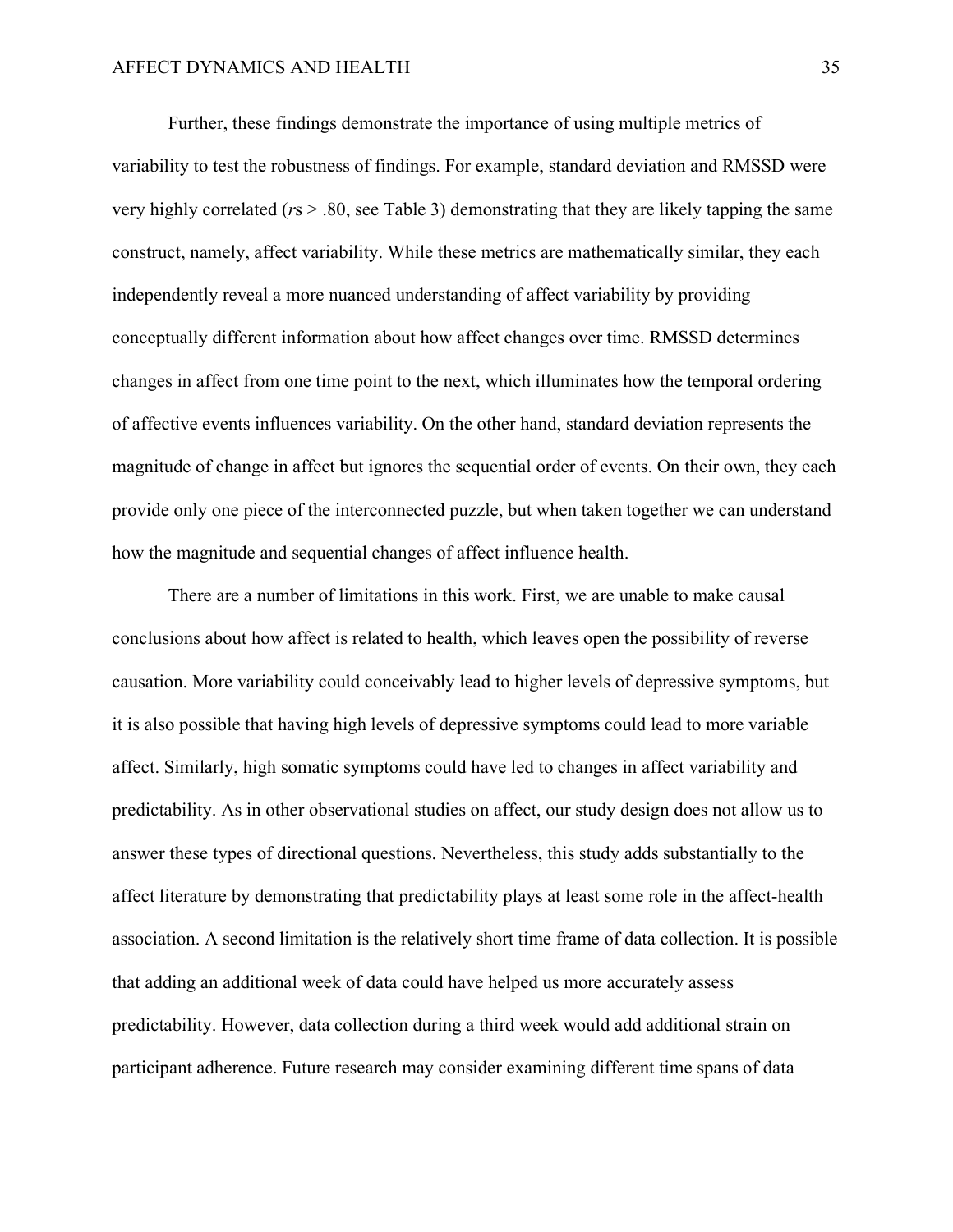collection. Additionally, it must be acknowledged that variability and predictability are highly correlated. This high correlation partially accounts for why there were sometimes no significant effects of PA predictability. However, these metrics are not perfectly correlated, which allows the RQA metrics to further differentiate certain cases and provide additional information. Another limitation is that our assessment methodology only focused on self-reported affect and did not take into account the variety of factors (e.g., stress, daily experiences) that may have contributed to fluctuations in affect. In future studies, it may be informative to monitor daily activities and contexts in order to paint a more refined picture of what drives these affective changes. Finally, the results of our study are not generalizable to the population at large because of our limited study sample. The participants were primarily Caucasian undergraduates, so our conclusions only apply to these types of individuals. However, these methods may be extended to other populations and so future research may address this gap.

There are important conclusions about the divergent impacts of variability and predictability that deserve consideration. In general, it was found that the most desirable outcomes stemmed from those who had high PA, low NA, low variability, and high predictability. PA did not interact with variability or predictability (high PA was good in all scenarios), but there were some interesting findings in regard to NA. The results indicate that for individuals high in NA mean, it is good to have high variability (possibly because one gets "breaks" from the negativity) and it is bad to have high predictability (possibly because the negativity is unchangeable). As demonstrated by these findings, the additional predictability measures add explanatory depth to how the dynamics of affect are associated with health.

These studies are the first to demonstrate how RQA metrics (%DET and %REC) can add interesting new information about the association between affective experiences and health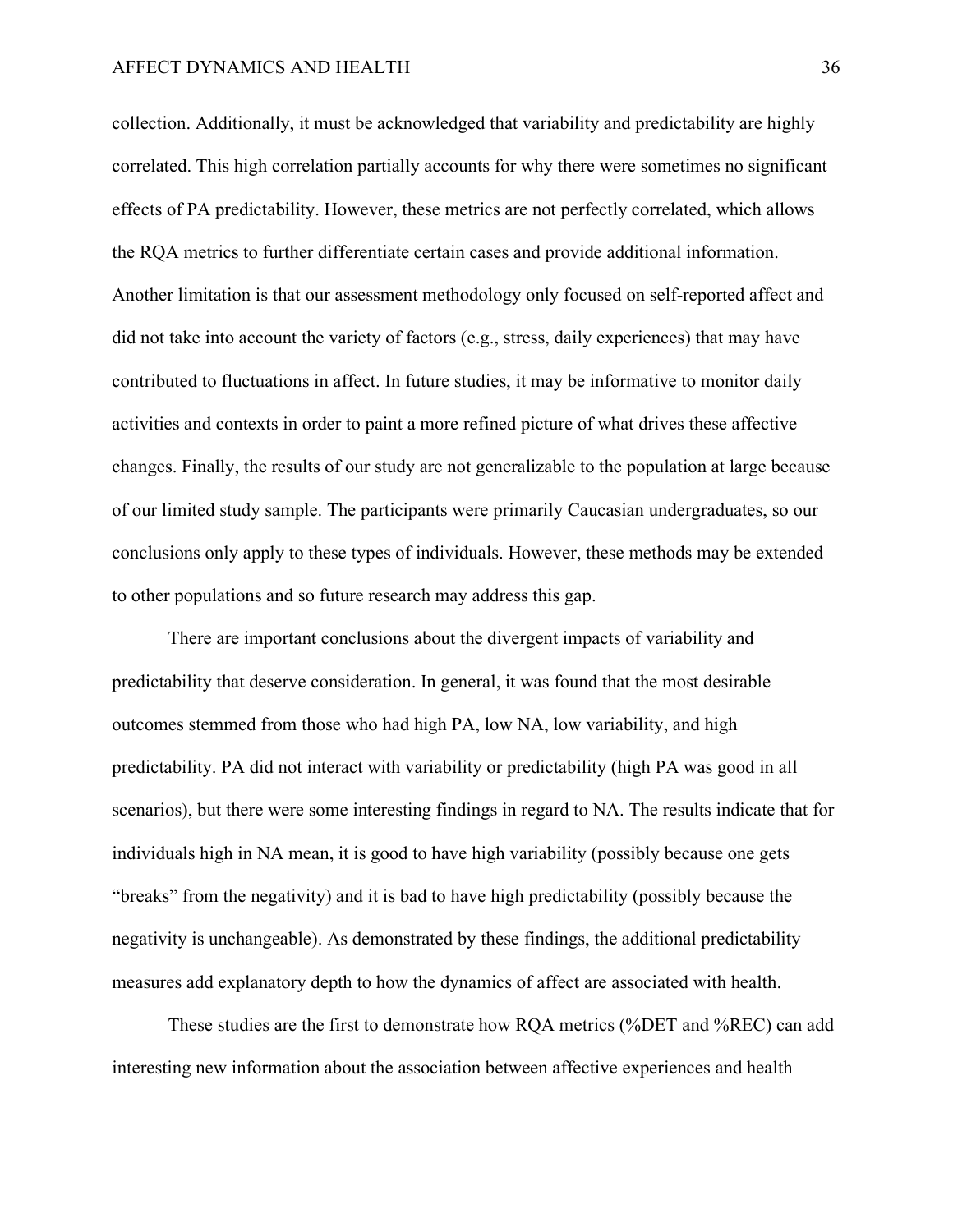outcomes by elucidating temporal patterns that are often overlooked when relying only on variability or mean levels. When assessing psychosomatic connections, the vast majority of studies rely on indicators of mean affect (Pressman & Cohen, 2005). Our findings should implore future researchers to also consider the role of predictability as well as encourage the growing interest in affect variability and health. Affect unfolds over time, so the consideration of temporal patterns is critical in order to capture the dynamic nature of affective experiences (Jenkins, 2017).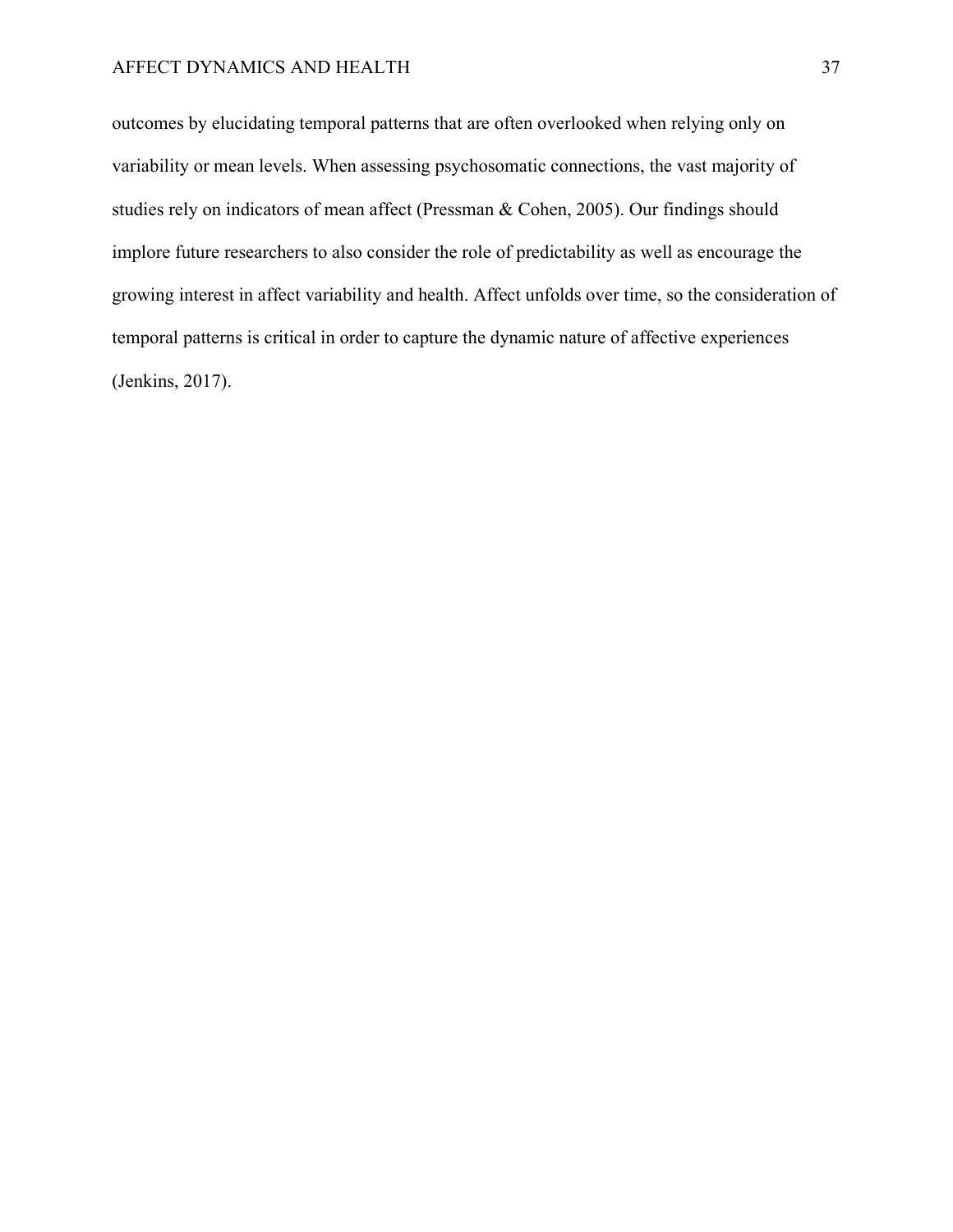#### References

- Anderson, N. C., Bischof, W. F., Laidlaw, K. E. W., Risko, E. F., & Kingstone, A. (2013). Recurrence quantification analysis of eye movements. *Behavior Research Methods*, *45*, 842–56. https://doi.org/10.3758/s13428-012-0299-5
- Barrett, L. F., & Russell, J. A. (1999). The structure of current affect: Controversies and emerging consensus. *Current Directions in Psychological Science*, *8*, 10–14. https://doi.org/10.1111/1467-8721.00003
- Chida, Y., & Steptoe, A. (2008). Positive psychological well-being and mortality: A quantitative review of prospective observational studies. *Psychosomatic Medicine*, *70*, 741–56. https://doi.org/10.1097/PSY.0b013e31818105ba
- Ebner-Priemer, U. W., Eid, M., Kleindienst, N., Stabenow, S., & Trull, T. J. (2009). Analytic strategies for understanding affective (in)stability and other dynamic processes in psychopathology. *Journal of Abnormal Psychology*, *118*, 195–202. https://doi.org/10.1037/a0014868
- Eid, M., & Diener, E. (1999). Intraindividual variability in affect: Reliability, validity, and personality correlates. *Journal of Personality and Social Psychology*, *76*, 662–676. https://doi.org/10.1037/0022-3514.76.4.662
- Faul, F., Erdfelder, E., Buchner, A., & Lang, A. G. (2009). Statistical power analyses using G\*Power 3.1: Tests for correlation and regression analyses. *Behavioral Research Methods*, *41*, 1149–1160.
- Gruber, J., Kogan, A., Quoidbach, J., & Mauss, I. B. (2013). Happiness is best kept stable: Positive emotion variability is associated with poorer psychological health. *Emotion*, *13*, 1– 6. https://doi.org/10.1037/a0030262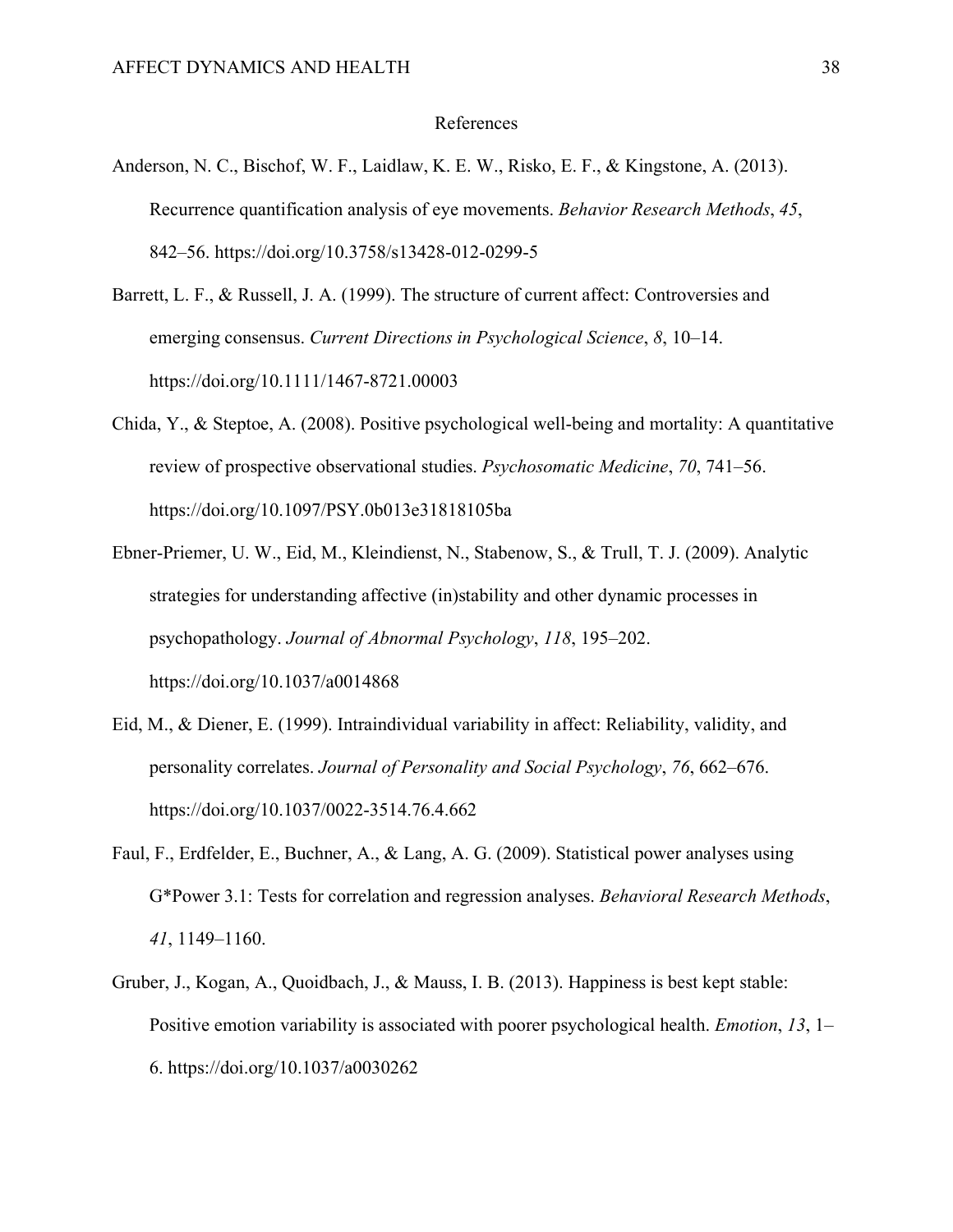- Hardy, J., & Segerstrom, S. C. (2016). Intra-individual variability and psychological flexibility: Affect and health in a National US sample. *Journal of Research in Personality*. https://doi.org/10.1016/j.jrp.2016.04.002
- Houben, M., Van Den Noortgate, W., & Kuppens, P. (2015). The relation between short-term emotion dynamics and psychological well-being: A meta-analysis. *Psychological Bulletin*, *141*, 901–930. https://doi.org/10.1037/a0038822
- Human, L. J., Whillans, A. V., Hoppmann, C. A., Klumb, P., Dickerson, S. S., & Dunn, E. W. (2015). Finding the middle ground: Curvilinear associations between positive affect variability and daily cortisol profiles. *Emotion*, *15*, 705–720. https://doi.org/10.1037/emo0000071
- Jenkins, B. N. (2017). Affect variability is constantly important: Implications for health.
- Jenkins, B. N., Granger, D. A., Roemer, R. J., Martinez, A., Torres, T. K., & Fortier, M. A. (2018). Emotion regulation and positive affect in the context of salivary alpha-amylase response to pain in children with cancer. *Pediatric Blood & Cancer*, e26973. https://doi.org/10.1002/pbc.26973
- Jenkins, B. N., Hunter, J. F., Cross, M. P., Acevedo, A. M., & Pressman, S. D. (2018). When is affect variability bad for health? The association between affect variability and immune response to the influenza vaccination. *Journal of Psychosomatic Research*, *104*, 41–47. https://doi.org/10.1016/j.jpsychores.2017.11.002
- Kuppens, P., Allen, N. B., & Sheeber, L. B. (2010). Emotional inertia and psychological maladjustment. *Psychological Science*, *21*, 984–991. https://doi.org/10.1177/0956797610372634

Main, A., Paxton, A., & Dale, R. (2016). An exploratory analysis of emotion dynamics between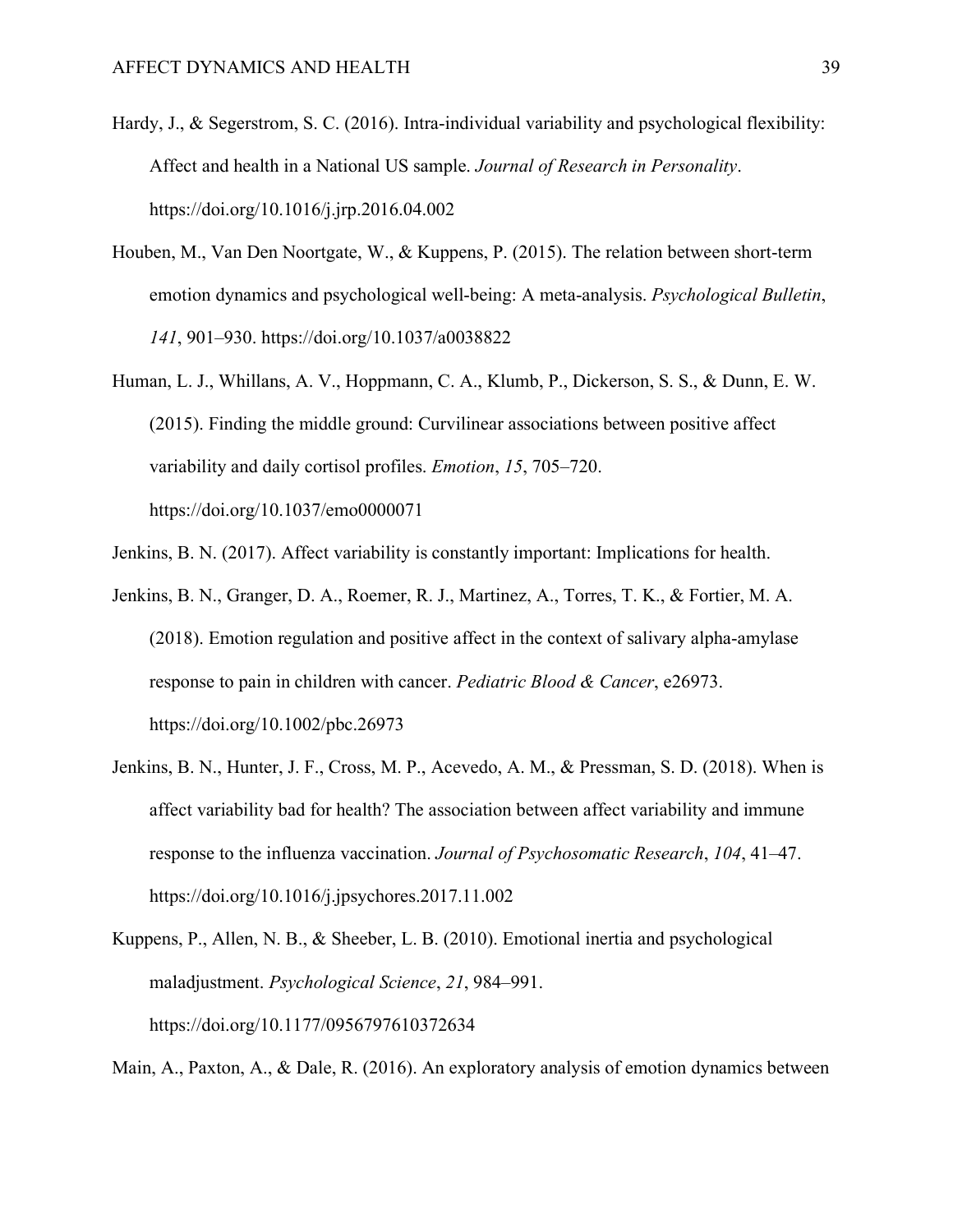mothers and adolescents during conflict discussions. *Emotion*, *16*, 913–928.

https://doi.org/10.1037/emo0000180

- Peeters, F., Berkhof, J., Delespaul, P., Rottenberg, J., & Nicolson, N. A. (2006). Diurnal mood variation in major depressive disorder. *Emotion*, *6*, 383–391. https://doi.org/10.1037/1528- 3542.6.3.383
- Pincus, D., & Metten, A. (2010). Nonlinear dynamics in biopsychosocial resilience. *Nonlinear Dynamics, Psychology, and Life Sciences*, *14*, 353–380.
- Pressman, S. D., & Cohen, S. (2005). Does positive affect influence health? *Psychological Bulletin*, *131*, 925–71. https://doi.org/10.1037/0033-2909.131.6.925
- Pressman, S. D., Jenkins, B. N., Kraft-Feil, T. L., Rasmussen, H., & Scheier, M. F. (2017). The whole is not the sum of its parts: Specific types of positive affect influence sleep differentially. *Emotion*, *17*. https://doi.org/10.1037/emo0000256
- Pressman, S. D., Jenkins, B. N., & Moskowitz, J. T. (2019). Positive affect and health: What do we know and where next should we go ?, 1–24.
- Radloff, L. S. (1977). The CES-D Scale: A self-report depression scale for research in the general population. *Applied Psychological Measurement*, *1*, 385–401.
- Ram, N., & Gerstorf, D. (2009). Time-structured and net intraindividual variability: Tools for examining the development of dynamic characteristics and processes. *Psychology and Aging*, *24*, 778–91. https://doi.org/10.1037/a0017915
- Richardson, M. J., Dale, R., & Marsh, K. L. (2014). Complex dynamical systems in social and personality psychology. In *Handbook of research methods in social and personality psychology* (pp. 253–282).

Riley, M. A., & Clark, S. (2003). Recurrence analysis of human postural sway during the sensory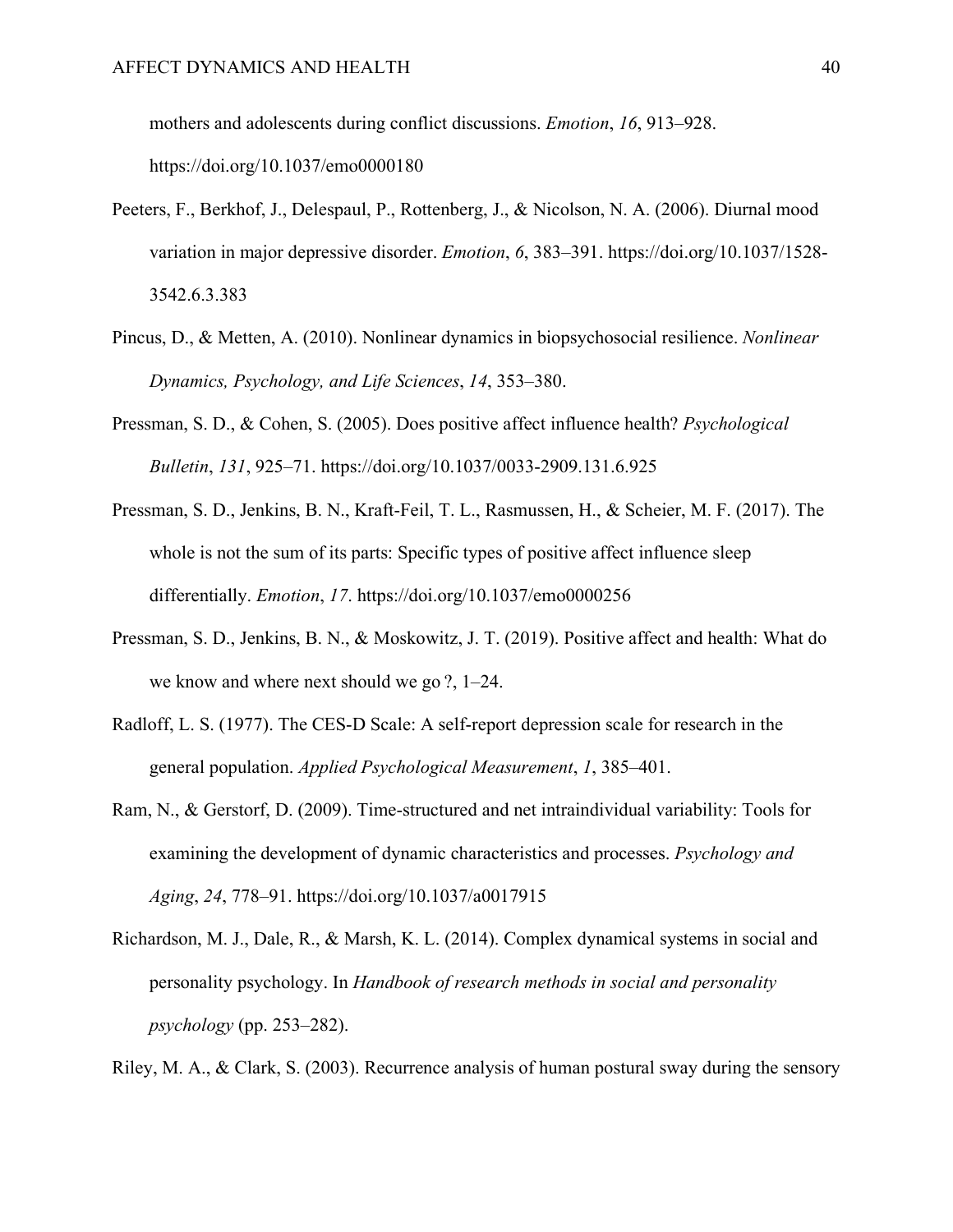organization test. *Neuroscience Letters*, *342*, 45–48. https://doi.org/10.1016/S0304- 3940(03)00229-5

- Röcke, C., & Brose, A. (2013). Intraindividual variability and stability of affect and well-being. *GeroPsych*, *26*, 185–199. https://doi.org/10.1024/1662-9647/a000094
- Röcke, C., Li, S.-C., & Smith, J. (2009). Intraindividual variability in positive and negative affect over 45 days: Do older adults fluctuate less than young adults? *Psychology and Aging*, *24*, 863–878. https://doi.org/10.1037/a0016276

StataCorp. (2017). Stata Statistical Software: Release 15. College Station, TX: StataCorp LLC.

- Steiger, J. H. (2004). Beyond the F test: Effect size confidence intervals and tests of close fit in the analysis of variance and contrast analysis. *Psychological Methods*, *9*, 164–182. https://doi.org/10.1037/1082-989X.9.2.164
- Watson, D., Clark, L. A., & Carey, G. (1988). Positive and negative affectivity and their relation to anxiety and depressive disorders. *Journal of Abnormal Psychology*, *97*, 346–353. https://doi.org/10.1037/0021-843X.97.3.346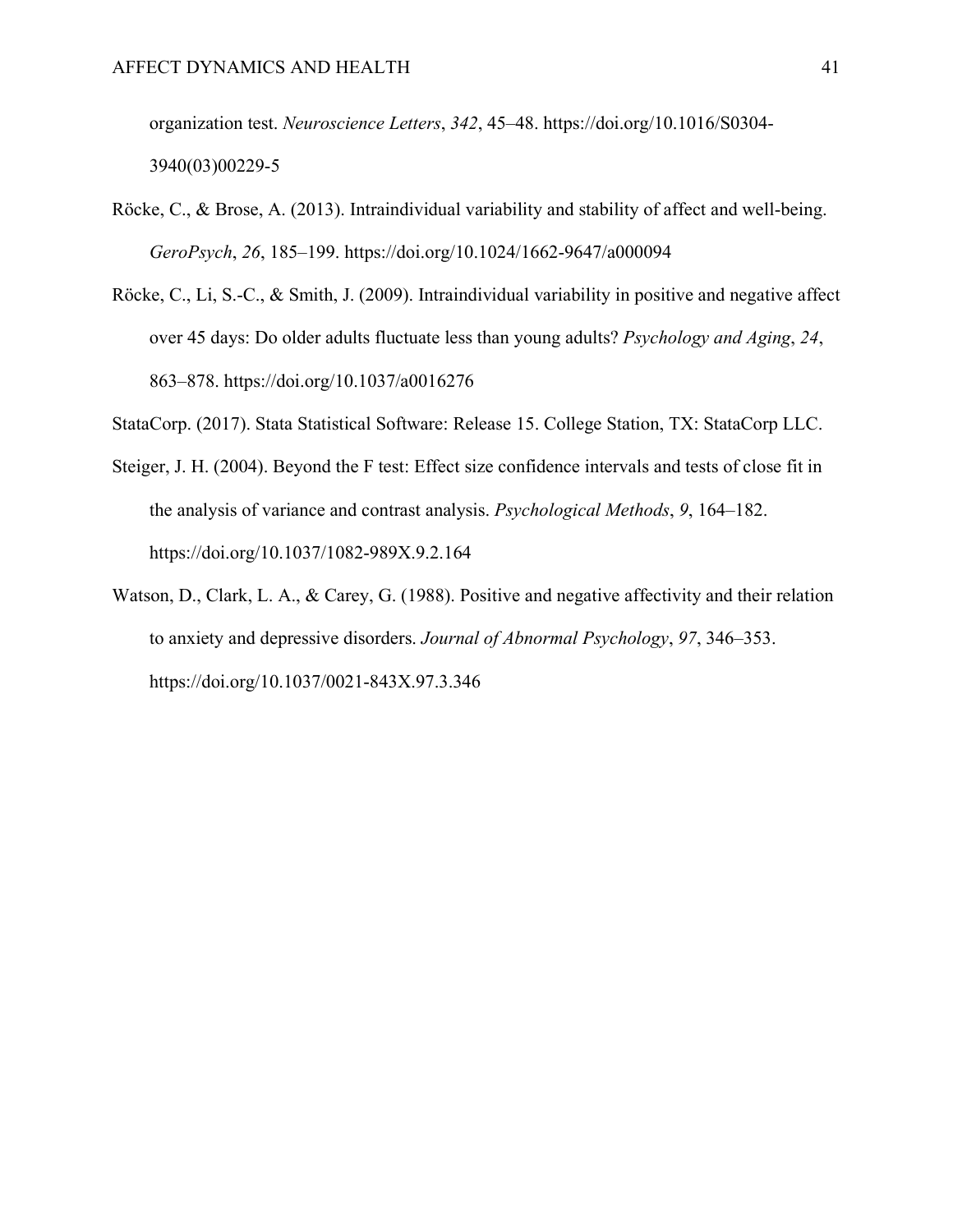### **Supplemental Material A**

1. **Create dataset**: Create an excel data set with only variables for RQA and ID (see example Figure 1). The RQA software requires a minimum of 10 data points.

Figure 1. Dataset with only ID and variables 1 (V1) through 12 (V12)

|   | А  | В              |                | D  |                |                | G              |  |
|---|----|----------------|----------------|----|----------------|----------------|----------------|--|
| 1 | ID | V <sub>1</sub> | V <sub>2</sub> | V3 | V <sub>4</sub> | V <sub>5</sub> | V <sub>6</sub> |  |
| 2 |    |                |                | 5  | ٩              |                |                |  |
| 3 | n  | 1              |                | 5  |                | n              |                |  |
| 4 | 3  | 3              | 3              | 3  |                |                | 5              |  |
| 5 |    | 5              |                |    |                | ٩              |                |  |
| 6 | c  | 5              |                | n  |                |                | 3              |  |
|   |    |                |                |    |                |                |                |  |
| Q |    |                |                |    |                |                |                |  |

2. **Set up macro**: Under the "View" tab in excel, click "Macros" and then "View Macros" (see Figure 2). Paste "savemyrowsastext" into the macro name and click "Create" (see Figure 3).

# Figure 2. Location of Macros button.



# Figure 3. Naming and creating your macro.

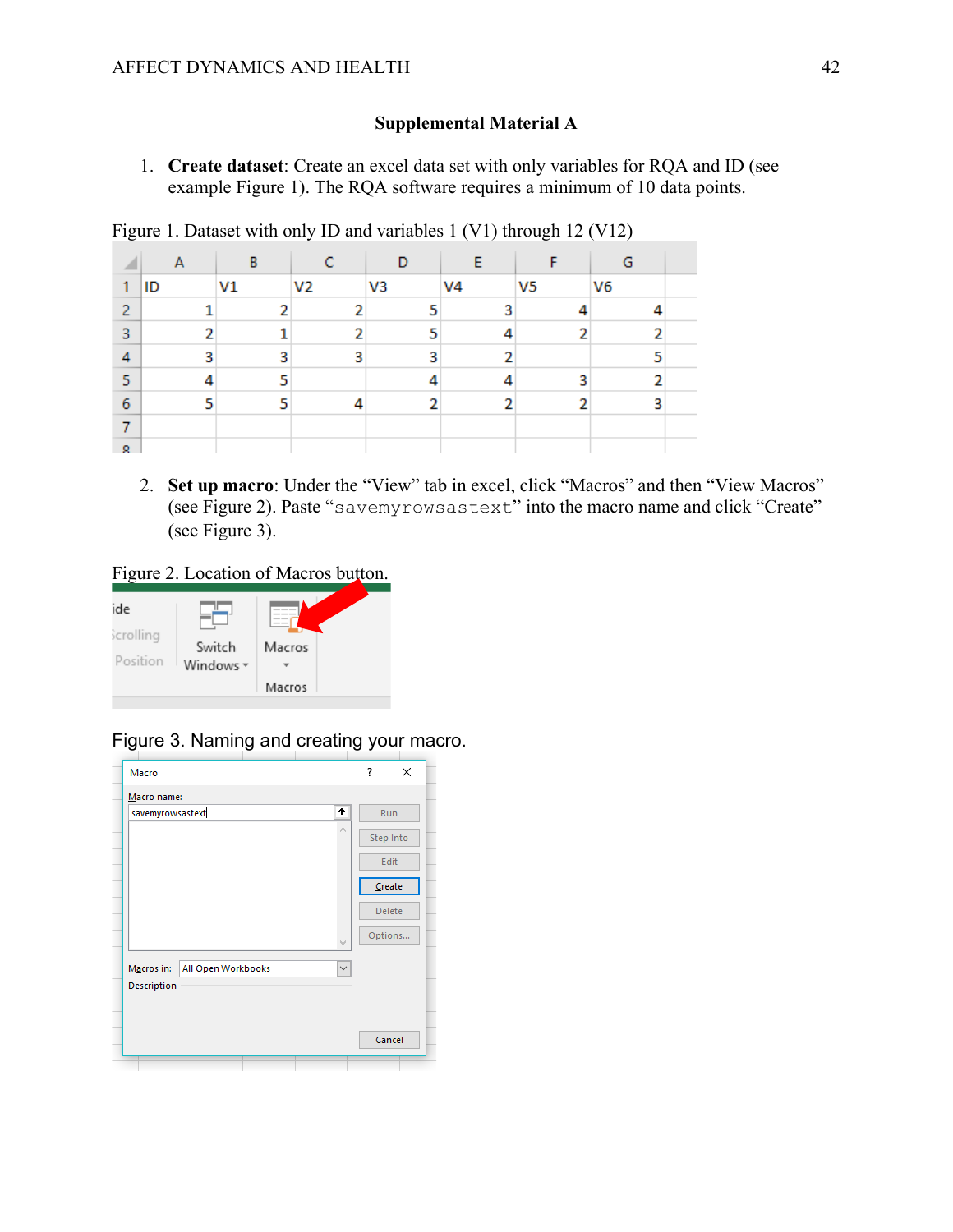3. **Create a separate text file for each participant**: Paste code 1 (see Code 1 below) in between "Sub savemyrowsastext()" and "End Sub" (see Figure 4). The yellow highlighted code is where your files will be saved. Alter this code to match the folder on your computer where you would like to save your data. The green highlighted code is which cells have the data. For example, "cell. Offset  $(0, 1)$ " indicates that the first datapoint is in the second column. This code goes up to 12 columns but if you have more data, you can just add "& vbNewLine & cell.Offset(0, 12)" altering the number just before the close parentheses. When you save your excel file, make sure to save your excel file as Macro enabled.

#### **Code 1**:

```
For Each cell In Sheet1.Range("A1:A" & 
Sheet1.UsedRange.Rows.Count)
saveText = cell.Text
Open "C:\Users\brook\Desktop\Appendix\" & saveText & ".txt" For 
Output As #1
Print #1, cell.Offset(0, 1) & vbNewLine & cell.Offset(0, 2) & 
vbNewLine & cell.Offset(0, 3) & vbNewLine & cell.Offset(0, 4) & 
vbNewLine & cell. Offset (0, 5) & vbNewLine & cell. Offset (0, 6) &
vbNewLine & cell. Offset (0, 7) & vbNewLine & cell. Offset (0, 8) &
vbNewLine & cell.Offset(0, 9) & vbNewLine & cell.Offset(0, 10) &
cell.Offset(0, 11) & vbNewLine & cell.Offset(0, 12).Text
Close #1
For x = 1 To 1
Beep ' Sound a tone.
Next x
Next cell
```
Figure 4. Screenshot of code in excel macro.

```
Dataset for Appendix.xlsx - Module1 (Code)
 (General)
    Sub savemyrowsastext()
    For Each cell In Sheetl. Range ("Al:A" & Sheetl. UsedRange. Rows. Count)
    saveText = cell.FextOpen "C:\Users\brook\Desktop\Appendix\" & saveText & ".txt" For Output As #1
     Print #1, cell.Offset(0, 1) & vbNewLine & cell.Offset(0, 2) & vbNewLine & cell.Offs
     Close #1
     For x = 1 To 1
     Beep ' Sound a tone.
     Next x
     Next cell
    End Sub
```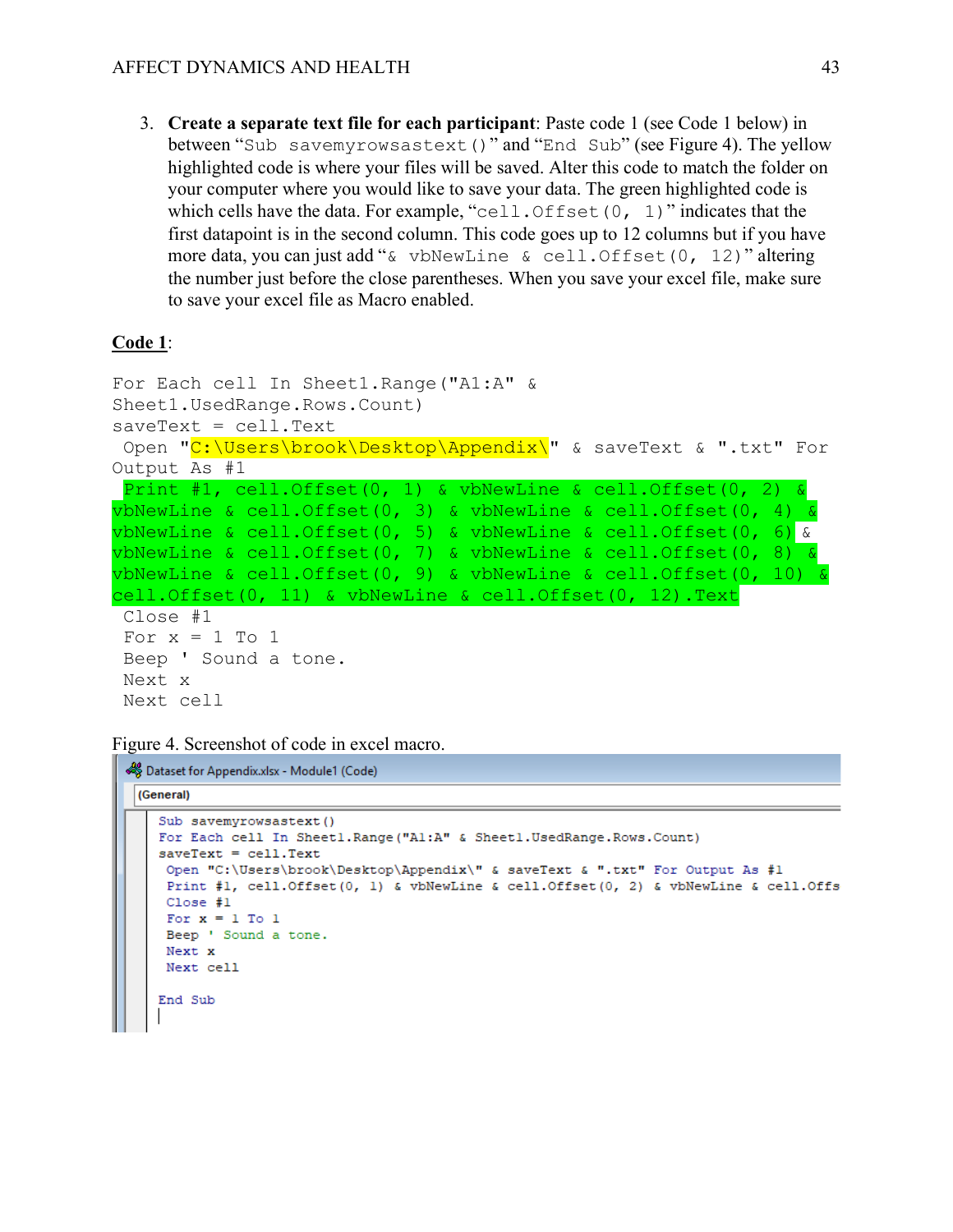4. **Run macro**: Highlight all code and click the green arrow to run the code (see Figure 5). You can check that this code worked by going to the folder where your text files are saved (see Figure 6). Open a few of them to ensure that the data in the text file matches the data from your excel file (see Figure 7).





Figure 6. Folder with text files.



Figure 7. Text file of participant 4 data.

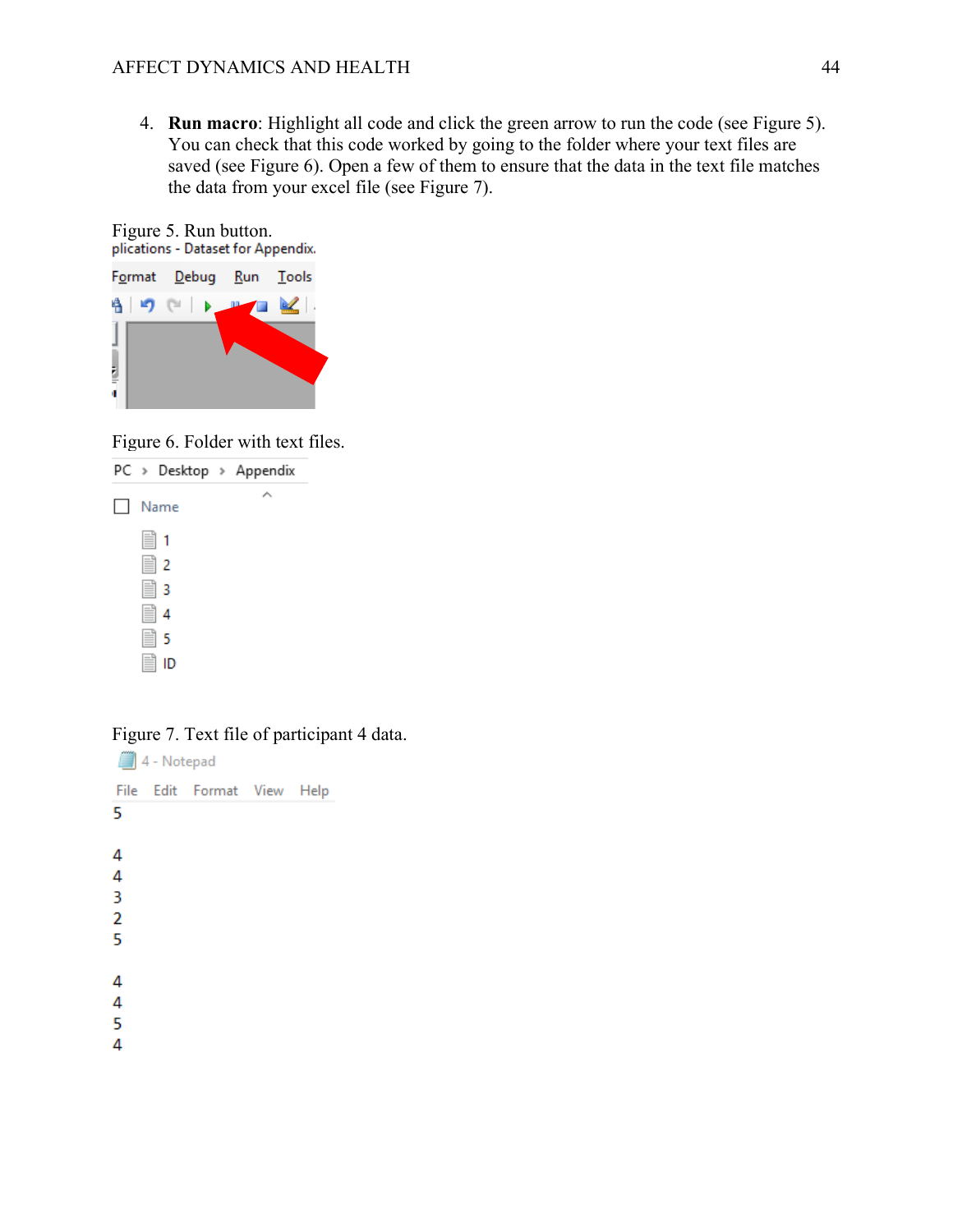5. **Create one file with all ID numbers listed**: Use code 2 (see Code 2 below; see Figure 8) to create a text file that has all the ID numbers. The blue highlighted text is the cells to pull data from. In this example, we are pulling from the first column rows 2 through 6. You can adjust this code as needed. The yellow highlighted code is where the file will be saved. Notice that "batchlist" has been added to the end of this code; this was done to name the file "batchlist." Go to the folder where the text file is saved and open the batchlist.txt file to make sure all your ID numbers with ".txt." at the end are saved.

### **Code 2:**

```
Sub savemyrowsastext2 ()
     Dim c As Range, r As Range
     Dim output As String
    t = ".txt"For Each r In Range (N_A2:A6"). Rows
         For Each c In r.Cells
            output = output \&c. Value \&c t
         Next c
        output = output & vblewLine Next r
     Open "C:\Users\brook\Desktop\Appendix\batchlist" & saveText 
& ".txt" For Output As #1
     Print #1, output
     Close
End Sub
```
#### Figure 8.

```
Dataset for Appendix.xlsx - Module1 (Code)
 (General)
                                                                                                         sav
                                                                                                      \checkmarkOpen "C:\Users\brook\Desktop\Appendix\" & saveText & ".txt" For Output As #1
     Print #1, cell.Offset(0, 1) & vbNewLine & cell.Offset(0, 2) & vbNewLine & cell.Offset(0, 3) & vbNew
     Close #1
     For x = 1 To 1
     Beep ' Sound a tone.
     Next x
     Next cell
    End Sub
    Sub savemyrowsastext2()
       Dim c As Range, r As Range
        Dim output As String
        t = ".txt"For Each r In Range ("A2:A6") . Rows
            For Each c In r.Cells
               output = output & c.Value & t
            Next c
            output = output & vbNewLine
        Next r
        Open "C:\Users\brook\Desktop\Appendix\batchlist" & saveText & ".txt" For Output As #1
        Print #1, output
        Close
    End Sub
```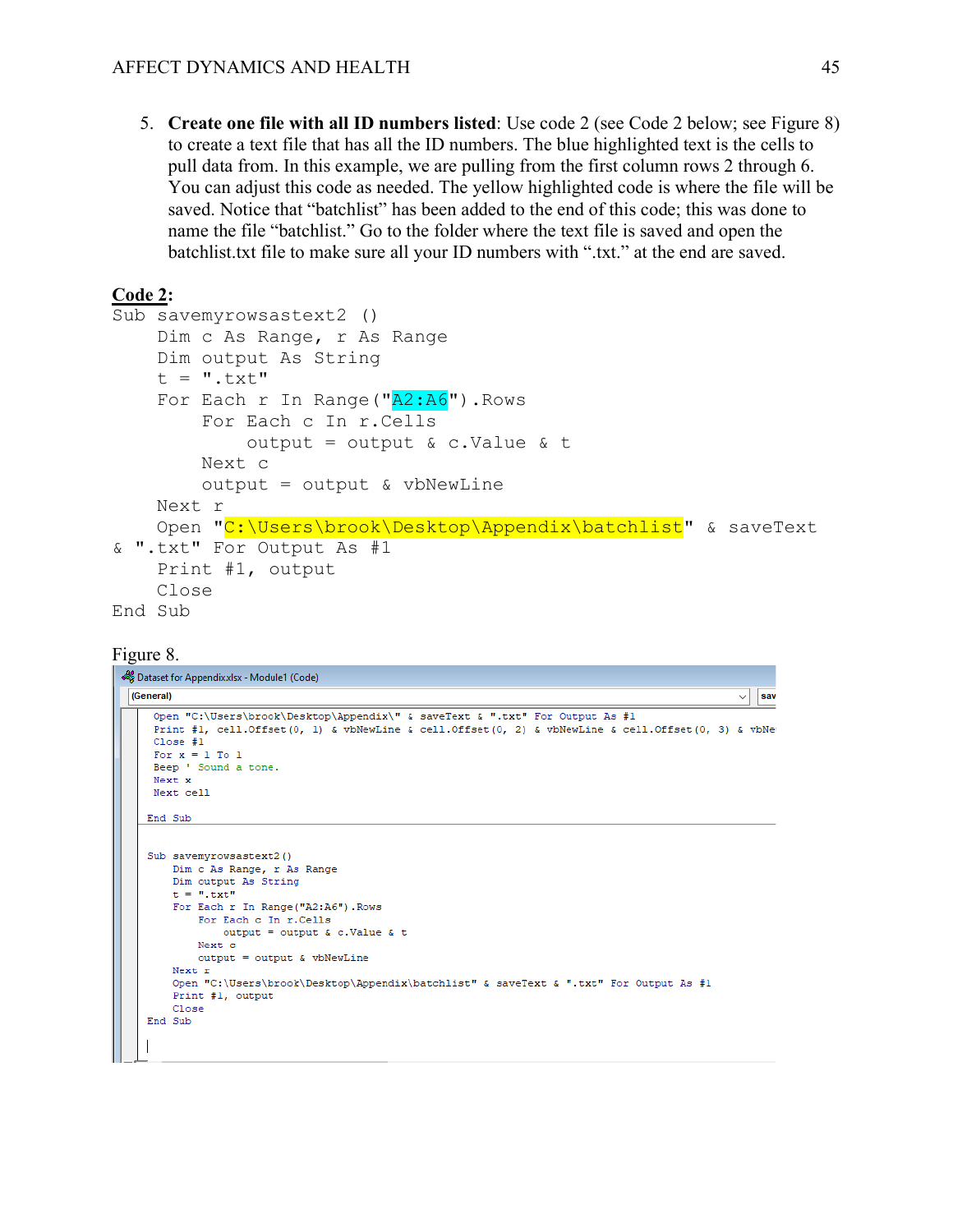- 6. **Access Matlab runtime compiler**: Matlab runtime compiler is necessary to run the RQA software. Download Matlab runtime compiler from here: [https://www.mathworks.com/products/compiler/matlab-runtime.html?refresh=true##](https://www.mathworks.com/products/compiler/matlab-runtime.html?refresh=true) You will need 2017b MATLAB Runtime Component Compiler 64-bit
- 7. **Dowload RQA program**: Go to [https://github.com/xkiwilabs/RQA-and-CRQA-GUI-](https://urldefense.proofpoint.com/v2/url?u=https-3A__github.com_xkiwilabs_RQA-2Dand-2DCRQA-2DGUI-2DApplication&d=DwMGaQ&c=TwQYWVcq0sGbkW5mKeqBpQ&r=ErY1tLPFB4Sar0yejEorFeKM6LdW0ewLec47doE4wp8&m=lqDV6DtG0dse3iKG3KKVOO-FoJeKPUDxsjHld-EtOrQ&s=hOU9ZVamYJxcWw6WM2mbzlja_m2DGE-xmJOqKT7-Nvw&e=)[Application](https://urldefense.proofpoint.com/v2/url?u=https-3A__github.com_xkiwilabs_RQA-2Dand-2DCRQA-2DGUI-2DApplication&d=DwMGaQ&c=TwQYWVcq0sGbkW5mKeqBpQ&r=ErY1tLPFB4Sar0yejEorFeKM6LdW0ewLec47doE4wp8&m=lqDV6DtG0dse3iKG3KKVOO-FoJeKPUDxsjHld-EtOrQ&s=hOU9ZVamYJxcWw6WM2mbzlja_m2DGE-xmJOqKT7-Nvw&e=) and then click on "Compiled Applications." Download and save the rqa.exe program in the same file as your batchlist and each separate participant text file (see Figure 9).

Figure 9. RQA program, batchlist, and individual participant text files all saved in one folder.



8. **Run RQA**: Remember that the Matlab runtime compiler is needed on your desktop in order to run the RQA program. Open the RQA program. Check the boxes "Categorical Recurrence" and "Batch." Then, click "Open Batch File" and select your batchlist file created in step 5 (see Figure 10). Click "Run."

Figure 10. RQA program with batchlist loaded and categorical recurrence and batch checked.

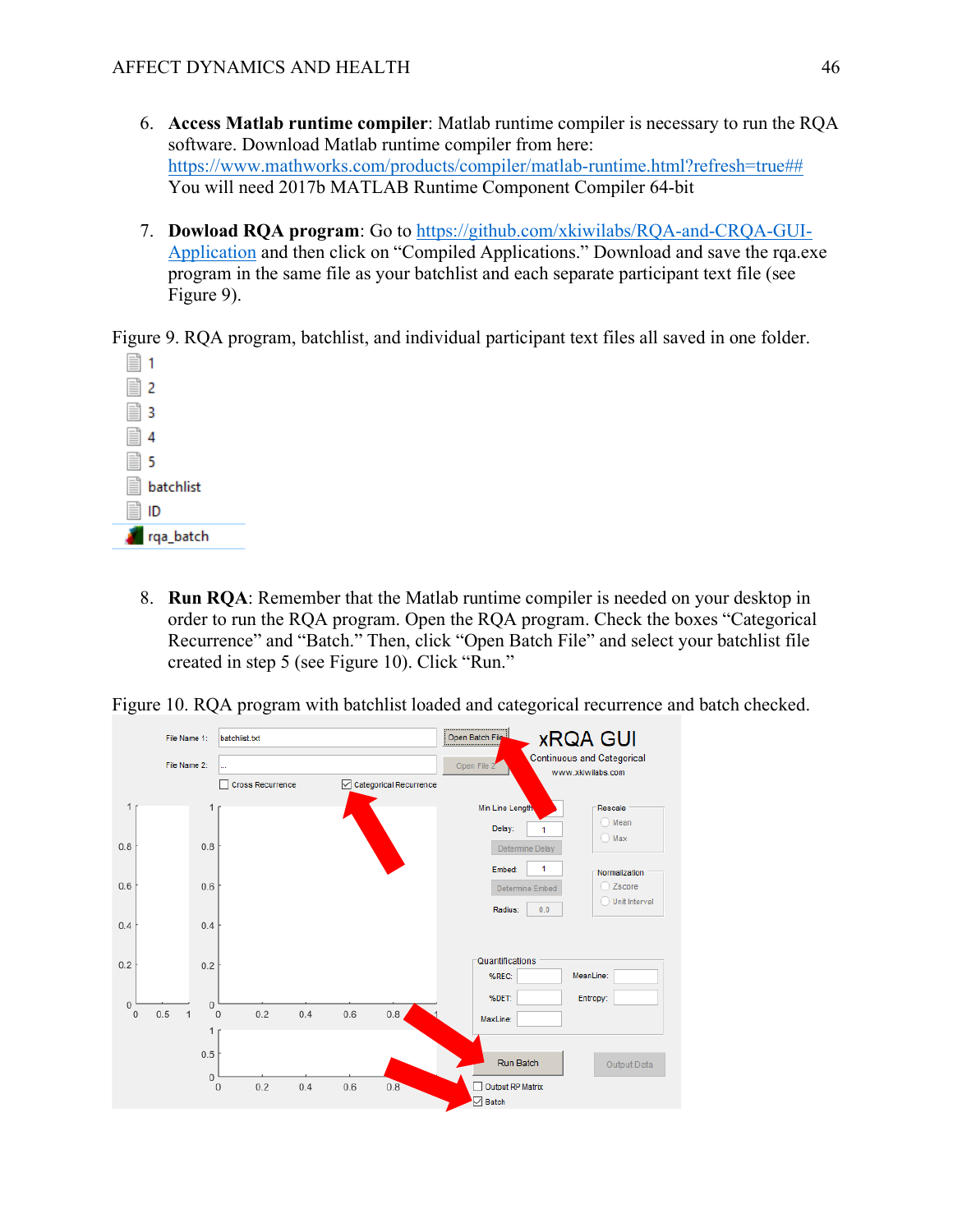9. **View RQA statistics**: The RQA program will create an excel file with all the statistics it computed (see Figure 11). You can then merge this excel file with your other data to use the RQA statistics in your analyses.

Figure 11. RQA Stats excel file.

| PC > Desktop > Appendix |
|-------------------------|
| Name                    |
| $\equiv$ 1              |
| 圖 2                     |
| ≣  3                    |
| § 4                     |
| ≣ 5                     |
| <b>Solutional</b>       |
| l≣ ID                   |
| rqa_batch               |
| <b>□□</b> a rqaStats    |
|                         |

Common issues:

Make sure labels on participant text files (created in step 4) match the batchlist (created in step 5). One way to ensure this is by making sure ID numbers have no decimals. The excel macro code (described in step 4) uses the ID number to name the individual files but the RQA batchlist will not name the files with decimals (if they are there).

Make sure missing data are blank spaces. Sometimes excel uses #NULL! to indicate missing data. Replace #NULL! with [blank].

The ID variable in the RQA stats excel file will now have .txt in the name. To get the ID number without the .txt, you can use this formula (A2 is the cell you want to grab the number from): =SUMPRODUCT(MID(0&A2,LARGE(INDEX(ISNUMBER(--MID(A2,ROW(\$1:\$25),1))\* ROW(\$1:\$25),0),ROW(\$1:\$25))+1,1)\*10^ROW(\$1:\$25)/10) After using this formula, copy the column as numbers only (without the formula).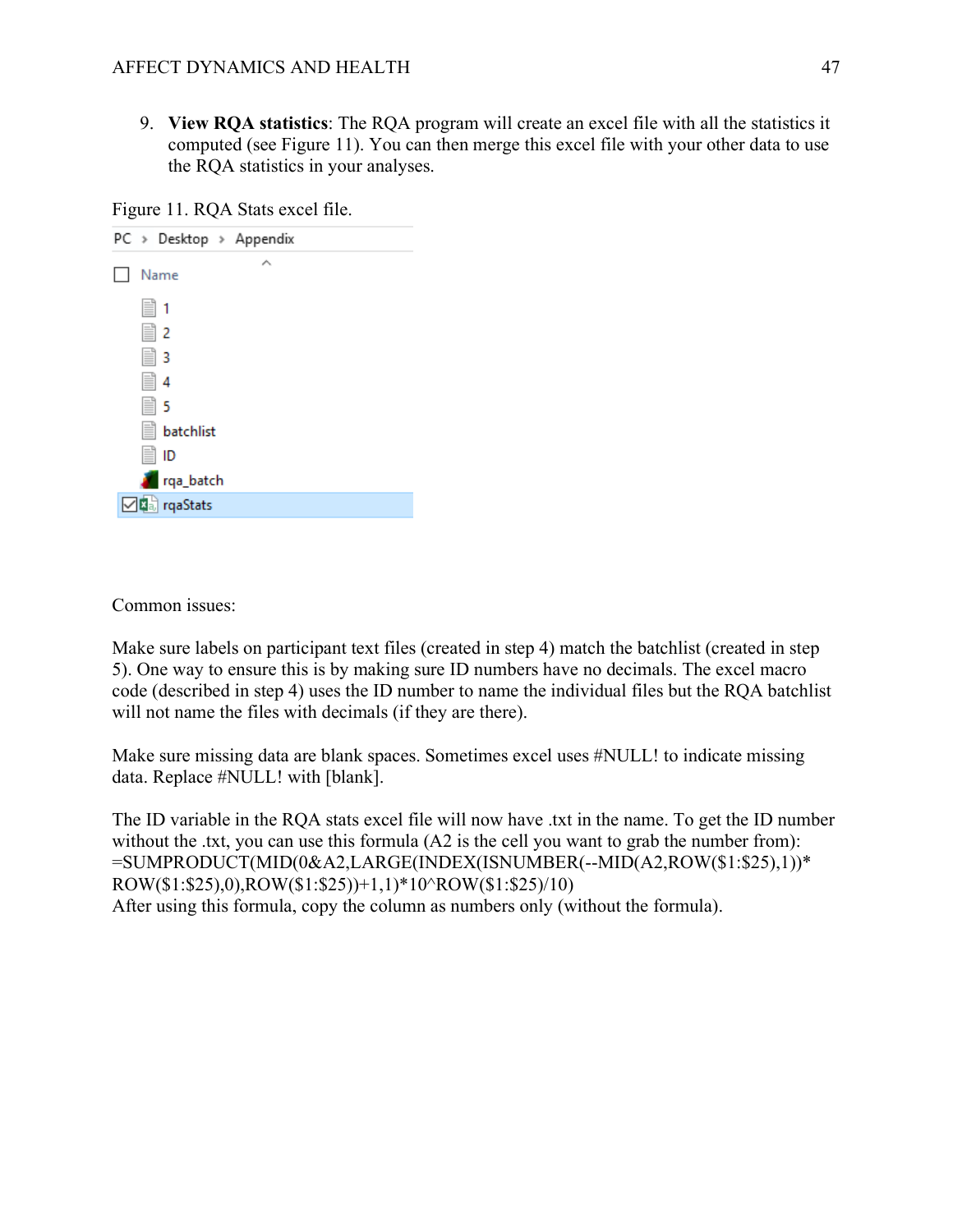#### **Supplemental Material B**

### **Method**

We conducted the same analyses and models as reported in the manuscript but replaced standard deviation with emotional inertia. Emotional inertia was created for both NA and PA by calculating the autocorrelation with a lag of one similar to other work in this area (e.g., Kuppens, Allen, & Sheeber, 2010). This resulted in the variables  $NA<sub>INERTIA</sub>$  and  $PA<sub>INERTIA</sub>$ .

#### **Results**

**Descriptive statistics.** Table 1 presents the means and standard deviations of the affect metrics as well as their associations. NAINERTIA and PAINERTIA were not as highly correlated with other measures of variability (standard deviation and RMSSD) as compared to the high correlations between standard deviation and RMSSD (*r*s > .80 for each valence type). Additionally, NA<sub>INERTIA</sub> and PA<sub>INERTIA</sub> were not highly correlated with measures of predictability (%DET and %REC).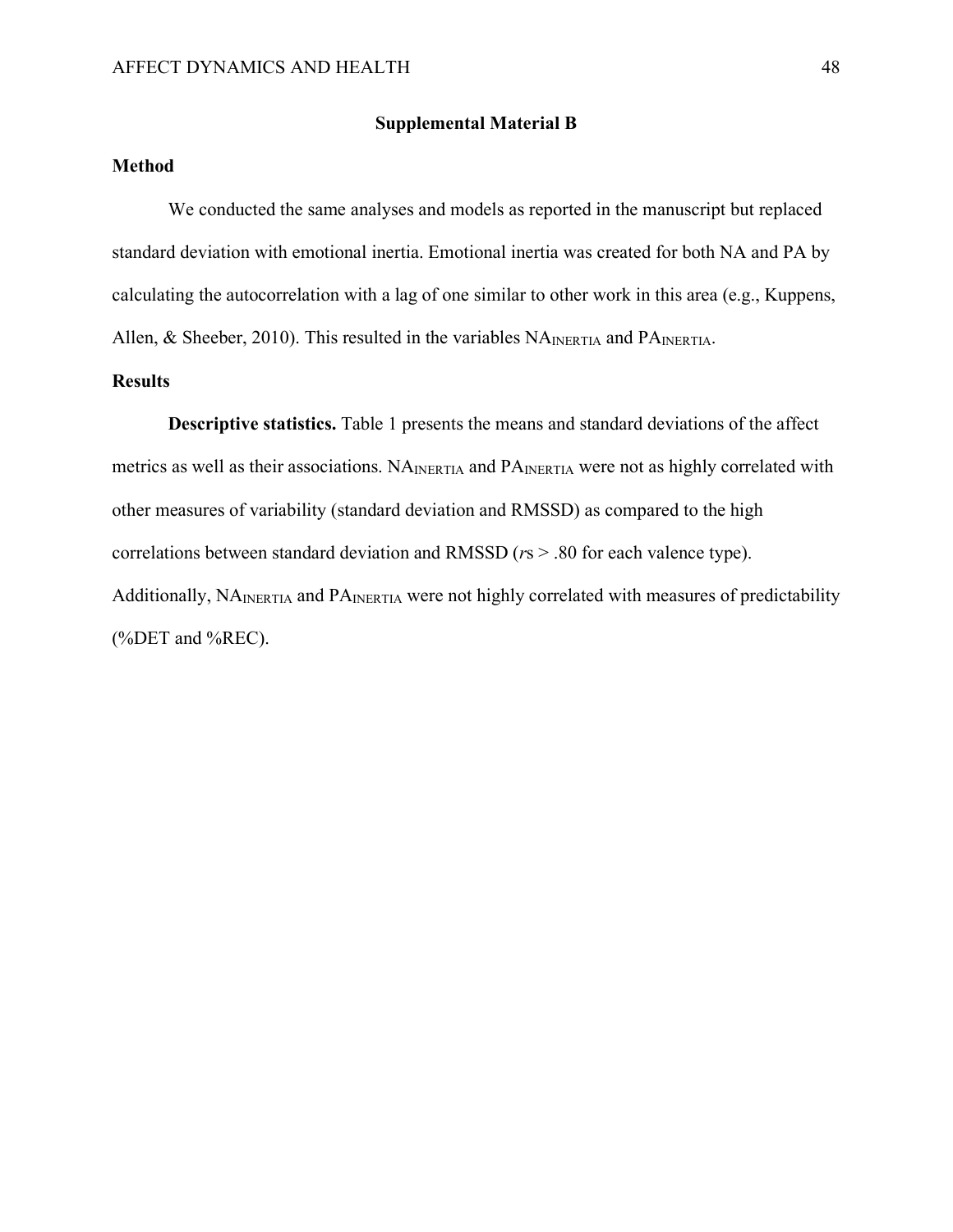# Table 1

|                    | Mean  | <b>SD</b> | NA <sub>SD</sub> | NARMSSD   | NAINERTIA  | $NA^6DET$  | $NA$ %REC  | PA <sub>MEAN</sub> | PA <sub>SD</sub> | PARMSSD    | PAINERTIA  | PA <sub>%DET</sub> | PA <sub>%REC</sub> |
|--------------------|-------|-----------|------------------|-----------|------------|------------|------------|--------------------|------------------|------------|------------|--------------------|--------------------|
| NA <sub>MEAN</sub> | 1.67  | 0.47      | $0.64***$        | $0.57***$ | $0.08**$   | $-0.52***$ | $-0.59***$ | $-0.36***$         | $0.17***$        | $0.16***$  | $-0.04$    | $-0.12***$         | $-0.12***$         |
| NA <sub>SD</sub>   | 0.41  | 0.22      |                  | $0.90***$ | $0.13***$  | $-0.66***$ | $-0.76***$ | $-0.24***$         | $0.44***$        | $0.39***$  | 0.00       | $-0.30***$         | $-0.32***$         |
| <b>NARMSSD</b>     | 0.52  | 0.28      |                  |           | $-0.22***$ | $-0.65***$ | $-0.69***$ | $-0.21***$         | $0.40***$        | $0.44***$  | $-0.11***$ | $-0.27***$         | $-0.29***$         |
| <b>NAINERTIA</b>   | 0.08  | 0.33      |                  |           |            | 0.00       | $-0.13***$ | $-0.05$            | 0.05             | $-0.10***$ | $0.24***$  | $-0.04$            | $-0.07**$          |
| NA%DET             | 71.67 | 19.03     |                  |           |            |            | $0.84***$  | $0.26***$          | $-0.29***$       | $-0.29***$ | 0.05       | $-0.22***$         | $-0.23***$         |
| $NA$ %REC          | 58.36 | 21.11     |                  |           |            |            |            | $0.29***$          | $-0.34***$       | $-0.31***$ | 0.01       | $0.25***$          | $0.28***$          |
| PA <sub>MEAN</sub> | 3.00  | 0.50      |                  |           |            |            |            |                    | $-0.12***$       | $-0.10***$ | 0.01       | $0.06***$          | $0.09***$          |
| PA <sub>SD</sub>   | 0.50  | 0.18      |                  |           |            |            |            |                    |                  | $0.82***$  | $0.17***$  | $-0.63***$         | $-0.75***$         |
| PARMSSD            | 0.63  | 0.25      |                  |           |            |            |            |                    |                  |            | $-0.35***$ | $-0.59***$         | $-0.61***$         |
| PAINERTIA          | 0.09  | 0.34      |                  |           |            |            |            |                    |                  |            |            | $-0.06*$           | $-0.15***$         |
| PA%DET             | 64.22 | 18.32     |                  |           |            |            |            |                    |                  |            |            |                    | $0.80***$          |
| $PA_{%REC}$        | 50.38 | 17.25     |                  |           |            |            |            |                    |                  |            |            |                    |                    |

*Note*. SD = Standard Deviation. RMSSD = root mean squared successive difference. %DET = percent determinism. %REC = percent recurrence. \**p* < .05, \*\**p* < .01, \*\*\**p* < .001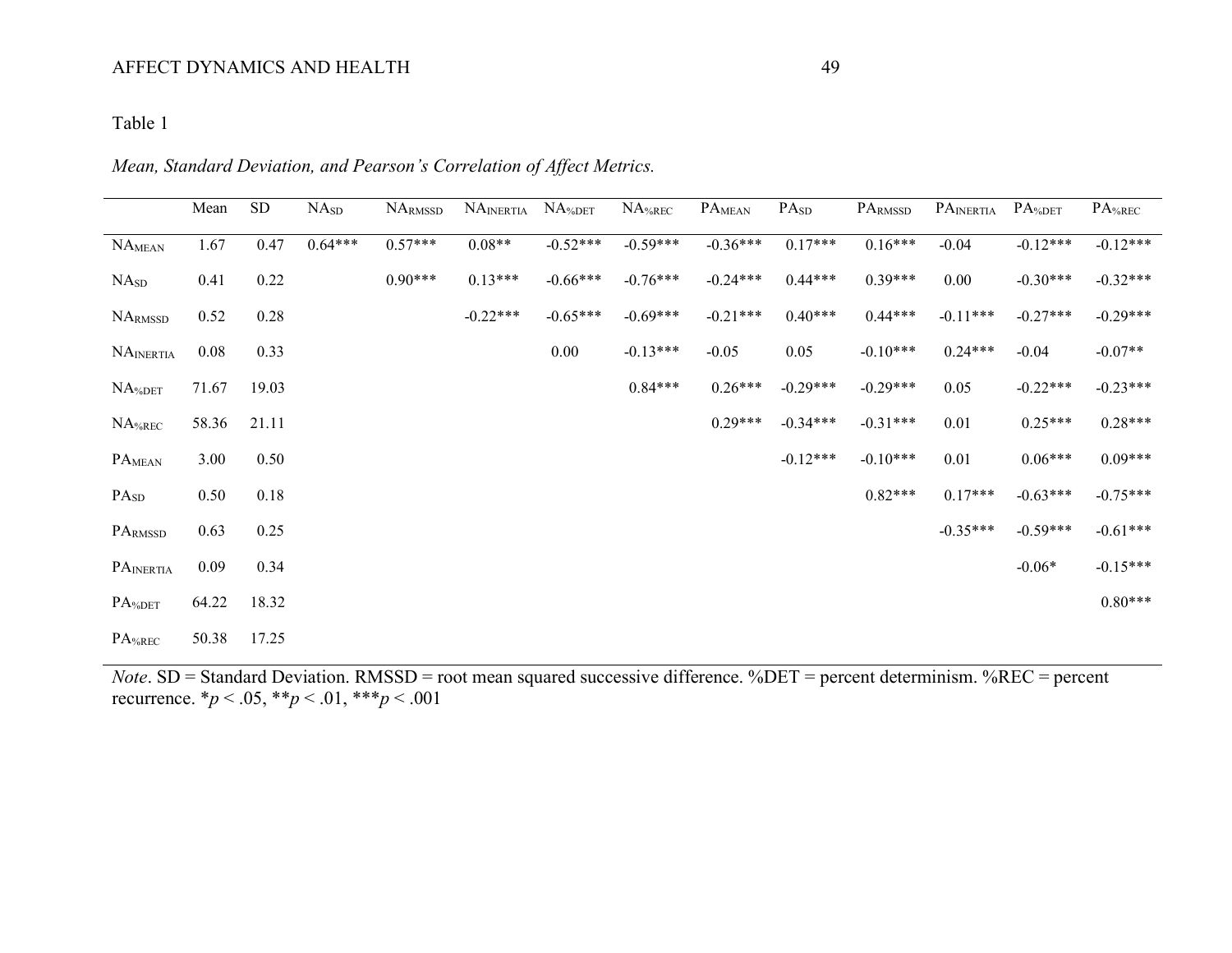**Negative affect.** Mean, variability, and predictability of NA resulted in the same pattern of effects when inertia as opposed to standard deviation was used as a variability metric to predict depressive and somatic symptoms (see Tables 2 and 3 models 1 through 5). There were only two exceptions. First, the NA<sub>MEAN</sub>\*NA<sub>%DET</sub> interaction effect predicting depressive symptoms went from marginal in the manuscript to significant in these supplemental analyses (see highlighted coefficients in Table 2 models 4 and 5). Second, the main effect of  $NA<sub>INERTIA</sub>$ predicting somatic symptoms became non-significant (as compared to the main effect of  $N(A_{SD})$ ) in models 1 and 2 of these supplemental analyses (see highlighted coefficients in Table 3 models 1 and 2).

**Positive affect.** In the PA models predicting depressive symptoms, PA<sub>INERTIA</sub> had different effects on our outcomes of interest and also impacted other terms in the analyses (see highlighted coefficients in Table 2 models 6 through 10). For example,  $PA<sub>INERTIA</sub>$  had a negative effect on depressive symptoms as compared to the positive effect  $PA<sub>SD</sub>$  had. Specifically, individuals with higher levels of PA<sub>INERTIA</sub> experienced fewer depressive symptoms. In contrast, as reported in the manuscript, individuals with higher PA<sub>SD</sub> reported more depressive symptoms. Also, the interaction between variability and mean level for PA predicting depressive symptoms was significant when  $PA_{SD}$  was used but was nonsignificant when  $PA_{INERTIA}$  was used. However, despite these and other differences, the signs of most effects were in the same direction.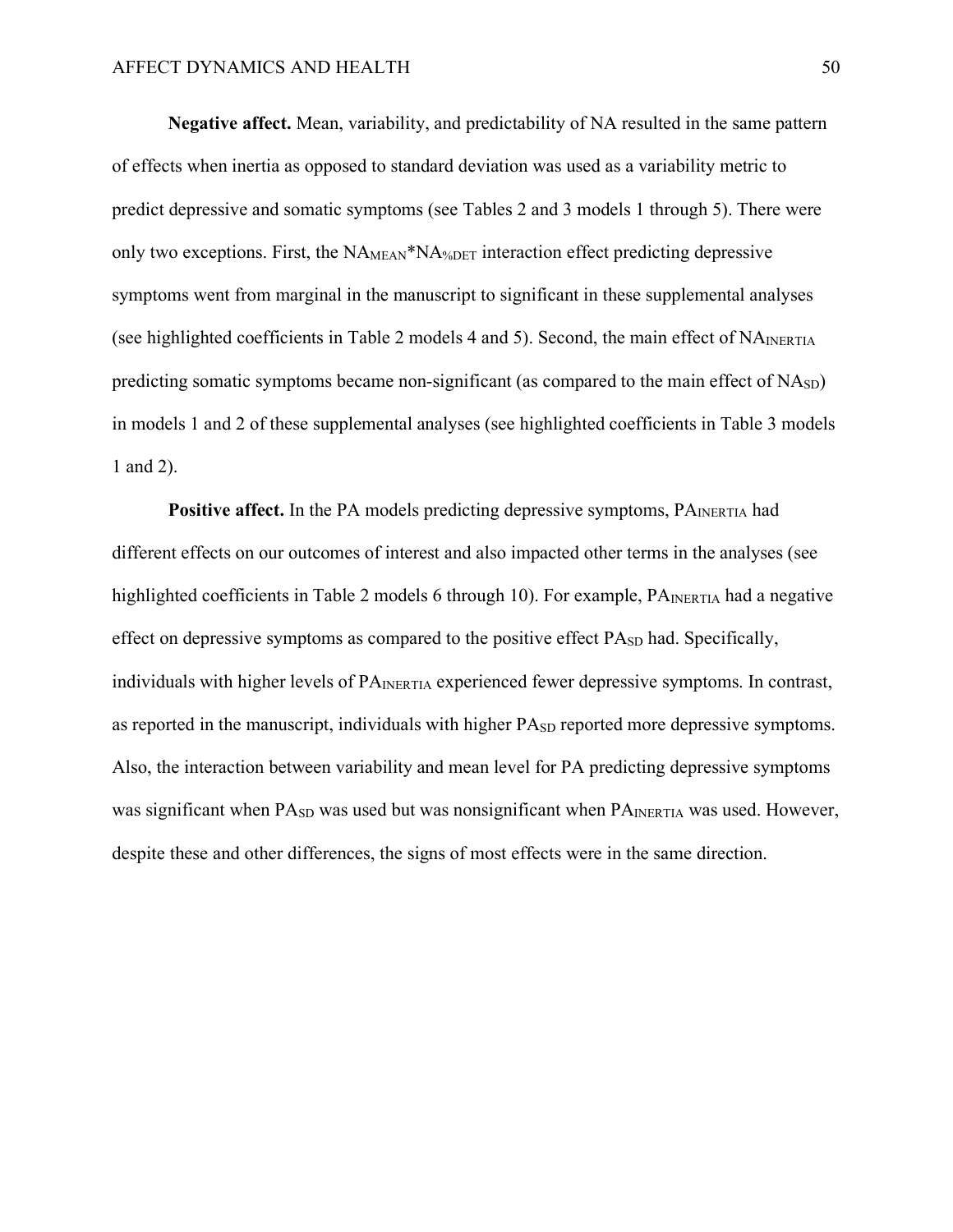# Table 2

# *Mean Level, Autocorrelation, and Predictability Metrics of Affect Predicting Depressive Symptoms.*

|                         |              |                |                |            |            | Models     |            |            |            |            |
|-------------------------|--------------|----------------|----------------|------------|------------|------------|------------|------------|------------|------------|
|                         | $\mathbf{1}$ | $\overline{2}$ | $\overline{3}$ | 4          | 5          | 6          | $\tau$     | $8\,$      | 9          | 10         |
| <b>NAMEAN</b>           | $0.60***$    | $0.60***$      | $0.56***$      | $0.58***$  | $0.58***$  |            |            |            |            |            |
| NAINERTIA               | $0.06**$     | $0.10***$      | $0.11***$      | $0.11***$  | $0.11***$  |            |            |            |            |            |
| NAMEAN*NAINERTIA        |              | $-0.19***$     | $-0.19***$     | $-0.21***$ | $-0.10*$   |            |            |            |            |            |
| NA%DET                  |              |                | $-0.28***$     | $-0.39***$ | $-0.40***$ |            |            |            |            |            |
| NAMEAN*NA%DET           |              |                |                | $0.64***$  | $0.61***$  |            |            |            |            |            |
| NAINERTIA*NA%DET        |              |                |                |            | $0.80***$  |            |            |            |            |            |
| NAMEAN*NAINERTIA*NA%DET |              |                |                |            | $-0.38$    |            |            |            |            |            |
| PAMEAN                  |              |                |                |            |            | $-0.49***$ | $-0.49***$ | $-0.49***$ | $-0.49***$ | $-0.49***$ |
| PAINERTIA               |              |                |                |            |            | $-0.09***$ | $-0.08***$ | $-0.09***$ | $-0.09***$ | $-0.09***$ |
| PAMEAN*PAINERTIA        |              |                |                |            |            |            | 0.01       | 0.02       | 0.01       | 0.01       |
| PA%DET                  |              |                |                |            |            |            |            | $-0.19***$ | $-0.22***$ | $-0.22***$ |
| PAMEAN*PA%DET           |              |                |                |            |            |            |            |            | $-0.24**$  | $-0.23**$  |
| PAINERTIA*PA%DET        |              |                |                |            |            |            |            |            |            | 0.08       |
| PAMEAN*PAINERTIA*PA%DET |              |                |                |            |            |            |            |            |            | $-0.34$    |
| Distress                | 0.00         | 0.01           | $-0.00$        | $-0.01$    | $-0.01$    | $0.19***$  | $0.19***$  | $0.18***$  | $0.19***$  | $0.19***$  |
| Constant                | $2.60***$    | $2.60***$      | $2.61***$      | $2.65***$  | $2.65***$  | $2.35***$  | $2.35***$  | $2.36***$  | $2.36***$  | $2.36***$  |
| Observations            | 1,297        | 1,297          | 1,297          | 1,297      | 1,297      | 1,296      | 1,296      | 1,296      | 1,296      | 1,296      |

*Note*. \**p* < .05, \*\**p* < .01, \*\*\**p* < .001. Grey highlighting indicates findings that are different (i.e., a loss or gain of significance) from results presented in the paper using standard deviation. Underlined values represent those differences that also changed direction.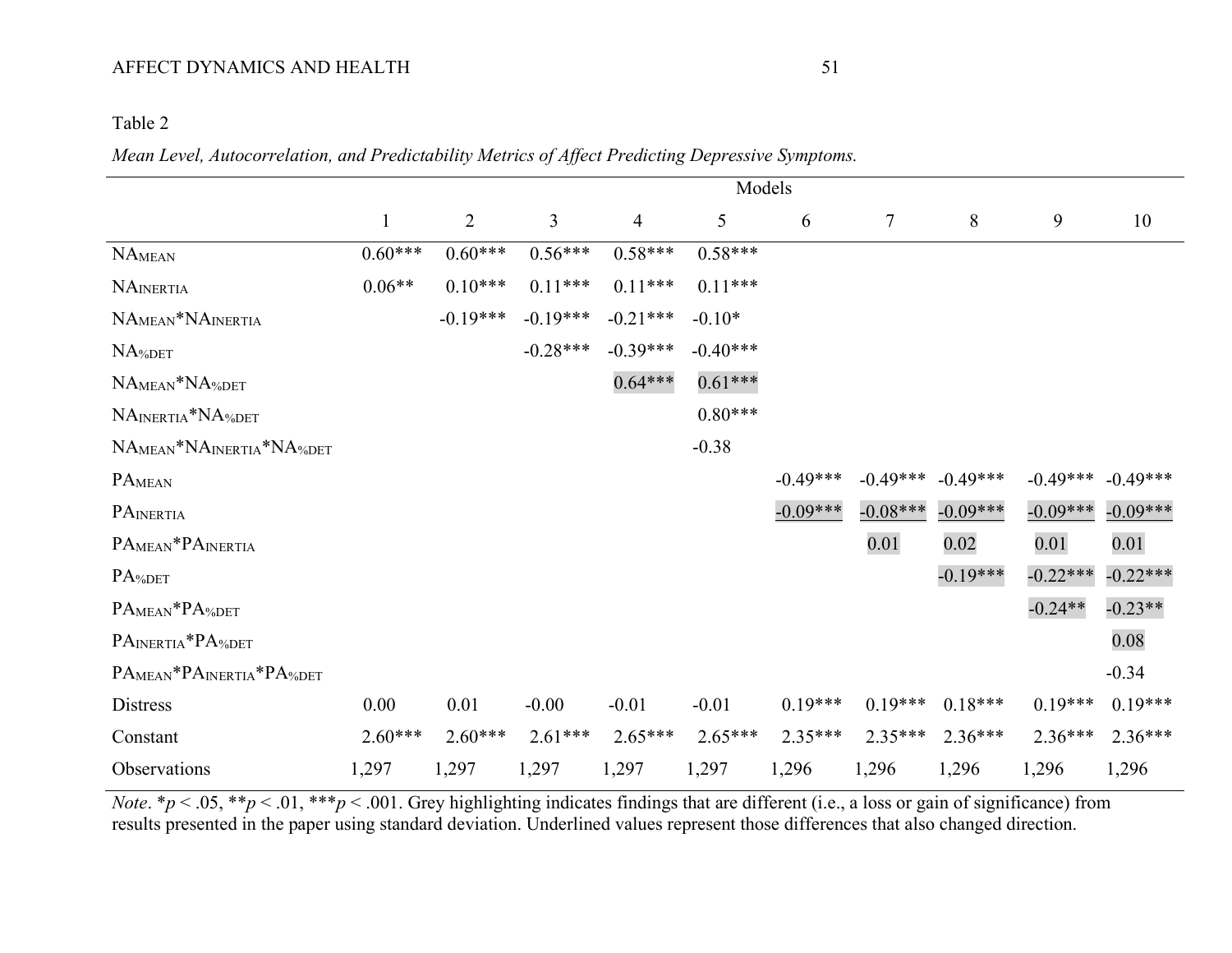# Table 3

## *Mean Level, Autocorrelation, and Predictability Metrics of Affect Predicting Somatic Symptoms.*

|                         |              |                |                |                |            | Models     |            |            |            |            |
|-------------------------|--------------|----------------|----------------|----------------|------------|------------|------------|------------|------------|------------|
|                         | $\mathbf{1}$ | $\overline{2}$ | $\overline{3}$ | $\overline{4}$ | 5          | 6          | $\tau$     | 8          | 9          | 10         |
| <b>NAMEAN</b>           | $0.18***$    | $0.18***$      | $0.13***$      | $0.13***$      | $0.13***$  |            |            |            |            |            |
| <b>NAINERTIA</b>        | 0.00         | 0.01           | 0.02           | 0.02           | 0.03       |            |            |            |            |            |
| NAMEAN*NAINERTIA        |              | $-0.08$        | $-0.09$        | $-0.09$        | $-0.07$    |            |            |            |            |            |
| NA%DET                  |              |                | $-0.31***$     | $-0.33***$     | $-0.34***$ |            |            |            |            |            |
| NAMEAN*NA%DET           |              |                |                | $0.30*$        | $0.30*$    |            |            |            |            |            |
| NAINERTIA*NA%DET        |              |                |                |                | 0.02       |            |            |            |            |            |
| NAMEAN*NAINERTIA*NA%DET |              |                |                |                | 0.26       |            |            |            |            |            |
| PAMEAN                  |              |                |                |                |            | $-0.20***$ | $-0.20***$ | $-0.20***$ | $-0.20***$ | $-0.20***$ |
| PAINERTIA               |              |                |                |                |            | 0.01       | 0.02       | 0.01       | 0.01       | 0.01       |
| PAMEAN*PAINERTIA        |              |                |                |                |            |            | 0.05       | 0.06       | 0.06       | 0.06       |
| PA%DET                  |              |                |                |                |            |            |            | $-0.22***$ | $-0.23***$ | $-0.22***$ |
| PAMEAN*PA%DET           |              |                |                |                |            |            |            |            | $-0.11$    | $-0.10$    |
| PAINERTIA*PA%DET        |              |                |                |                |            |            |            |            |            | 0.03       |
| PAMEAN*PAINERTIA*PA%DET |              |                |                |                |            |            |            |            |            | $-0.23$    |
| Distress                | $0.16***$    | $0.16***$      | $0.16***$      | $0.15***$      | $0.15***$  | $0.21***$  | $0.21***$  | $0.20***$  | $0.20***$  | $0.20***$  |
| Constant                | $1.69***$    | $1.69***$      | $1.70***$      | $1.71***$      | $1.71***$  | $1.63***$  | $1.63***$  | $1.63***$  | $1.63***$  | $1.63***$  |
| Observations            | 1,286        | 1,286          | 1,286          | 1,286          | 1,286      | 1,285      | 1,285      | 1,285      | 1,285      | 1,285      |

*Note.*  $* p < .05$ ,  $* p < .01$ ,  $** p < .001$ . Grey highlighting indicates findings that are different (i.e., a loss or gain of significance) from results presented in the paper using standard deviation. Underlined values represent those differences that also changed direction.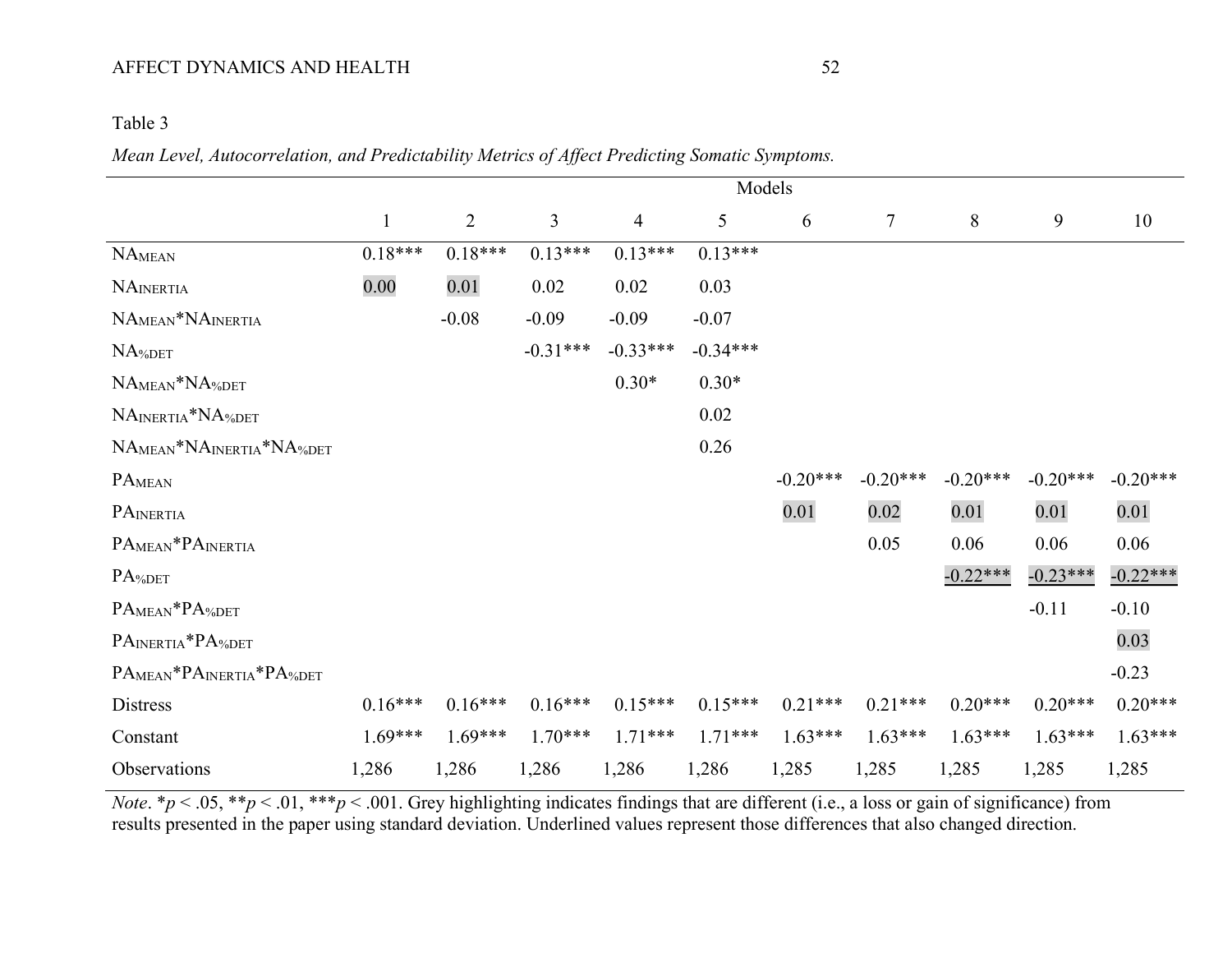In the PA models predicting somatic symptoms, there were a few differences when inertia as opposed to standard deviation was used as a variability metric (see highlighted coefficients in Table 3 models 6 through 10). First,  $PA_{INERTA}$  had no effect on somatic symptoms as compared to the effect that PA<sub>SD</sub> did (see highlighted coefficients in Table 3 models 6 through 10). Second, PA%DET did become a significant predictor of somatic symptoms (see highlighted coefficients in Table 3 models 8 through 10). Finally, the interaction term between PA<sub>INERTIA</sub>\*PA<sub>%DET</sub> was not a significant predictor of somatic symptoms (see Table 3 models 9 and 10) while the  $PA<sub>SD</sub> * PA<sub>%DET</sub>$  was a significant predictor of somatic symptoms (as reported in the manuscript). However, despite these differences, the signs of most effects were in the same direction.

#### **Discussion**

These results suggest that emotional inertia may be different from variability given its lack of association with standard deviation or RMSSD. Indeed, Kuppens and colleagues (Kuppens et al., 2010) elaborate on the differences between emotion variability and emotional inertia. Emotional inertia is likely measuring something different from predictability as well. Instead, emotional inertia may be assessing emotional reactivity or how slowly versus quickly emotions change from one moment to the next. We also conducted the analyses with inertia replacing %DET and found different results further bolstering the notion that inertia is also not a replacement metric for RQA predictability variables.